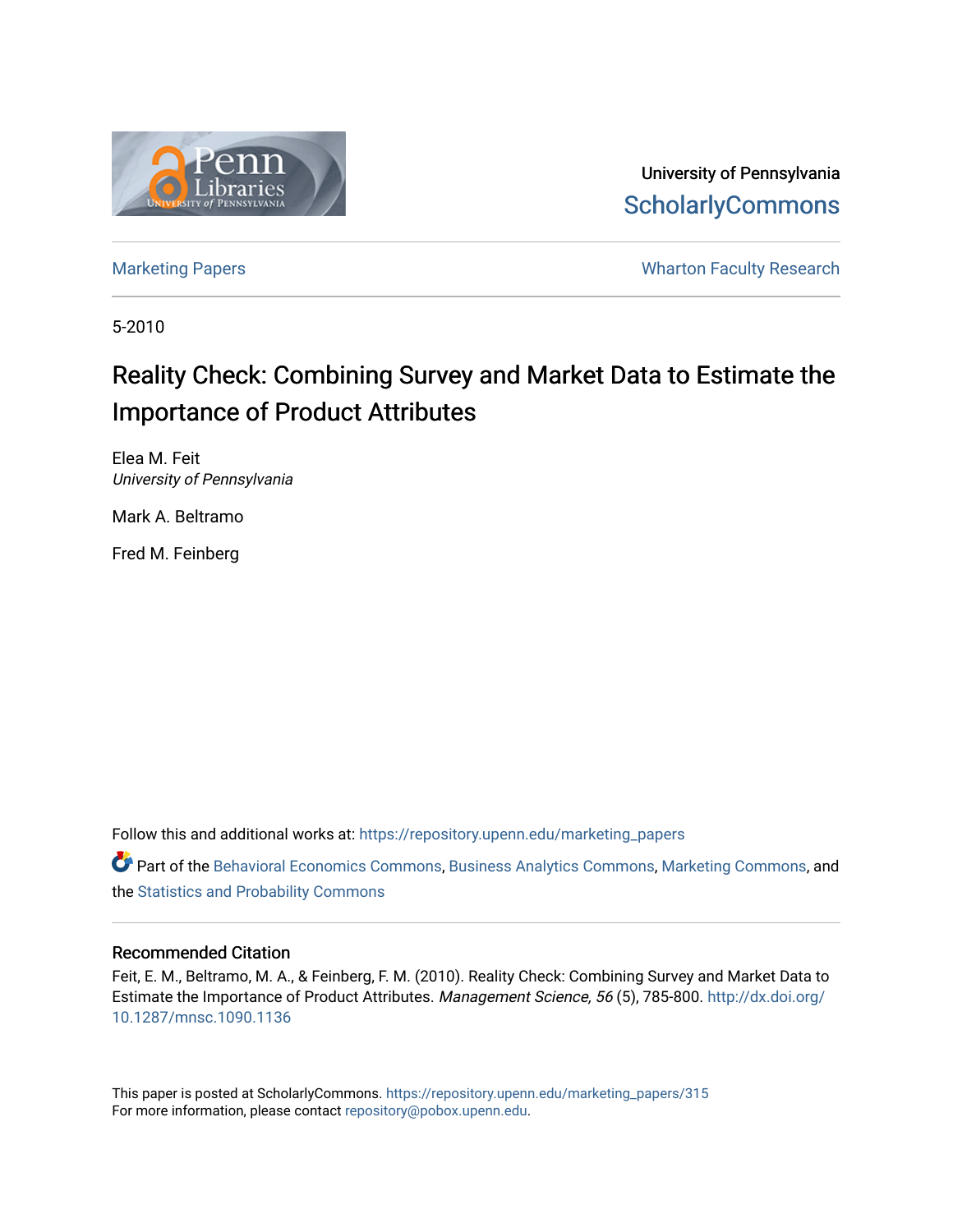# Reality Check: Combining Survey and Market Data to Estimate the Importance of Product Attributes

# **Abstract**

Discrete choice models estimated using hypothetical choices made in a survey setting (i.e., choice experiments) are widely used to estimate the importance of product attributes in order to make product design and marketing mix decisions. Choice experiments allow the researcher to estimate preferences for product features that do not yet exist in the market. However, parameters estimated from experimental data often show marked inconsistencies with those inferred from the market, reducing their usefulness in forecasting and decision making. We propose an approach for combining choice-based conjoint data with individual-level purchase data to produce estimates that are more consistent with the market. Unlike prior approaches for calibrating conjoint models so that they correctly predict aggregate market shares for a "baseline" market, the proposed approach is designed to produce parameters that are more consistent with those that can be inferred from individual-level market data.

The proposed method relies on a new general framework for combining two or more sources of individual-level choice data to estimate a hierarchical discrete choice model. Past approaches to combining choice data assume that the population mean for the parameters is the same across both data sets and require that data sets are sampled from the same population. In contrast, we incorporate in the model individual characteristic variables, and assert only that the mapping between individuals' characteristics and their preferences is the same across the data sets. This allows the model to be applied even if the sample of individuals observed in each data set is not representative of the population as a whole, so long as appropriate product-use variables are collected that can explain the systematic deviations between them. The framework also explicitly incorporates a model for the individual characteristics, which allows us to use Bayesian missing-data techniques to handle the situation where each data set contains different demographic variables. This makes the method useful in practice for a wide range of existing market and conjoint data sets. We apply the method to a set of conjoint and market data for minivan choice and find that the proposed method predicts holdout market choices better than a model estimated from conjoint data alone or a model that does not include demographic variables.

## Keywords

discrete choice modeling, conjoint analysis, choice experiments, data enrichment, hierarchical models, missing-data models, Bayesian estimation

## **Disciplines**

Behavioral Economics | Business | Business Analytics | Marketing | Statistics and Probability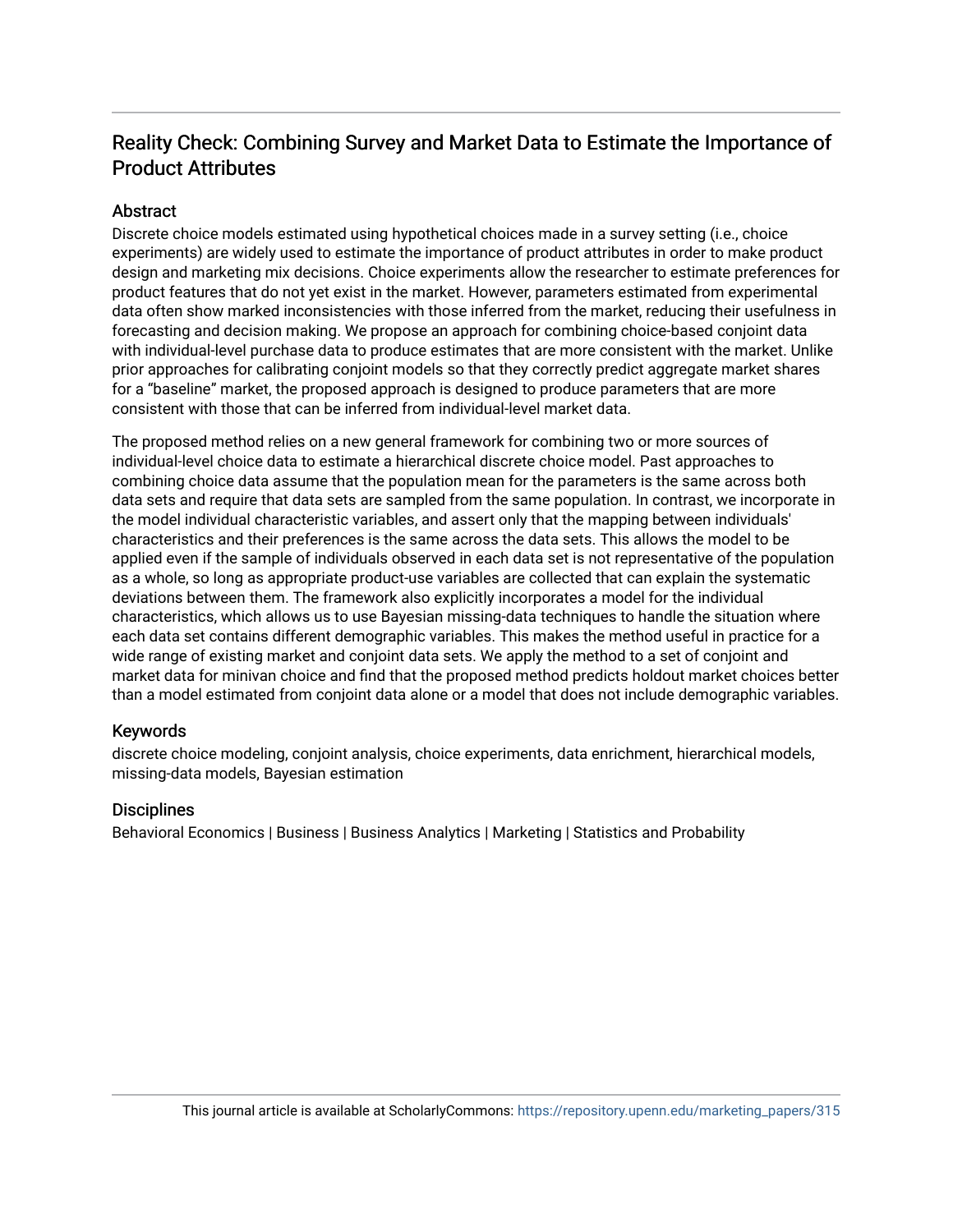## **Reality Check: Combining Survey and Market Data to Estimate Choice Models**

Eleanor McDonnell Feit Stephen M. Ross School of Business University of Michigan Ann Arbor, MI 48109 efeit@umich.edu

Mark A. Beltramo Vehicle Development Research Lab General Motors, Warren, MI 48090 mark.beltramo@gm.com

Fred M. Feinberg Stephen M. Ross School of Business University of Michigan Ann Arbor, MI 48109 [feinf@umich.edu](mailto:feinf@umich.edu)

March 11, 2008

This material is based on the first author's dissertation and was supported in part by the National Science Foundation and General Motors under Grant No. DMI-0541610. Any opinions, findings and conclusions or recommendations are those of the authors and do not necessarily reflect the views of the GM or the NSF. The authors thank Michel Wedel and Peter Lenk for their helpful suggestions.

## **PLEASE DO NOT QUOTE OR CITE WITHOUT PERMISSION.**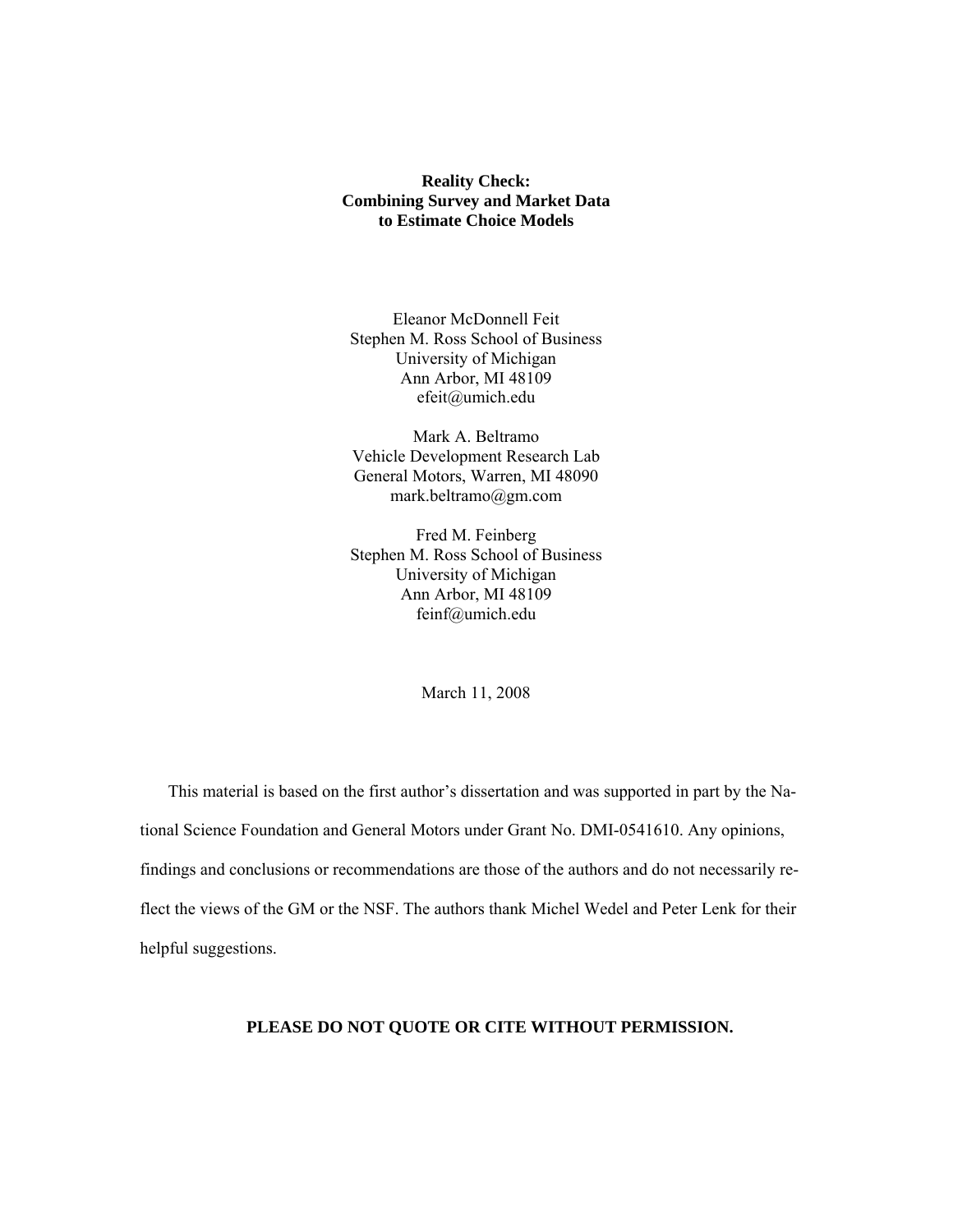#### **Abstract**

Discrete choice models estimated using hypothetical choices made in a survey setting (e.g., choicebased conjoint) are widely used to forecast the effects of product design and marketing mix decisions. Survey methods allow the researcher to estimate preferences for product features that do not yet exist in the market. However, parameters estimated from survey data often show marked inconsistencies with marginal effects inferred from the market, reducing their usefulness in forecasting and decision making. Several methods for adjusting survey-based choice models so that they more accurately predict market share have been suggested, but existing calibration methods are ad hoc and may change parameter values in ways that render them less consistent with other key empirical features of the data. We propose a new approach that produces more market-consistent parameter estimates by combining individual-level purchase data from the market with survey choice data in the formal estimation process.

The proposed method relies on a new general framework for combining two or more sources of choice data to estimate a hierarchical discrete choice model. Past approaches to combining choice data assume that the population mean for the parameters is the same across both data sets and require that data sets are sampled from the same population. In contrast, we incorporate individual demographic and product-use variables into the model and assert only that the mapping between individuals' demographics and their preferences is the same across the data sets. This allows the model to accommodate differences in choice behavior across the data sets driven by differences in observed demographics. The framework also explicitly incorporates a model for the individual demographics which allows us to use Bayesian missing data techniques to handle the situation where each data set contains different demographic variables. This makes the method useful in practice for a wide range of existing market and survey data sets. We apply the method to a set of conjoint and market data for minivan choice and find that the proposed method predicts holdout market choices better than a model estimated from conjoint data alone or a model that does not include demographic variables.

*Key words:* discrete choice modeling, conjoint analysis, choice experiments, data enrichment, hierarchical models, missing data methods, Bayesian estimation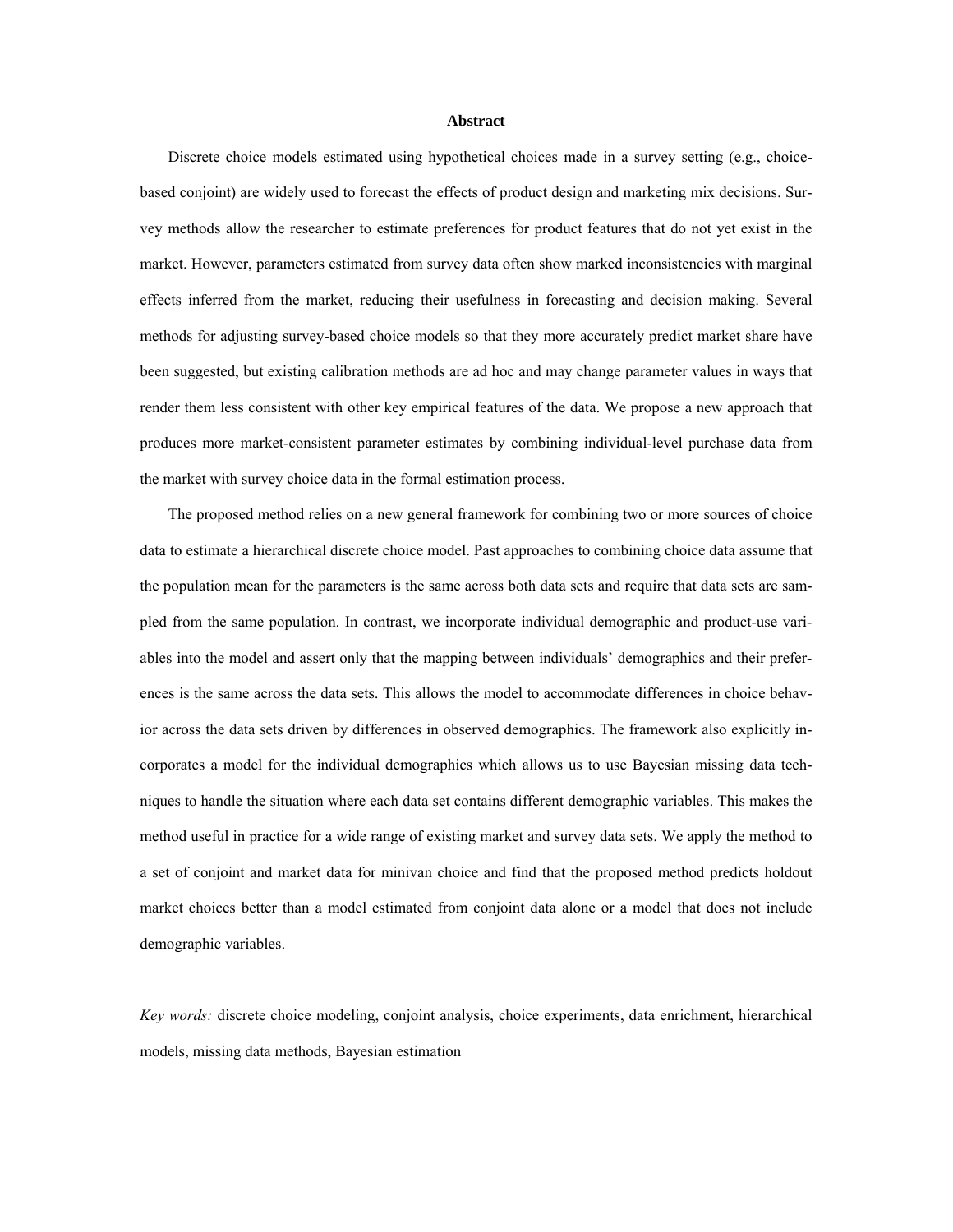For many companies, decisions made today about which products should be developed will drive profitability for years or even decades to come (Krishnan and Ulrich 2001). For example, a typical automotive product development program will invest hundreds of millions of dollars in design and tooling. In this capital intensive, mature market, the failure to meet sales targets by just a few percent can result in an unprofitable program (Urban, Hauser and Roberts 1990).

A rich array of methods has been devised to guide managers in their product design decisions. Such methods typically attempt to measure consumer preferences for various product attributes and use those measurements to make predictions about future individual-level purchase behavior in the market. The most successful and widely-applied among these is conjoint analysis (Green and Rao 1971), a set of experimental techniques that present consumers with various combinations of product attributes and statistically estimate consumer preferences for various levels of the attributes. These survey-based methods have proven their worth in a remarkable variety of contexts (for examples see Green, Krieger and Wind 2001), yet they are not without their drawbacks. Most notably, the attribute preferences estimated from conjoint tasks are sometimes inconsistent with preferences inferred from market data, an indication that respondents do not make hypothetical survey choices exactly as they make purchase decisions (Brownstone, Bunch and Train 2000, Blamey and Bennett 2001). One naïve response to this failing is to abandon conjoint and estimate models exclusively from market data. Unfortunately in practice it is difficult to estimate preferences for attributes directly from market data, primarily because there is insufficient variation in the products offered in the market, and the resulting parameter estimates sometimes lack face validity (c.f. Brownstone, Bunch and Train 2000). For example, is impossible to use market data to estimate preferences for new attributes that are not yet available in the market, which limits the value of market-data models for informing product design decisions. In this paper, we develop a general method for combining different sources of choice data and apply it to the specific problem of combining conjoint and market data. The resulting parameter estimates are informed by both the conjoint task and what is observed in the market and can be thought of as conjoint estimates with a "reality check".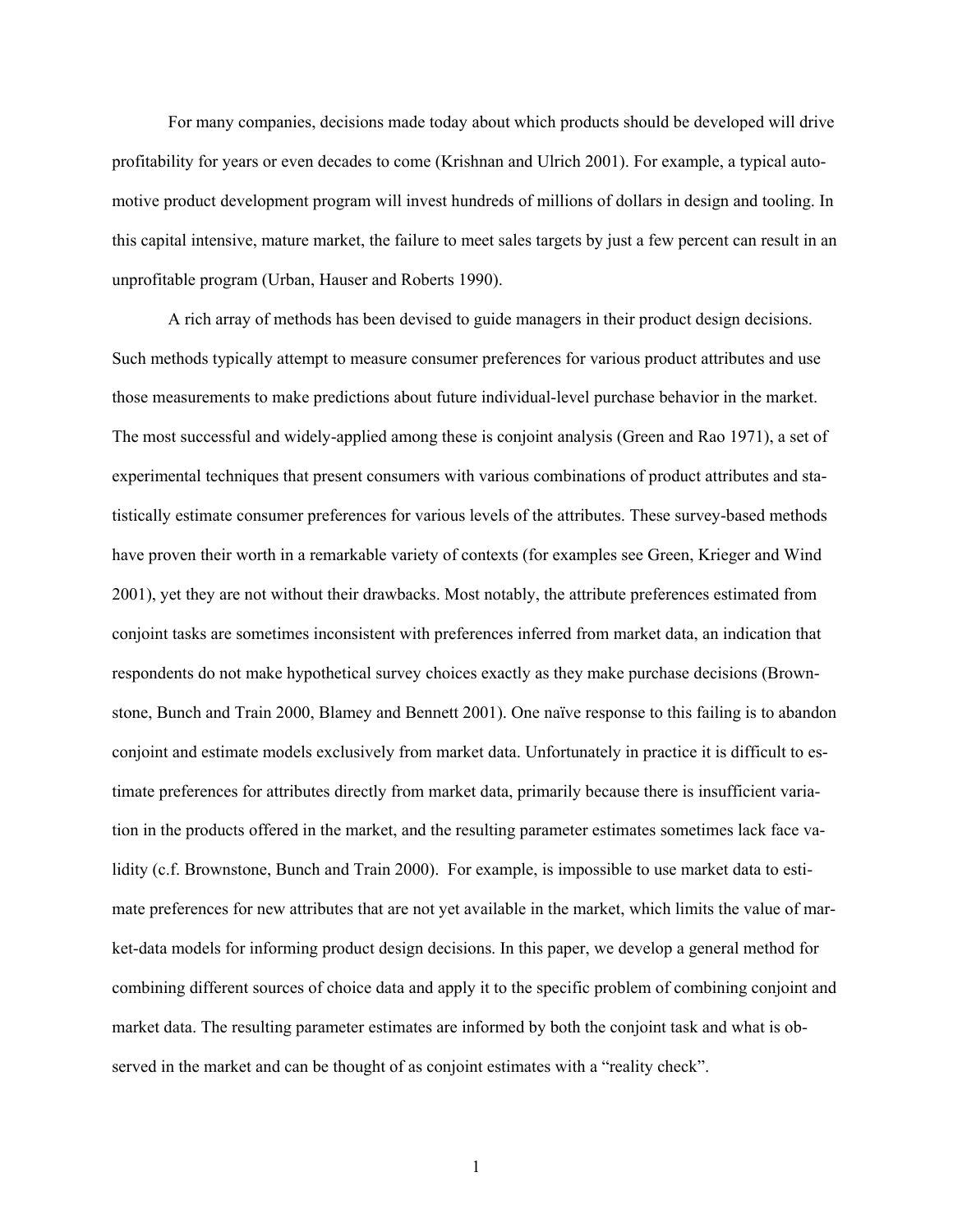**A new approach to combining choice data.** Methods for combining sources of preference data to estimate a *homogeneous* discrete choice model have been demonstrated in a number of applications in transportation research and environmental economics (see Ben-Akiva, Bradley, Morikawa et al. 1994 and Louviere, Meyer, et al. 1999 for reviews). The key modeling insight in past work is that combining two sets of choice data requires a scale parameter to accommodate differences in error scaling between them (Ben Akiva and Morikawa 1990, Swait and Louviere 1993). While there are many demonstrated benefits to combining sources of preference data, there remain a number of unresolved modeling issues concerning how to relate the two data sets together in the presence of consumer *heterogeneity (*Swait and Andrews 2003). In past work, researchers estimating heterogeneous choice models from multiple data sources required that each individual decision maker be observed making choices in both settings. With such data, they could impose the constraint that each individual maintained his or her preferences across the two choice contexts (Brownstone, Bunch and Train 2000, Bhat and Castelar 2002). However, in GM's experience, collecting such matched data would require effort in planning and recruitment that is impractical in commercial market research. Companies like GM that regularly conduct conjoint studies typically have access to individual-level market data that could readily be used to estimate joint models, but they seldom have this data for the *same individuals* that have completed the conjoint task. As we will discuss, the available data sources often have strengths that are complementary, and our goal is to build a flexible modeling framework that can be readily used with existing data collection methods and existing data.

A key element of our approach is a hierarchical choice model in which an individual's preferences depend on his or her personal characteristics (Allenby and Ginter 1995, Lenk et al. 1996). Incorporating individual characteristics in the joint modeling framework confers several advantages. Most importantly, if consumers taking part in a conjoint study differ systematically in a relevant way from those in the marketplace, the analyst should not impose the restriction that the distributions of preferences in these two groups are identical; doing so is an overt misspecification. So, instead of constraining the expected value of *preferences themselves* to be the same across the two data sets (as in Swait and Andrews 2003), we posit that the *relationship between individual-level characteristics and preferences* holds at the popu-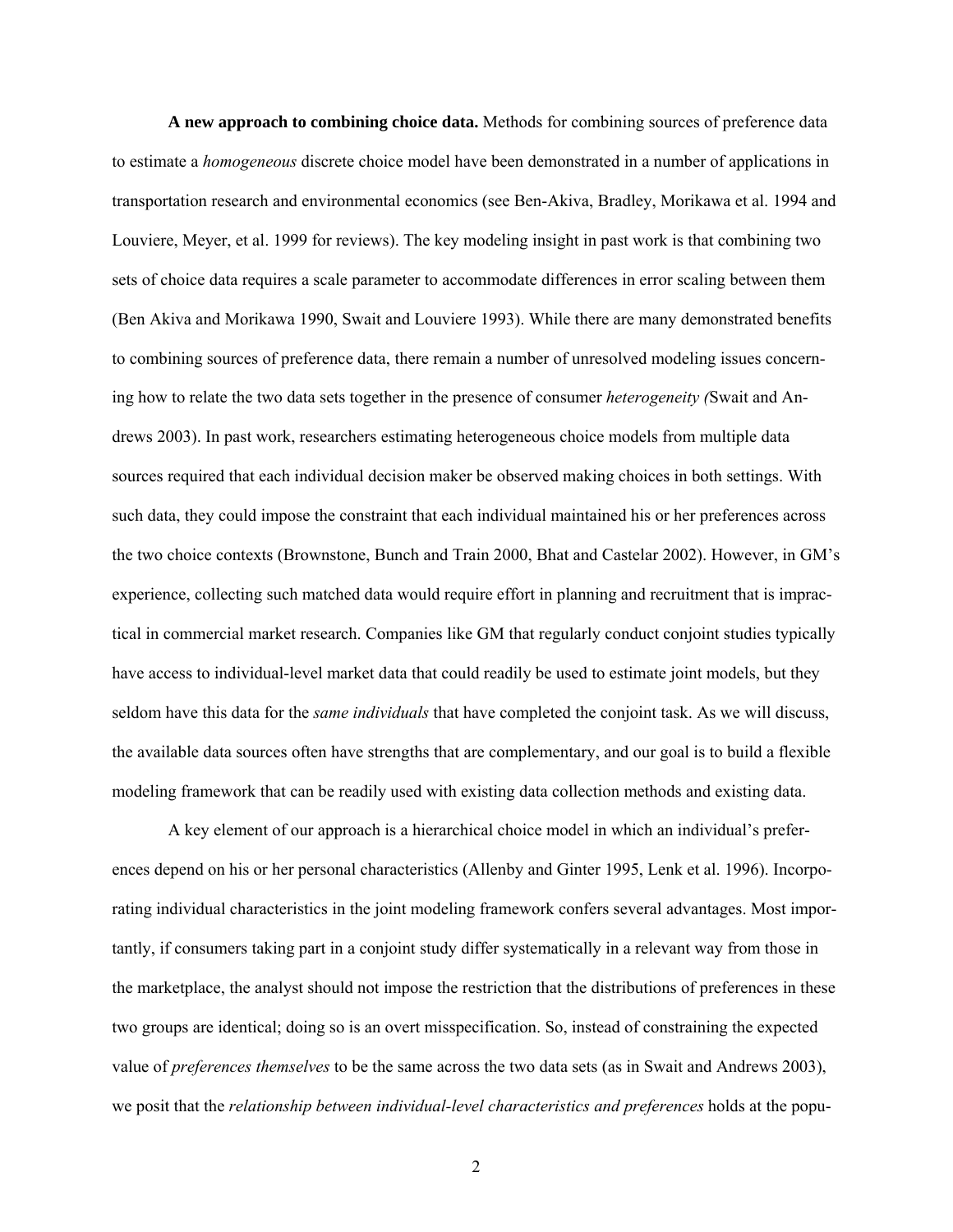lation level, and so is the same across data sets drawn from that population. Individual-level characteristics can include not only relevant socioeconomic variables but also information from the consumer about what needs he of she desires the product to fulfill. We refer to the latter data collectively as *product-use variables.* When available, product-use variables are typically much more informative about preferences than are commonly available demographic data (Fennell et al. 2003, De Bruyn 2007).

Because we assume that the underlying relationships between the product-use variables and preferences are the same across data sets, the model structure can accommodate systematic differences in choice behavior between individuals observed in the market and those observed in the survey that can be related to the observed product-use variables. Thus, the approach can be applied even if the sample of individuals observed in each data set is not representative of the population as a whole, so long as appropriate product-use variables are collected that can explain the systematic deviations. Past approaches to combining choice data are restricted to data sets that are random samples from the same population (Swait and Andrews 2003), which is difficult to achieve in practice. For example market research conducted by GM often samples a group that has a somewhat different distribution of demographics than the population as a whole (e.g. automotive market research respondents are typically older than the general population of automotive buyers).

One potential disadvantage of incorporating individual characteristics using standard hierarchical choice models is that it requires that these variables are collected for all the decision makers observed in each choice data set. To maintain the assumption that the relationship between individual characteristics and attribute preferences is the same in each data set, it is critical that the same set of individual characteristics is accounted for in the regression of individual preferences on individual characteristics in both data sets. If the individual characteristics are correlated with one another, then omitting one of those individual characteristics may produce a bias in the remaining coefficients. Thus if the individual characteristic is omitted from one data set and not the other, the equality restriction on the parameters cannot be maintained. This is referred to as the omitted variables bias in the literature on meta-analysis of regression studies, c.f. Dominici et al. (1997). We overcome this disadvantage by incorporating a likelihood-based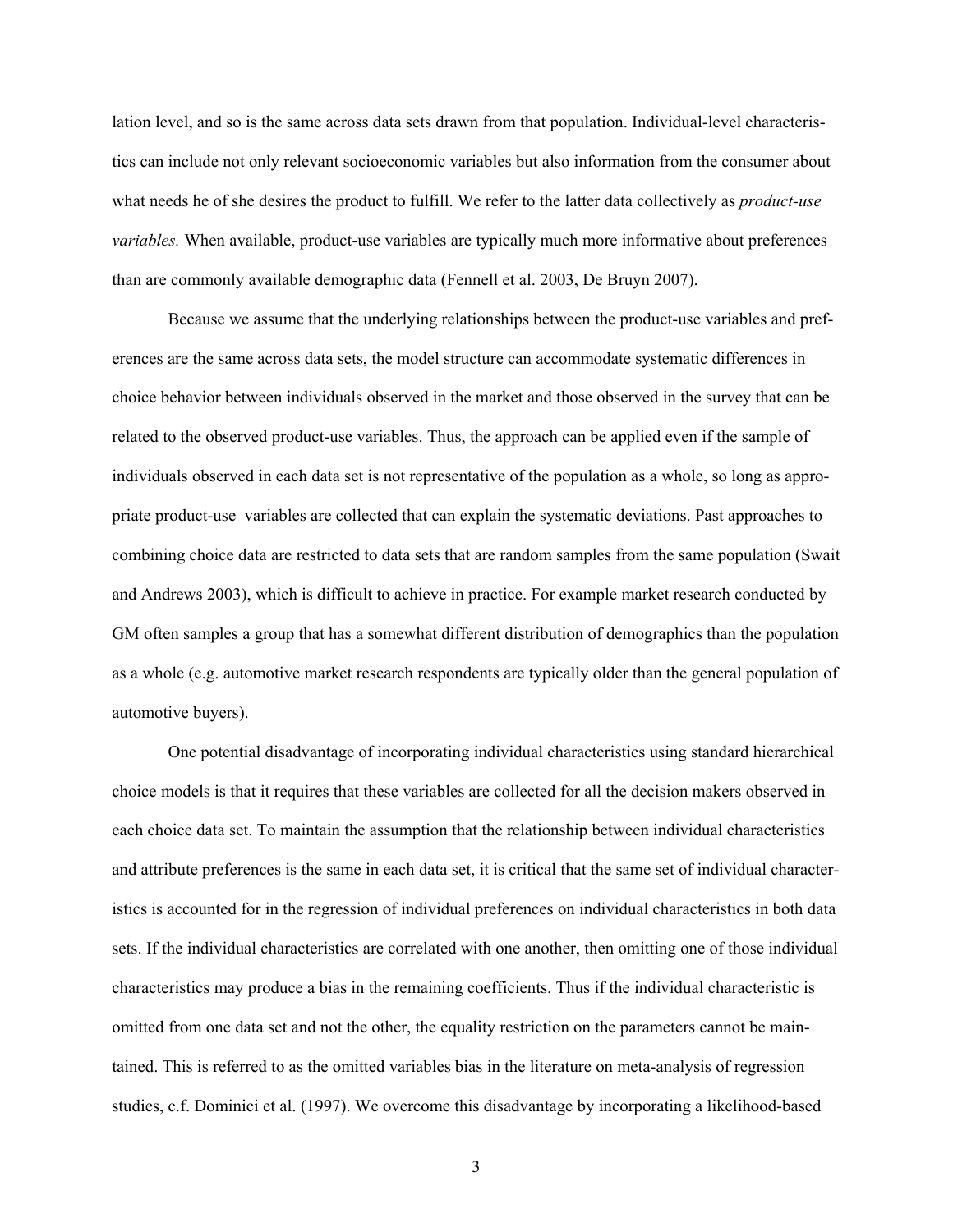approach to missing characteristics (Little and Rubin 2002), which allows us to include any individual characteristic observed in at least one of the data sets. Bayesian estimation proceeds in a natural fashion using data augmentation for the missing characteristics.

**Benefits of combining market and survey data.** The method we develop can be used to combine *any* available sources of choice data, such as choices observed at different retailers or in different research clinics, but there are particular advantages to combining survey choices with market data. The typical weaknesses in these two data sources are complementary, and combining them to estimate a single discrete choice model mitigates these weaknesses (c.f. Louviere, Hensher and Swait 2000, chapter 8).

<span id="page-7-0"></span>**Table 1. Relative strengths and weaknesses of survey and market data.** 

| <b>Market Data</b>                                                                                                                                                                                                                                                              | <b>Survey Data (e.g. Conjoint)</b>                                                                                                                                                                                  |
|---------------------------------------------------------------------------------------------------------------------------------------------------------------------------------------------------------------------------------------------------------------------------------|---------------------------------------------------------------------------------------------------------------------------------------------------------------------------------------------------------------------|
| Face validity<br>But.<br>Inaccurate data on attribute values<br>Missing some attributes of interest<br>٠<br>Colinearity between attributes<br>٠<br>Limited information on heterogeneity<br>٠<br>Limited information on consideration set<br>٠<br>Sample selection problems<br>٠ | Experimental design<br>Complete record of choice<br>٠<br>But.<br>People may not choose in the same way<br>they would in the market<br>Information is not presented in the same<br>٠<br>way that it is in the market |

The crucial weakness of choice-based conjoint data (see [Table 1](#page-7-0)) is that the hypothetical choices respondents make in the survey may not accurately reflect their behavior in the market. The conjoint task may provide the consumer with influential information that is not available in the normal shopping process. Worse, respondents may take cues from the conjoint design itself, placing undue emphasis on attributes they suspect are important to the researcher—e.g., the number-of-levels effect (Verlegh, Shifferstein and Wittink 2002). Consumers may also honestly believe that they place strong emphasis on sociallyvalued attributes (e.g., sustainability or 'green' technology) and make conjoint choices reflecting such values, yet ignore those attributes when making a purchase in the market (Blamey and Bennett 2001).

Market data obviously provides excellent face validity, but is plagued by problems that make statistical estimation using market data difficult. In a typical market many product attributes are correlated across product offerings, due to manufacturers' common objectives; such attribute colinearity makes it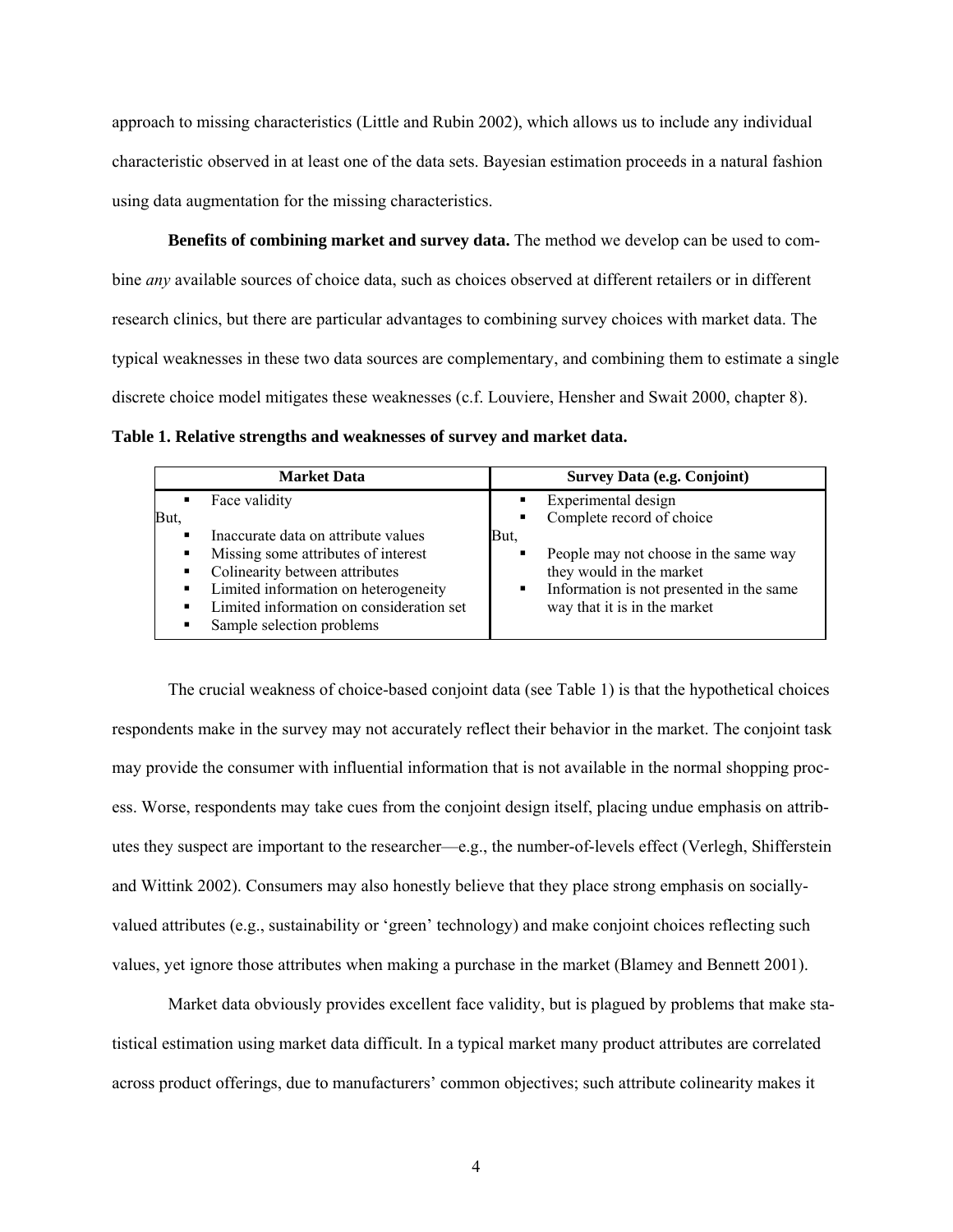difficult to parse out which attributes actually drive purchase behavior (Brownstone, Bunch and Train 2000). For example, if *every* minivan on the market that includes a navigation system also includes a rearview camera, it is impossible in principle to disentangle these attributes' distinct effects based on purchase observations alone. For complex durables the situation is often exacerbated by physical design constraints. Because it is physically difficult to design a minivan that is both roomy and small, roominess and size are negatively correlated across minivans in the market. Most discrete choice models estimated from market data therefore restrict parameter estimation to marketing mix attributes (e.g., price, promotion, etc.) that tend to vary more independently than product design attributes. Market data is seldom used to estimate the importance of product design attributes (see Fader and Hardie 1996 for an exception). Furthermore, companies designing new products often wish to assess preferences for product attributes that are not yet available in the market, an impossibility using market data alone.

Combining data from a well-designed conjoint task with market data can improve the conditioning of the design matrix, providing the variation necessary to estimate main effects for all attributes of interest and resolving colinearity among attributes. Parameters that cannot be estimated from the market data, such as preferences for attributes that are not offered in the market, will be informed only by the conjoint data. When we combine conjoint and market data to estimate a joint model, the resulting parameters will be consistent with the conjoint choices unless there is sufficient evidence in the market data to make an adjustment. Other approaches calibrate conjoint models to the market by making *post hoc* adjustments to the estimated brand parameters so that the predicted shares closely match aggregate shares from the market (Orme and Johnson 2006, Gilbride, Lenk and Brazell 2006). Although these approaches only require aggregate share data, incorporating individual-level market data directly in the estimation is preferred, as it will not force changes to the conjoint parameter estimates that are not justified by the information contained in the market data. *Post hoc* calibration methods raise the possibility of 'overfitting' the aggregate shares and thereby performing poorly when predicting future shares.

There are additional benefits to combining conjoint and market data in the context of *heterogeneous* models. In market data for many product categories, we observe only one, or at most a few, choices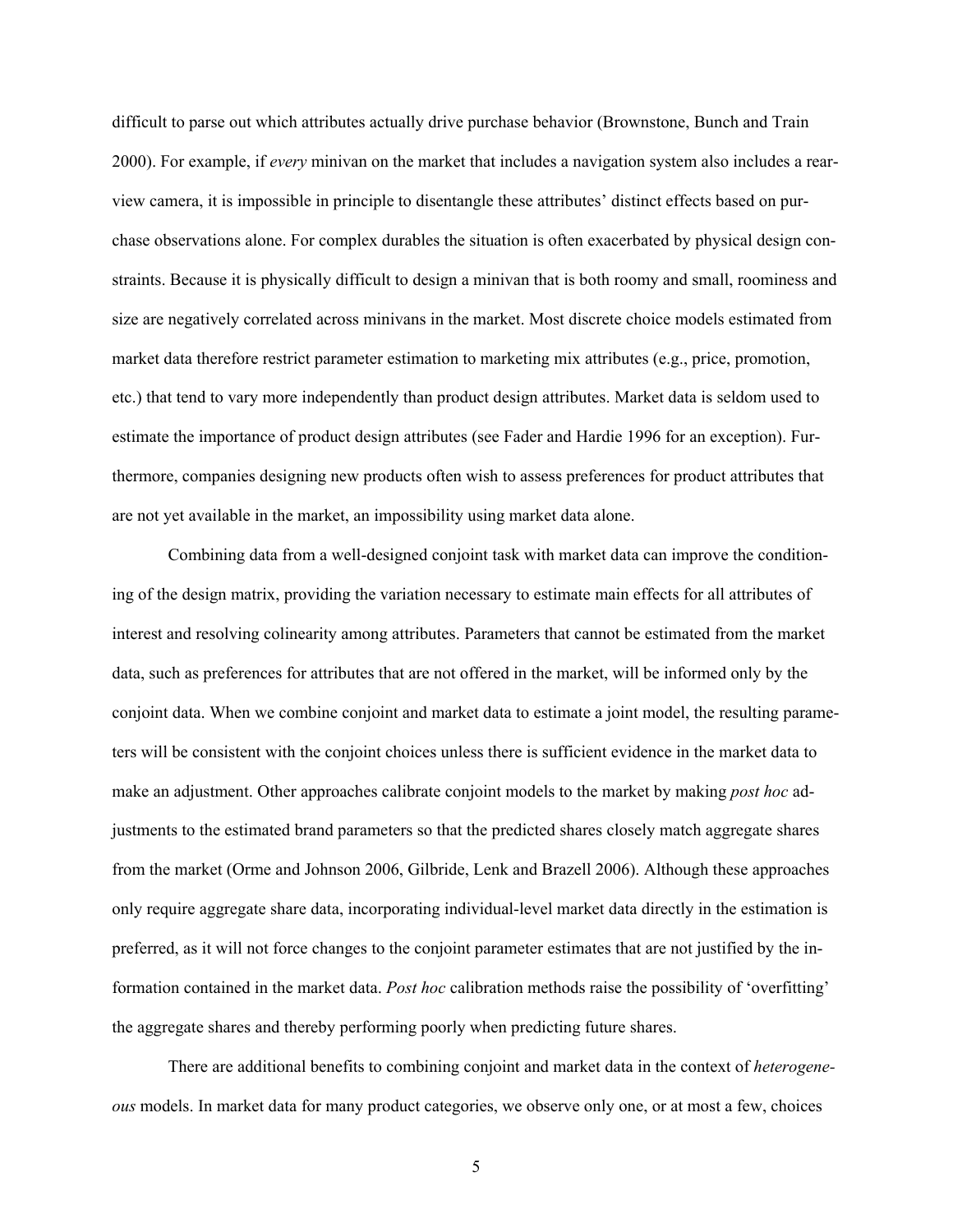for each individual (Urban, Hauser and Roberts 1990). Without a sufficient number of choice observations per individual, it is difficult to estimate the amount of unexplained heterogeneity in preferences, even if the parametric models employed by the analyst are formally identified (Rossi, Allenby, and McCulloch 2005). By contrast, in a conjoint task it is relatively easy to collect multiple hypothetical choices for each respondent, and survey designs well-suited to estimating heterogeneous models can be readily developed (Sandor and Wedel 2005). When the data sets are combined, the conjoint data can serve to identify the distribution of heterogeneity, while still leveraging the observed preferences in the market data.

In the next section, we develop the model formally and explore its parameter recovery properties. Then we present an application of the model to survey and market choice data for the US minivan market collected by General Motors. In the final section, we summarize our conclusions and discuss future research directions.

#### **MODEL DEVELOPMENT**

Our model leverages the hierarchical discrete choice framework, where the part-worths of attributes are specified as a function of individual characteristics plus some error (Allenby and Gitner 1995, Lenk et al. 1996). We assume that each individual's choices are related to a vector of attribute preferences,  $\beta_n$ ,  $n \in \{1, ..., N\}$ . These preferences follow a multivariate normal linear model, i.e.,

$$
\beta_n = \beta_0 + \Delta z_n + \nu_n \qquad \qquad \nu_n \sim \text{MVN}(0, \Sigma_\nu) \tag{1}
$$

where  $\beta_0$  is a vector of intercepts,  $z_n$  is a vector of observed characteristics of the individual and  $\Delta$  is an estimated matrix of regression parameters relating  $z_n$  to  $\beta_n$ . The error term,  $V_n$ , is distributed multivariate normal with mean vector **0** and covariance matrix  $\Sigma_{v}$ . The data sets are related to one another by assuming that the parameters  $\beta_0$  and  $\Delta$  are common across data sets (see [Figure 1\)](#page-11-0). This implies that individuals with the same characteristics  $(z_n)$  will have the same expected value of  $\beta_n$  and will therefore make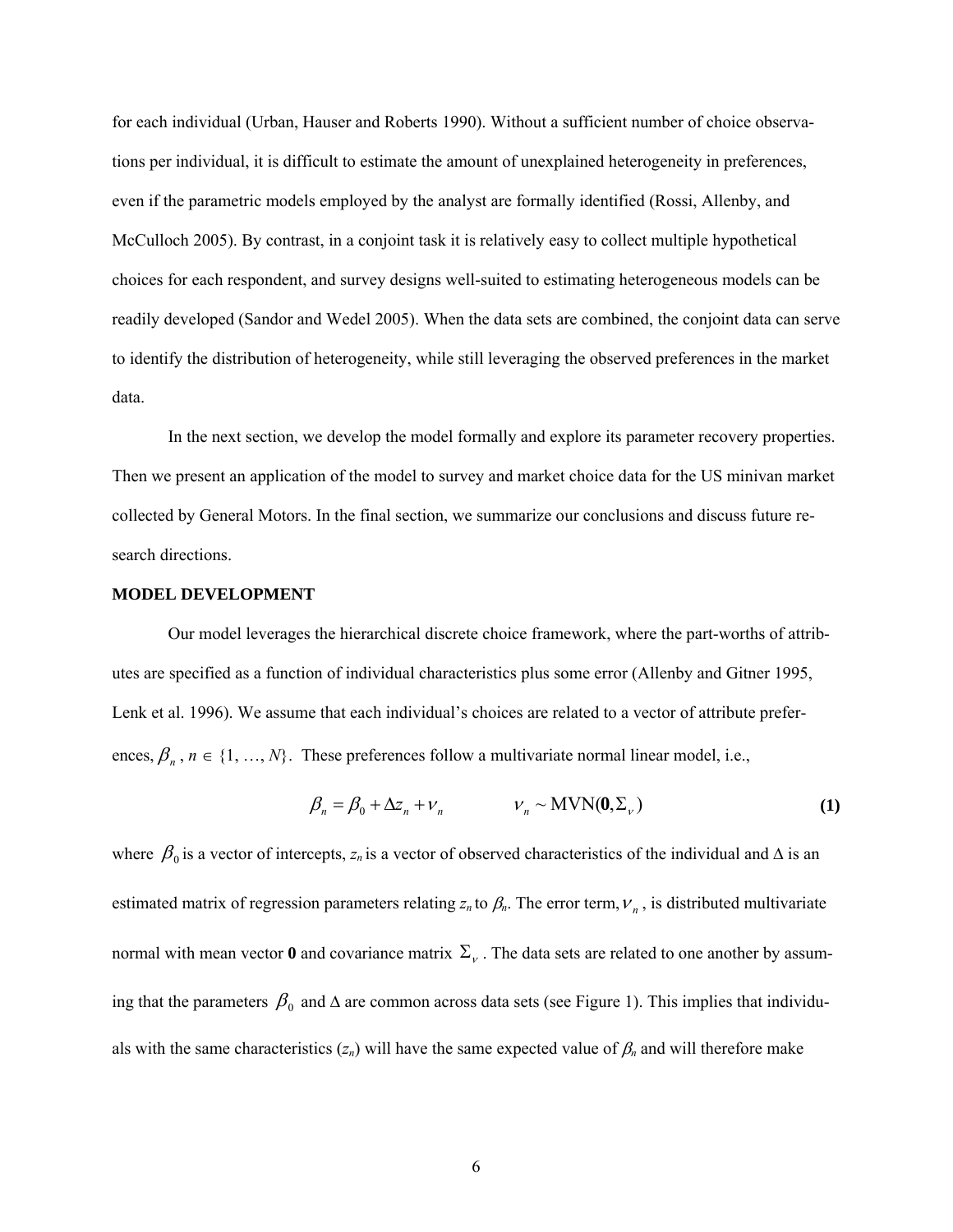similar choices regardless of which data set they are observed in. This assumption is reasonable when the two data sets draw from the same population of decision makers.

By defining the relationship between the data sets through  $\beta_0$  and  $\Delta$ , we also gain a great deal of flexibility. Past approaches to combining choice data do not include individual characteristics in this regression (i.e., they assume  $\beta_n = \beta_0 + v_n$ ), which implies that the mean of  $\beta_n$  is the same across the two choice contexts. This assumption requires that the two data sets both represent random samples from the target population, which can be achieved through careful sampling (Swait and Andrews 2003) or by collecting survey data for the same group of individuals as is observed in the market (Brownstone, Bunch and Train 2000, Bhat and Castellar 2002). In the proposed approach we can avoid assuming that all data sets are a random sample from the target population, if we have data to explain the relevant systematic differences between the two samples of decision makers. If there are differences in the distribution of  $z_n$ between the data sets, then our model will predict that the distribution of β*n* and the resulting choices will be different across the two data sets. Because selection bias is prevalent in commercial marketing research, it seems prudent to accommodate any observed differences in the distribution of individual characteristics between the two samples. Of course, data with different empirical distributions of  $z_n$  should only be combined in situations where the researcher is confident that the specification of the linear model is reasonable across the data sets. We do not recommend taking this approach to the extreme and combining, say, survey choices from 5 year-olds with market data from 55 year-olds in a situation where the relationship between age and preferences may be nonlinear (e.g., breakfast cereal choices.)

[Figure 1](#page-11-0) depicts how the preference parameters  $\beta_0$  and  $\Delta$  tie the two data sets together. In addition to this core multivariate regression, the model also includes a lower-level choice model relating product attributes to observed choices and a higher-level model describing the distribution of the individual characteristics. We describe these other components in more detail below.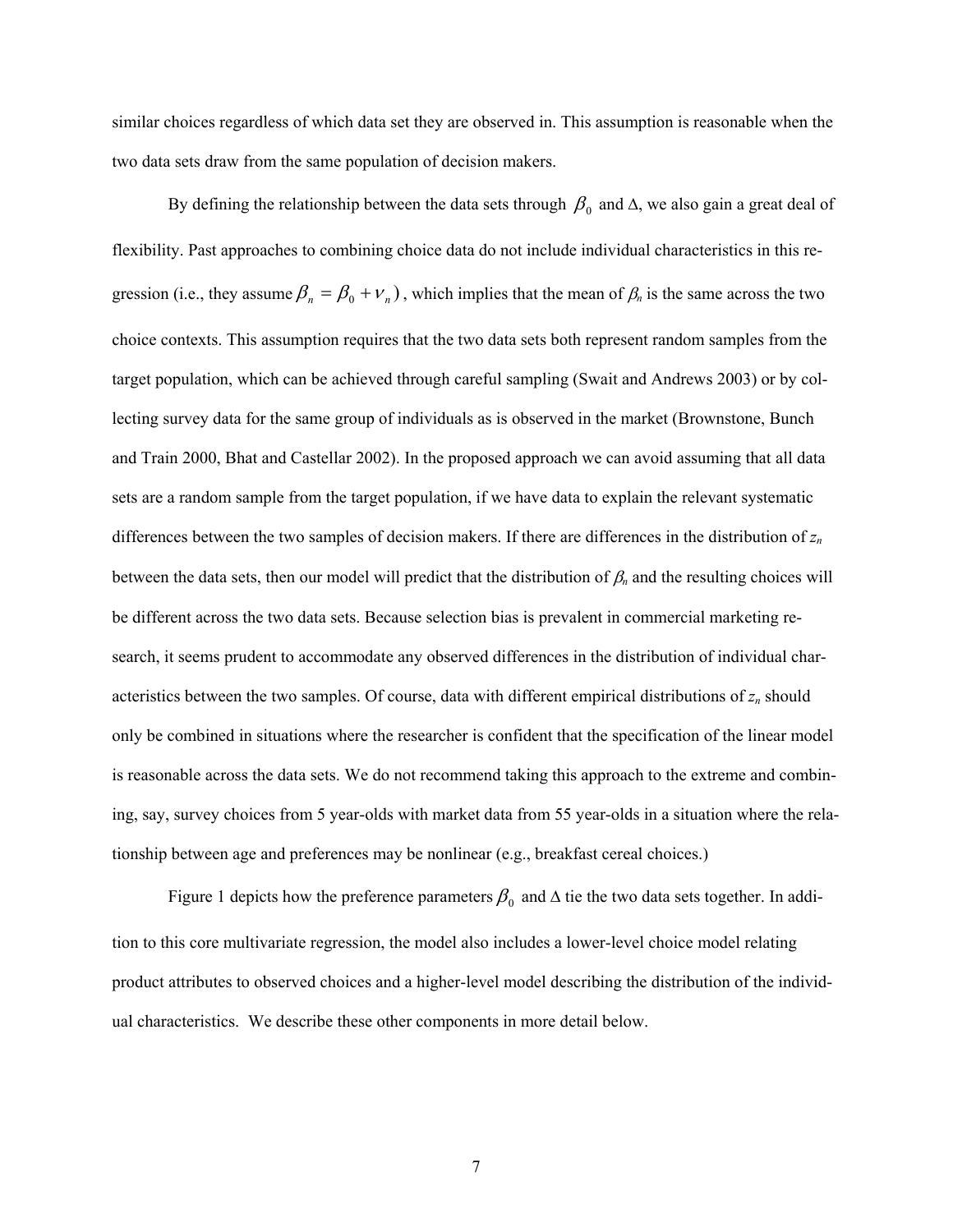**Figure 1. Proposed model structure.** 

<span id="page-11-0"></span>

Conditional on a vector of preferences,  $\beta_n$ , we assume that the likelihood of observing a particular choice follows the standard random utility formulation. Specifically, we assume that on each choice occasion,  $t \in \{1,...T_n\}$ , individual *n* will choose the alternative,  $j \in \{1,...J_m\}$ , with greatest utility,  $u_{njt}$ , where

$$
u_{njt} = \begin{cases} x_{njt} \beta_n + \varepsilon_{njt} & \text{if } n \in \text{data set 1} \\ \mu x_{njt} \beta_n + \varepsilon_{njt} & \text{if } n \in \text{data set 2} \end{cases}
$$
 (2)

and *xnjt* is the row vector of attributes for alternative *j* faced by decision maker *n* on occasion *t.* Because we will be combining data sources where different sets of alternatives were included in the consideration set, we will assume that the error term,  $\varepsilon_{nit}$ , is distributed IID according to the standard Extreme Value distribution. The resulting model takes the familiar multinomial logit specification. In situations where the same set of alternatives appears in each choice task, a probit specification could be used to capture the error covariance between alternatives.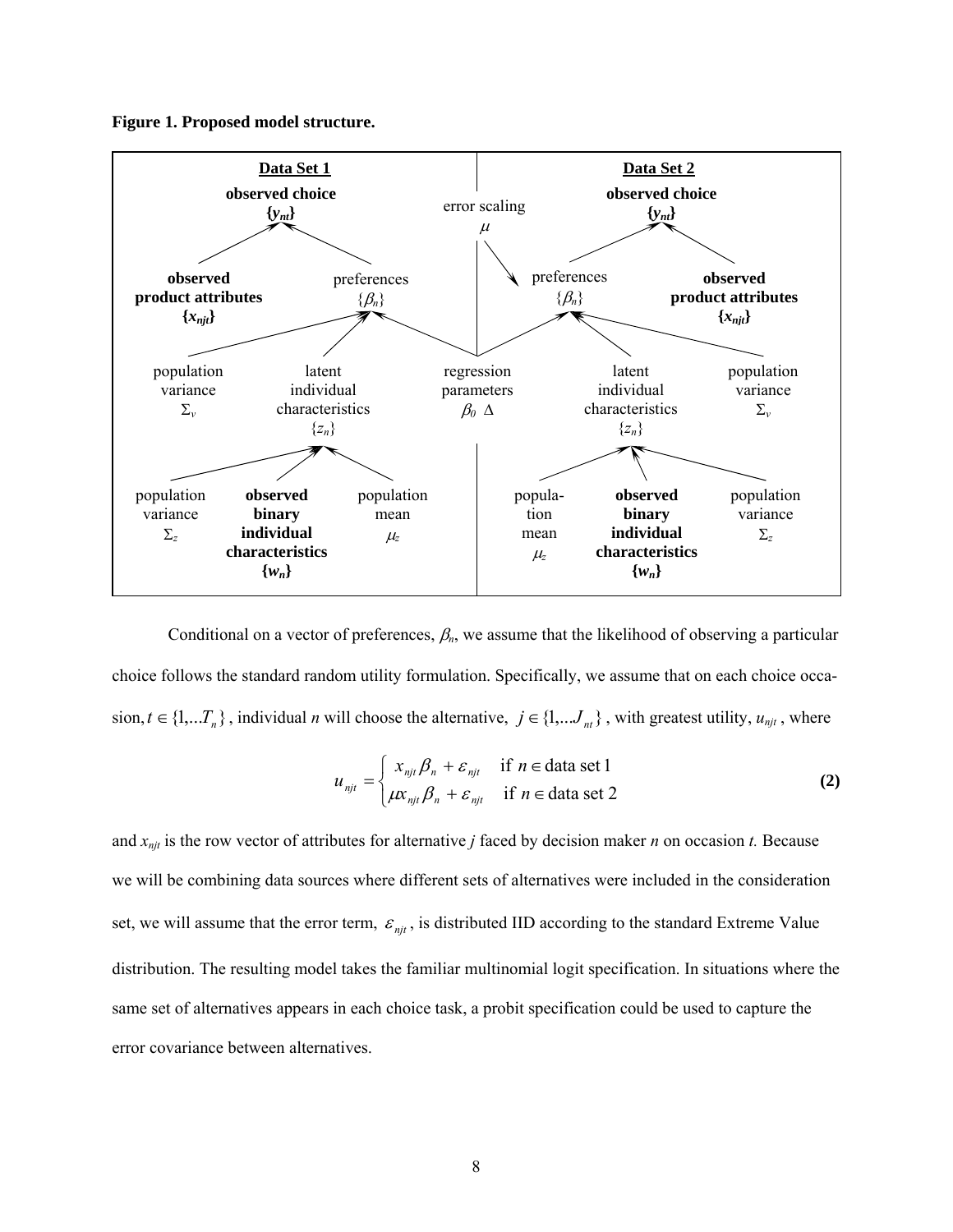The Swait-Louviere scaling parameter,  $\mu$  in equation 2, accounts for the possibility that the scale of the unexplained variation in *unjt* is different across the data sets (Ben-Akiva and Morikawa 1990, Swait and Louviere 1993). This can arise for a number of reasons. Individuals' choice consistency is known to vary across choice contexts (Bradley and Daly 1994): for instance, consumers may make more consistent choices when making real purchase decisions than when making hypothetical survey decisions. The scale parameter can also be used to accommodate situations where the set of observed attributes differs across choice sets (Swait and Louviere 1993). Thus, the scale parameters make it possible to combine data sources that have different, but overlapping, sets of product attributes, so long as the missing attributes are not correlated with observed attributes. Equation 2 describes the approach for combining two data sets; extensions to three or more data sets would incorporate an additional scale parameter for each additional data set and are straightforward.

It is crucial to note that, when this model is estimated, the resulting parameter estimates are not simply an 'average' (even suitably weighted) of those arising from each data set individually. For instance, when we combine market and conjoint data, there are often attributes that do not vary sufficiently in the market data. A near-orthogonal conjoint task can improve the conditioning of the  $x_{njt}$  data; so, the resulting parameter estimates for those attributes will be based primarily on the conjoint data, where the data contains more information. The inclusion of conjoint data can even correct parameter estimates with incorrect signs caused by attribute colinearity in the market data (Brownstone, Bunch and Train 2000).

**Missing individual characteristics.** While the model described by equations 1 and 2 allows for a great deal of flexibility by incorporating individual characteristics, it can not be applied as-is when individual characteristics are correlated and there are missing individual characteristics in one data set. This limitation poses a serious challenge. Even within a company with a systematic marketing research program, like GM's, it is very seldom the case that precisely the same set of individual characteristics is available in both data sets. This is especially so when these individual characteristics are product-use questions (which are most likely to be informative about attribute preferences). The need for consistency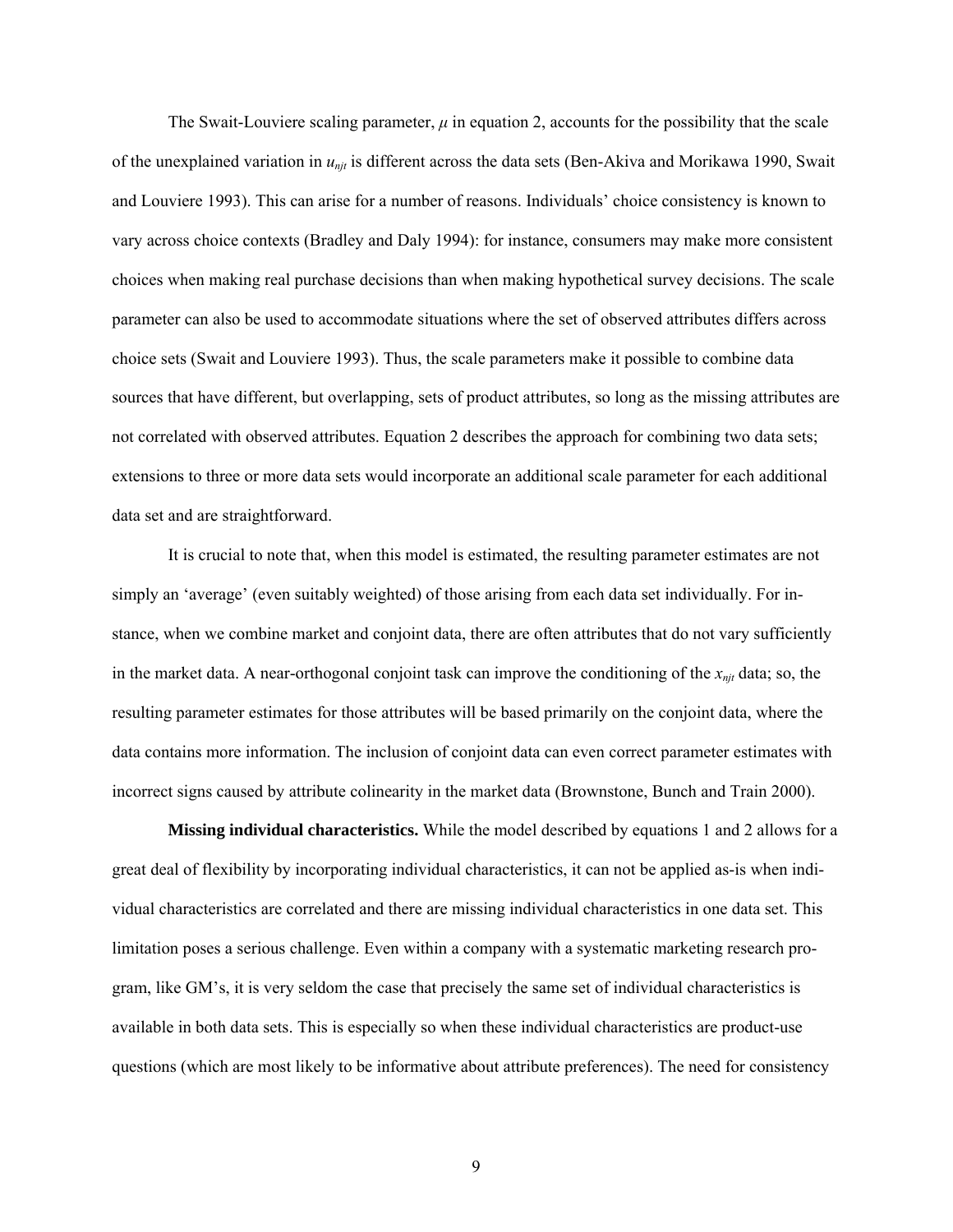in ongoing market research programs (such as the survey of recent buyers that we use in our application) often limits opportunities for including new questions.

Because the method would be far less widely applicable if it required the same set of individual characteristics in both data sets, it is critical to overcome this apparent limitation. But this is made difficult by the intrinsically correlated nature of the individual characteristics themselves. When two correlated regressors affect a dependent variable in a linear regression, like that in equation 1, the omission of one regressor may produce biased estimates of the coefficient on the other regressor. Because of this omitted variables bias, it is difficult to combine regression data across multiple data sources when there are different sets of characteristics available in each data set (c.f. Dominici et al. 1997). If the regressors are correlated and each data set includes a different subset of the regressors, then regression coefficients for separately estimated models will both be biased in possibly different ways. This means the analyst can not assert that the regression coefficients are the same for those variables that are common across the two data sets. And if we cannot assert that the regression coefficients  $-\beta_0$  and  $\Delta$ , in equation 1 – are the same across both data sets, then we no longer have a way to relate the two data sets together. Thus the model in equations 1 and 2 can not be applied in its stated form if different individual characteristics are available in each data set.

To address this problem, we adopt a likelihood-based approach to missing data. Unlike imputation approaches to missing data, likelihood-based approaches simply define the likelihood of the observed data as the marginal of the complete data likelihood, integrating over the distribution of the missing data. This marginal likelihood can be maximized or used in Bayesian inference. Specifically, if  $Y | \theta$  is the likelihood of the complete data, *Y*, given some parameters  $\theta$ , and the data are missing at random (MAR), then the likelihood of an observed subset of the complete data,  $Y_{obs} \in Y$ , is the integral of the complete data likelihood over the missing data,  $Y_{\text{mis}}$ , i.e.,

$$
\left[Y_{obs} \mid \theta\right] = \int_{Y_{mis}} \left[Y_{obs}, Y_{mis} \mid \theta\right] dY_{mis} \tag{3}
$$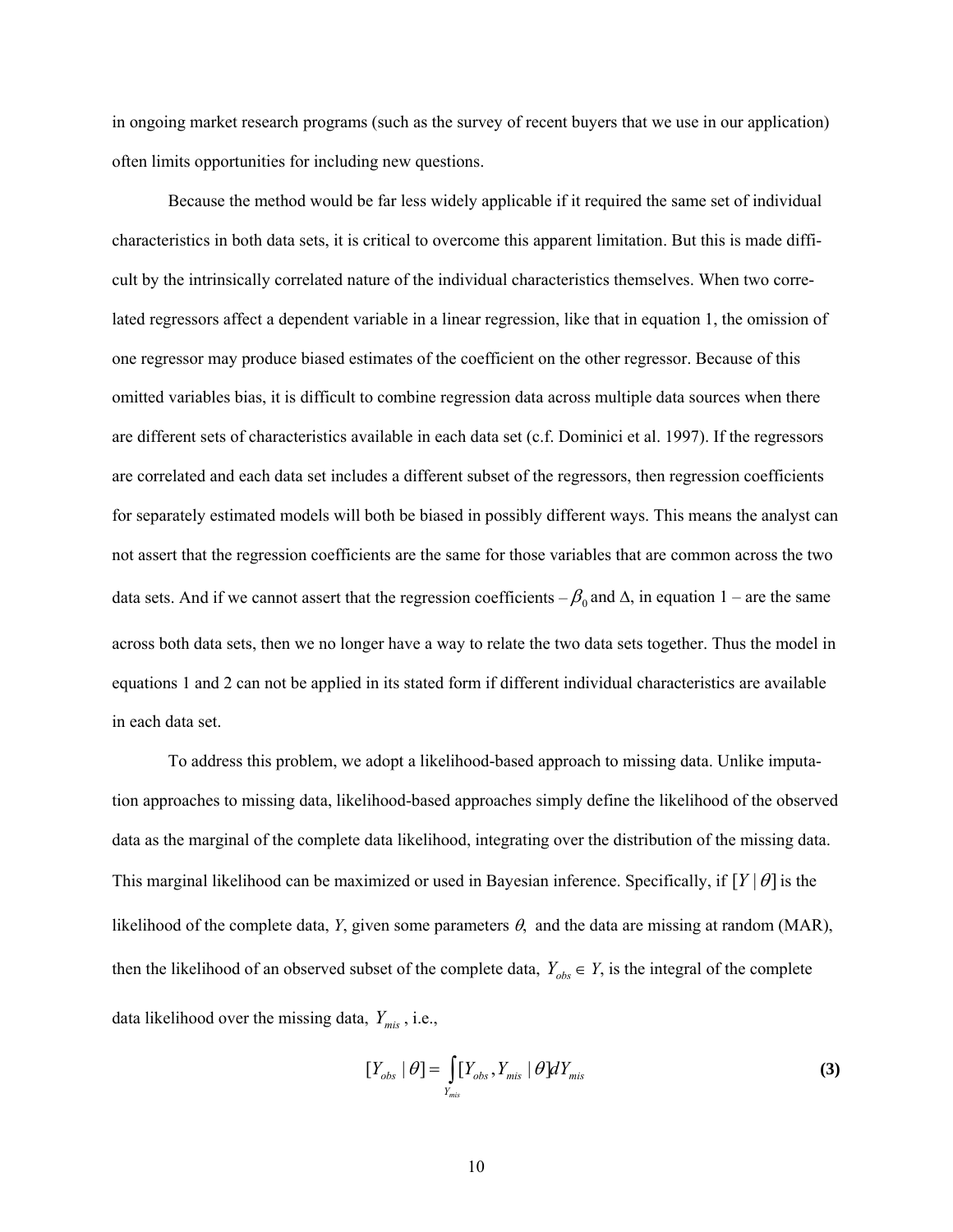This approach assumes that the process that caused the data to be missing is ignorable, which in turn requires that the characteristics are missing at random (MAR); that is, the probability that a covariate is missing does not depend on the realized value for that covariate, but may depend on other observed data. This is a reasonable assumption in the case where the covariate data simply was not collected in one of the data sources. It may not be appropriate in situations where particular respondents choose not to complete a particular survey question (e.g., if high income respondents are less likely to report their income). Importantly, the missing characteristics need not be missing completely at random (MCAR) for the approach to apply, and so the value of the missing characteristics *can* depend on the values of other characteristics or on the observed choices. (See Little and Rubin 2002 for a complete discussion.)

In the case of missing regressors, defining the complete data likelihood requires supplementing the usual likelihood for the dependent variables with a model for the regressors (Little and Rubin 2002, Dominici et al. 1997). The particular form of this model will depend on the nature of the regressors. For now, we will simply allow  $\left[ z_n \mid \varphi \right]$  to denote the likelihood of observing a covariate vector  $z_n$  dependent on some parameters  $\varphi$ .

Given an expression for the likelihood of the individual characteristics and the assumption that they are each MAR, we can write the joint likelihood of the observed choices and the characteristics (assuming everything was observed). To simplify notation, let  $y = \{y_{11},...,y_{nt},...y_{NT_N}\}$  be the set of all observed choices, let  $Z = \{z_1,..., z_N\}$  be the (complete) set of individual characteristics, let  $X_{nt} = \{x_{n1},...,x_{nj},...,x_{nJ_{nt}}\}\$  be the attribute data for a particular choice observation and let  $X = \{X_{11},...,X_{nt},...,X_{NT_N}\}\)$  be the set of all attribute data. The joint likelihood of *y* and *Z* conditional on *X* and the parameters is

$$
[y, Z | X, \mu, \beta_0, \Delta, \Sigma_{\nu}, \varphi] = \prod_{n} \left( \int_{\beta_n} \left( \prod_{t \in \{1, \dots, T_n\}} [y_{nt} | X_{nt}, \beta_n, \mu] \right) [\beta_n | z_n, \beta_0, \Delta, \Sigma_{\nu}] d\beta_n \right) [z_n | \varphi] \right)
$$
(4)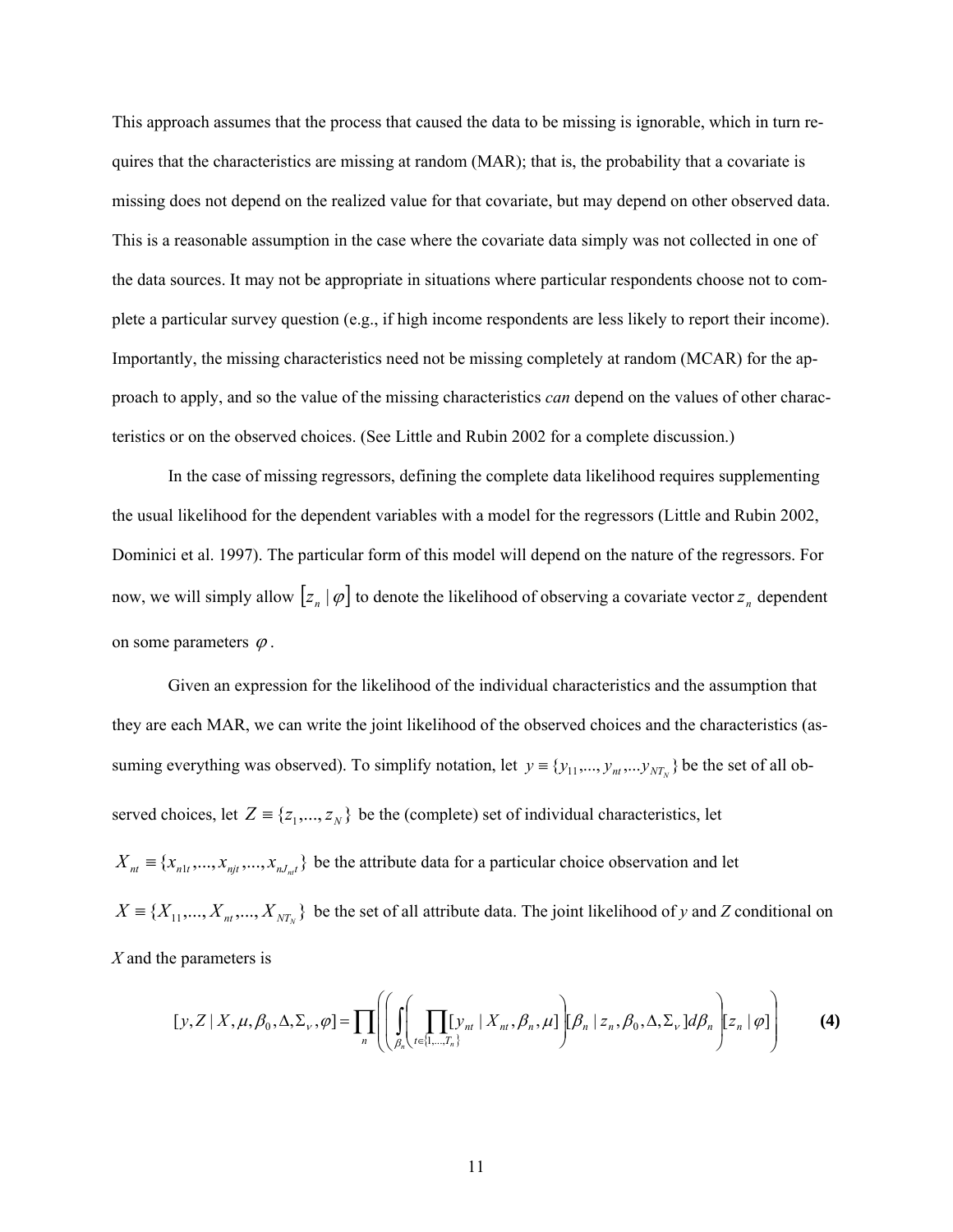where the probabilities  $[y_n | X_n, \beta_n, \mu]$  and the densities  $[\beta_n | z_n, \beta_0, \Delta, \Sigma_\nu]$  are defined by equations 1 and 2.

Specifying the joint likelihood of  $\gamma$  and  $\gamma$  as in equation 4 is consistent with the standard regression, which only specifies the likelihood of *y* conditional on *Z*. To see this, notice that the likelihood of  $[z_n | \varphi]$  can be factored out of the joint likelihood in equation 4, and thus when *Z* is observed, the parameters that maximize the joint likelihood are the same as those that maximize the usual conditional likelihood.

When there are missing characteristics, we marginalize the complete data likelihood to obtain the likelihood of the observed data. Let  $z_n^{mis}$  be the subset of  $z_n$  that is missing and let  $Z^{obs}$  be the subset of Z that is observed. The joint likelihood of observing a set of individual characteristics and a set of choices is

$$
[y, Z^{obs} | \mu, \beta_0, \Delta, \Sigma_{\nu}, \varphi, X] =
$$

$$
\prod_{n} \left( \iint_{z_n^{mis}} \left( \iint_{\beta_n} \prod_{t \in \{1, \dots, T_n\}} [y_{nt} | X_{nt}, \beta_n, \mu] \right) \beta_n | z_n, \beta_0, \Delta, \Sigma_{\nu} ] d\beta_n \right) [z_n | \varphi] dz_n^{mis} \right)
$$
(5)

The integral over  $z_n^{mis}$  makes it impossible to factor out the terms involving  $[z_n | \varphi]$ , so when there are missing characteristics, we must use this joint likelihood rather than the usual conditional likelihood. Once the model  $[z_n | \varphi]$  is specified, the likelihood in equation 5 can be used in maximum likelihood or Bayesian estimation.

The model for  $z_n$  can be any model that appropriately captures the relationships among the characteristics. If the  $z_n$  are continuous with full support, they can be modeled via a multivariate normal model (Dominici et al. 1997). However, covariate data used in marketing is often discrete or measured using a discrete scale (e.g., employment status, income ranges). In our particular case study, the covariate data used was binary, so we illustrate the approach for binary data only; extensions to other common survey data types are analogous and straightforward. To model the vector of correlated binary characteristics, we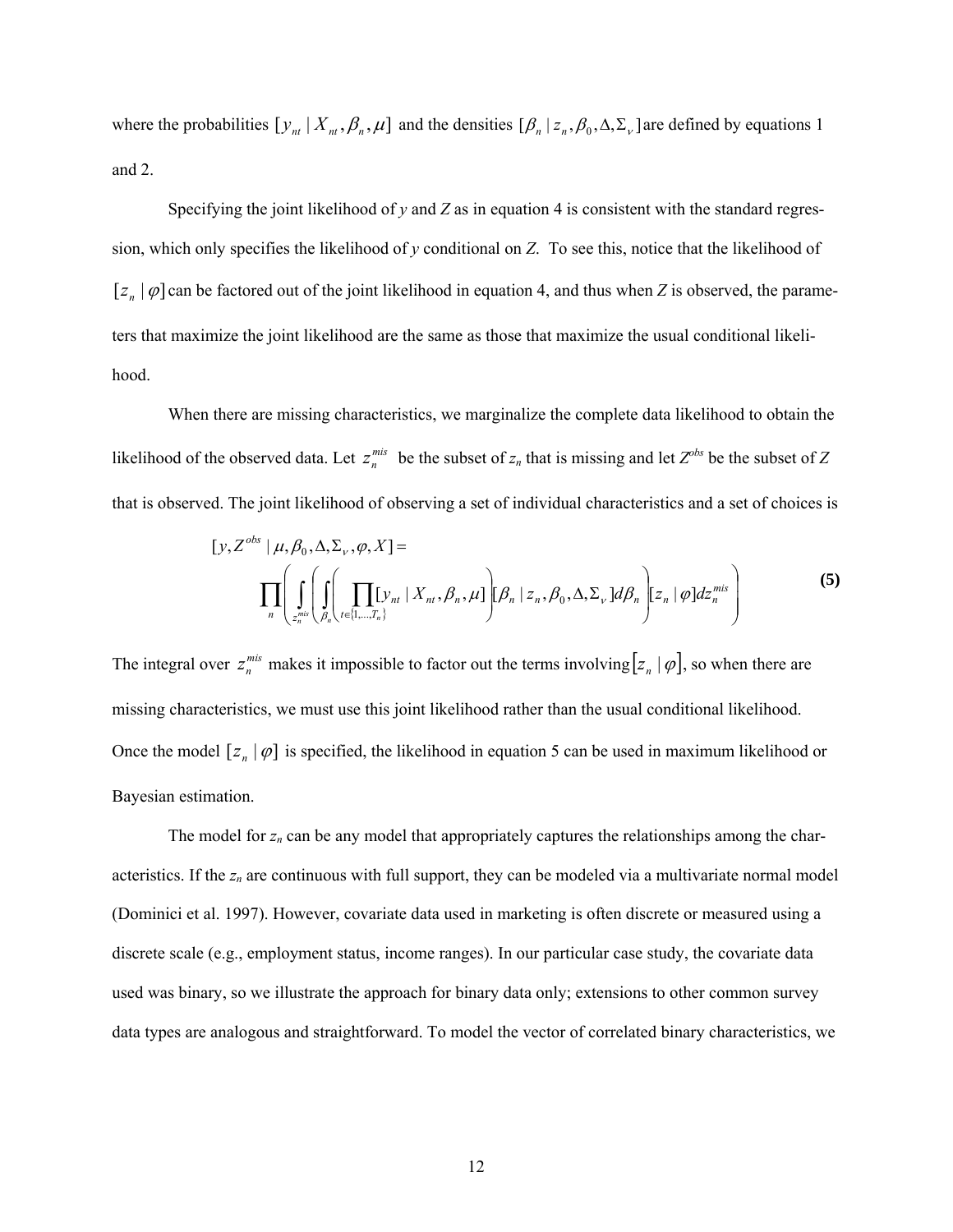use a multivariate binary probit model (Chib and Greenberg  $1998$  $1998$ )<sup>1</sup>. We assume that the vector of zeros and ones that are observed,  $w_n$ , arises from an underlying multivariate normal vector,  $z_n$ , as follows,

$$
w_{nl} = \begin{cases} 1 & \text{if } z_{nl} > 0 \\ 0 & \text{if } z_{nl} \le 0 \end{cases} \text{ where, } z_n \sim \text{MVN}(\mu_z, \Sigma_z)
$$
 (6)

where *l* indexes the elements of  $z_n$  and  $w_n$ . The covariance matrix,  $\Sigma_z$ , is restricted so that the variance of each element of  $z_n$  is one. The parameters of this model,  $\mu_z$  and  $\Sigma_z$ , can be estimated separately for each data set (i.e. conjoint versus market). We model an individual's preference vector, β*n*, as a function of the latent continuous vector, i.e.,  $\beta_n = \Delta z_n + v_n$ . This structure allows preferences to vary continuously as a function of the underlying constructs that gave rise to their binary responses, and also preserves conjugacy in the estimation algorithm.

**Estimation.** Our approach to estimation is Bayesian, using diffuse but proper priors on all parameters (c.f. Rossi, Allenby and McCulloch 2005). The integrals over  $\beta_n$  and  $z_n^{mis}$  in equation 5 are handled using data augmentation (Tanner and Wong 1987). The resulting Gibbs sampler draws sequentially from the posterior of the parameters  $\beta_0$ ,  $\Delta$ ,  $\Sigma_v$ ,  $\mu$ ,  $\mu_z$ , and  $\Sigma_z$ , and the unobserved latent variables  $\beta_n$  and  $z_n$ . The parameters of the multivariate probit model,  $\mu_z$  and  $\Sigma_z$ , are sampled over the unidentified space and posterior distributions for the identified parameters are obtained by marginalizing over the posterior draws (McCulloch and Rossi 1994). The full conditional densities of all parameters are standard distributions, with the exception of  $\beta_n$  and  $\mu$ , which were drawn using Metropolis-Hastings steps. Because  $\beta_n$  is potentially a long vector, we used a normal random-walk proposal with an adaptive covariance matrix based on the covariance of all previous draws for individual *n*. This proposal density has been shown to maintain the convergence properties of the MCMC chain (Haario, Saksman and Tamminen 2001). The algorithm is described in detail in the e-companion.

<span id="page-16-0"></span><sup>&</sup>lt;sup>1</sup> Alternatively, Ibrahim, Lipsitz and Chen (1999) propose to model a vector of missing discrete regressors as a series of related univariate generalized linear models.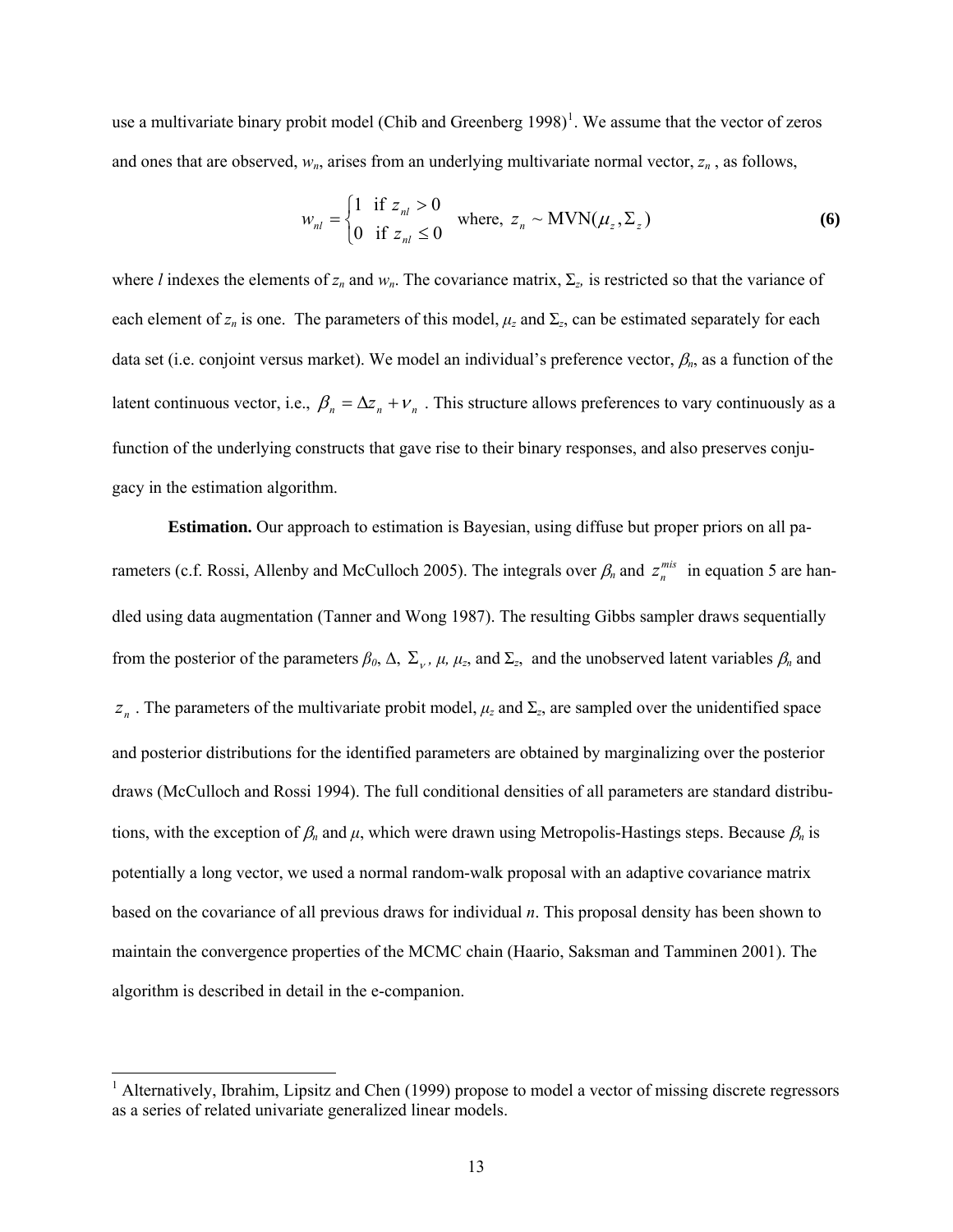**Insight into how the data informs the posterior for individual parameters.** An important characteristic of the model is that the posterior distribution of β*n* implied by the likelihood defined in equation (5) depends on both the observed choices,  $\{y_{nt}\}\$ , and the individual characteristics,  $z_n$ . Incorporating characteristics informative to  $\beta_n$  is critical to obtaining accurate individual-level parameters when only one or a few choices are observed for each respondent. For instance, knowing whether a household intends to use a minivan to transport children (in addition to which minivan model they chose) gives information about the household's preference for features like integrated DVD players. In data sets where a large number of choices are observed for each individual, such as conjoint data or long panel data, individual-level parameters can usually be well-recovered based only on the likelihood of the observed choices. But in market data for durables, where there is just one observed choice, incorporating individual characteristics that are related to choice behavior can significantly improve individual-level parameter recovery.

To demonstrate the value of individual characteristics, we generated a synthetic data set consisting of 10 choice observations for each of 100 'conjoint' respondents, and 1 choice observation for each of 1000 'market' respondents according to the complete-data model defined by equations 1-4. (Complete details of how the data was generated are included in the e-companion.) The data contained 5 individual characteristics, (i.e., *zn* was of length 5). Simulating the situation where some individual characteristics are not observed in one of the data sets, we assumed that the first characteristic was never observed for the conjoint respondents. We estimated the model using none, two or five individual-characteristics. (For example, in the case where two individual characteristics are used, the regression equation includes characteristics 1 and 2 and we observe characteristics 1 and 2 for the market individuals and just characteristic 2 for the conjoint individuals.)

[Table 2](#page-18-0) shows the improvement in individual parameter recovery that is gained by using individual characteristics. For each data set, we compute the mean squared error between individuals' true parameter value and their posterior mean for that parameter. We also compute the average standard error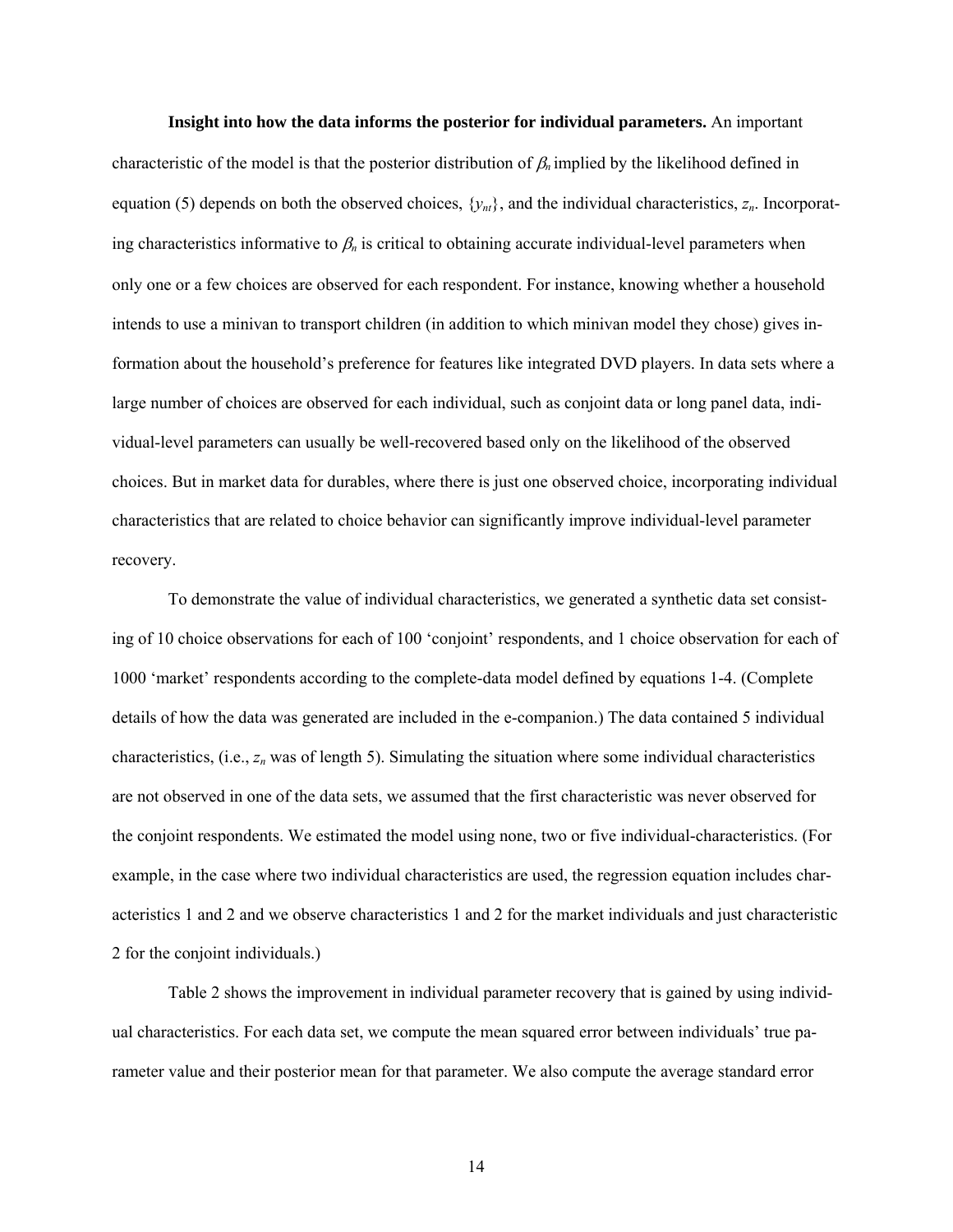around each individual's posterior mean, indicating how diffuse the individual posteriors are. [Table 2](#page-18-0) shows that as the number of individual characteristics included in the estimation is increased, the posterior means of  $\beta_n$  for the market respondents approach their true values, even though we only observed one choice for each market respondent. Thus if  $\beta_n$  is poorly identified by the observed choices, including informative characteristics improves posterior inference for β*n*.

<span id="page-18-0"></span>**Table 2. Recovery of individual-level betas for conjoint and market respondents.** 

| Number of binary individual        |            | Recovery of $\beta_{n1}$ |            |               | Recovery of $\beta_{n2}$ |          |               |         |  |  |  |
|------------------------------------|------------|--------------------------|------------|---------------|--------------------------|----------|---------------|---------|--|--|--|
| characteristics observed in market |            | Conjoint                 |            | <b>Market</b> |                          | Conjoint | <b>Market</b> |         |  |  |  |
| data                               | <b>MSE</b> | Avg. SE                  | <b>MSE</b> | Avg. $SE$     | <b>MSE</b>               | Avg. SE  | <b>MSE</b>    | Avg. SE |  |  |  |
|                                    | 2.37       | 1.19                     | 4.04       | 1.75          | 1.53                     | 1.05     | 3.33          | l.64    |  |  |  |
|                                    | 2.09       | 1.30                     | 3.34       | 1.75          | 1.40                     | 1.05     | l.98          | l.42    |  |  |  |
|                                    | .71        | 1.21                     | 2.15       | 1.47          | 1.37                     | 1.04     | .92           | l.42    |  |  |  |

More importantly, we also find that *increasing the number of observed choices improves inference about any missing individual characteristics*. Because we use a likelihood-based approach to the missing individual characteristics, our inference about a particular individual's latent characteristics (*zn*) is informed both by what we know about other individuals' characteristics *and* the choices we have observed for that individual. In fact, the likelihood of *zn*, conditional on the observed data and the other parameters, depends on both the model for the characteristics *and* on the choice parameters,  $\beta_n$ , as follows:

$$
[z_n | w_n, \mu_z, \Sigma_z, \beta_0, \Delta, \Sigma_v] \propto [\beta_n | z_n, \beta_0 \Delta, \Sigma_v] [z_n | w_n, \mu_z, \Sigma_z]
$$
(7)

This stands in contrast to other approaches to missing data, such as multiple imputation and hot-deck, where missing characteristics would be imputed based only on information about other respondents' characteristics, ignoring the observed choices of the respondent in question.

To demonstrate the importance of observed choices in imputing the latent  $z_n$  and missing elements of  $w_n$ , we conducted a second synthetic data study. Using the same 100 conjoint respondents and 1000 market respondents, we assumed that two binary individual characteristics were observed for each market respondent  $(w_{n1}$  and  $w_{n2})$  and that just one characteristic  $(w_{n2})$  was observed for the conjoint respondents. We estimated the model four times, with three, ten, fifty and one hundred observed choices for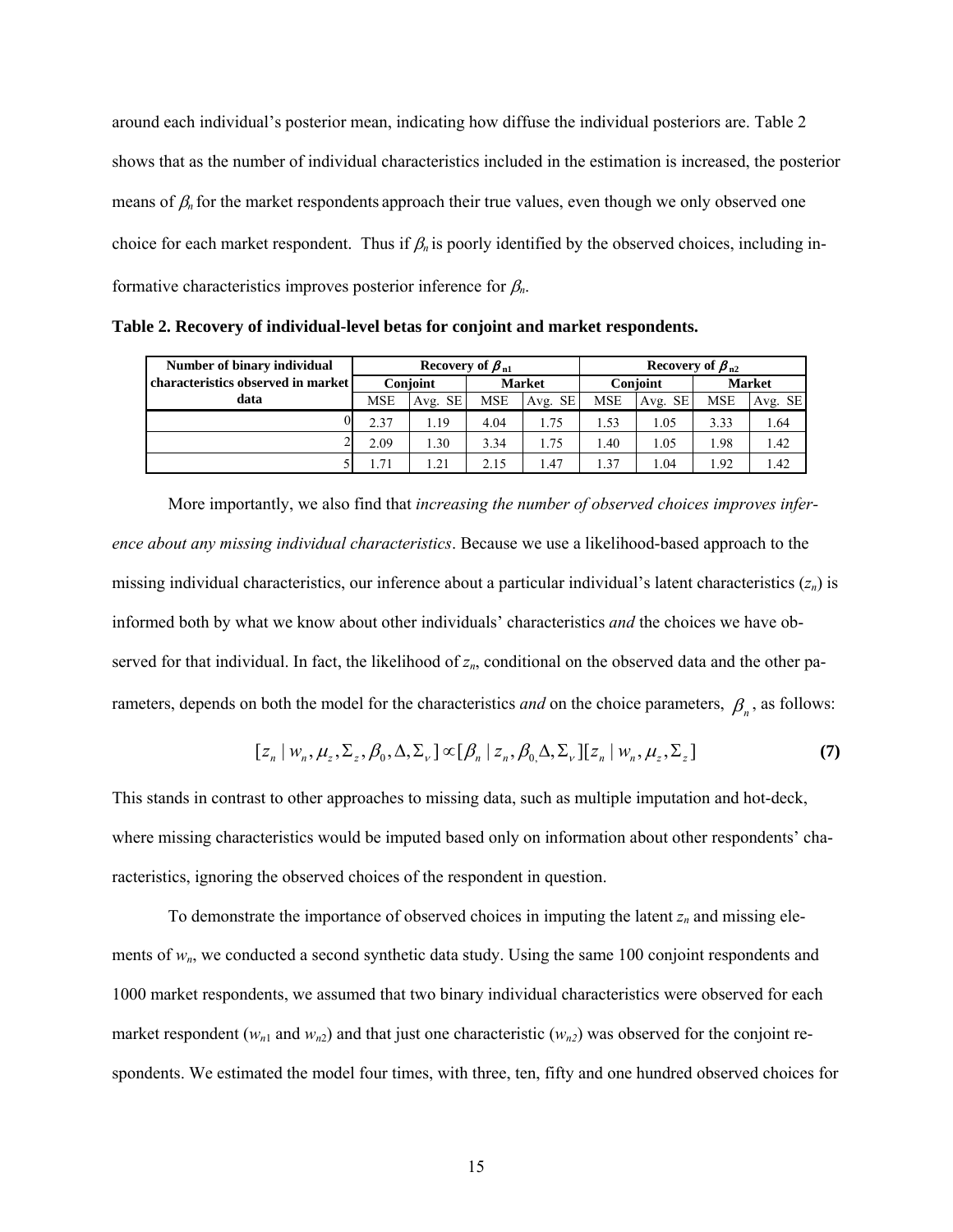each conjoint individual. [Table 3](#page-19-0) shows that as the number of observed choices increases, recovery of the latent continuous variable  $z_{n1}$  improves for the conjoint respondents. As the number of choice observations increases, the posterior distributions for  $z_{n1}$  becomes less diffuse with means closer to the true values. Inference for the second covariate,  $z_{n2}$ , for which we observe  $w_{n2}$  for the conjoint respondents, also improves slightly.

| Number of choices observed for |            | Recovery of $z_{n1}$ |            |               | Recovery of $z_{n2}$ |          |               |         |  |  |  |
|--------------------------------|------------|----------------------|------------|---------------|----------------------|----------|---------------|---------|--|--|--|
| conjoint respondents           |            | Conjoint             |            | <b>Market</b> |                      | Conjoint | <b>Market</b> |         |  |  |  |
|                                | <b>MSE</b> | SE<br>Avg.           | <b>MSE</b> | Avg. SE       | <b>MSE</b>           | Avg. SE  | <b>MSE</b>    | Avg. SE |  |  |  |
|                                | 0.87       | 0.08                 | 0.36       | 0.75          | 0.35                 | 0.56     | 0.32          | 0.59    |  |  |  |
| 10                             | 0.79       | 0.00                 | 0.36       | 0.70          | 0.31                 | 0.52     | 0.32          | 0.62    |  |  |  |
| 50                             | 0.74       | l.08                 | 0.37       | 0.83          | 0.25                 | 0.56     | 0.33          | 0.71    |  |  |  |
| 100                            | 0.69       | 0.93                 | 0.36       | 0.72          | 0.22                 | 0.49     | 0.32          | 0.63    |  |  |  |

<span id="page-19-0"></span>**Table 3. Recovery of individual characteristics for conjoint and market respondents.** 

#### **APPLICATION: US MINIVAN MARKET**

General Motors is among the many companies that regularly use choice models based exclusively on conjoint data to predict how new products will perform in the market. Because GM managers use these models to make critical product development decisions, they are keenly interested in improving the predictive accuracy of these models. Methods that can be applied to existing conjoint data, with minimal additional data collection, are extremely valuable to GM and other practitioners, as they can be applied in situations where a conjoint study has been fielded, and the resulting parameter estimates are found to lack face validity. Because our model can accommodate data where different groups of respondents are observed in the conjoint setting and in the market setting, we can readily augment an existing conjoint data set with purchase data from a different set of consumers.

In this section we describe how our method was used to adjust the parameters of a conjoint model for minivan purchase. Not surprisingly, the model estimated jointly from conjoint and market data fits the market data better than a model estimated from conjoint data alone and is therefore more useful when making predictions about the market. We also explore the value of including the product-use variables in the formulation by comparing our model to a model estimated without individual-level characteristics.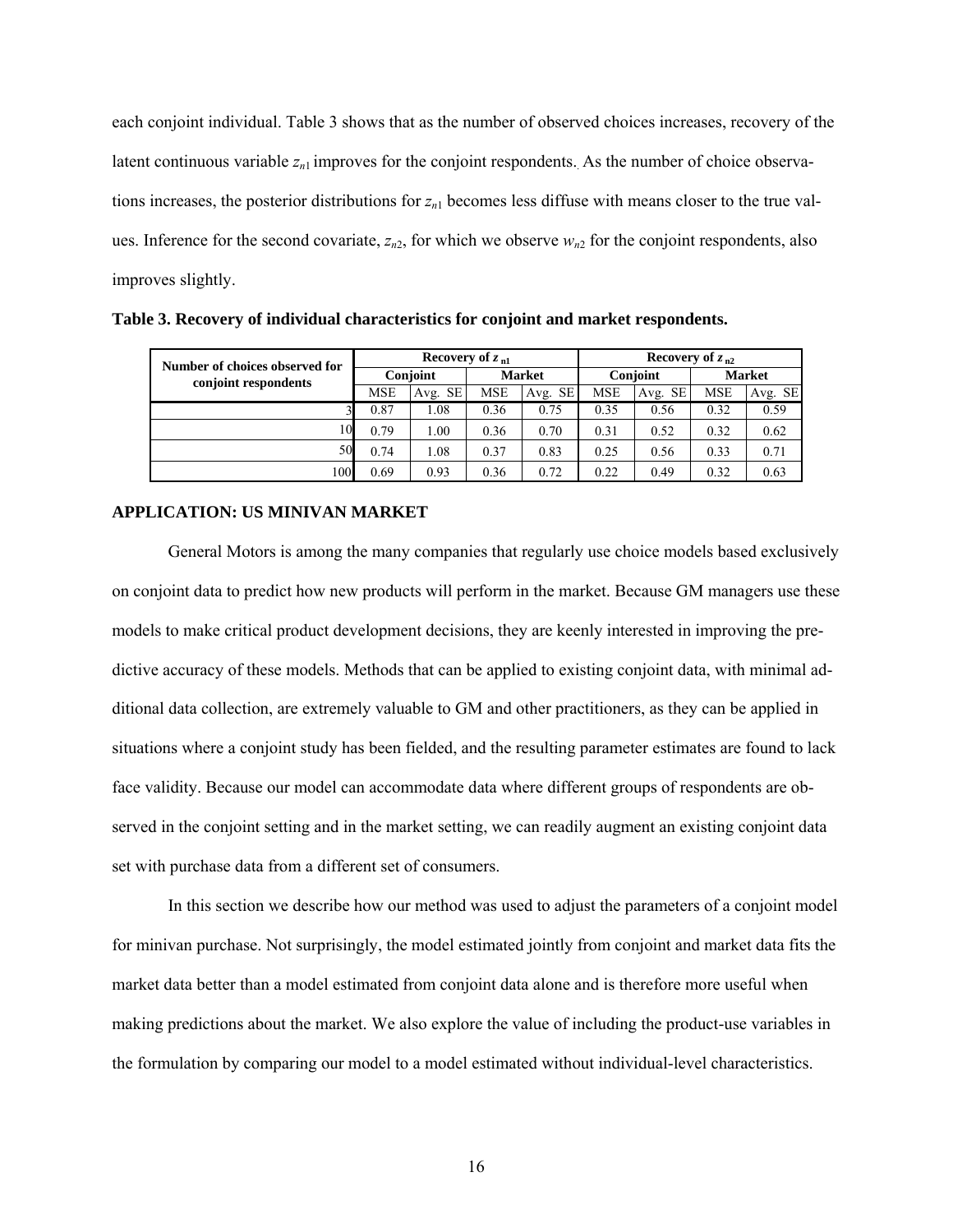**Conjoint and market data.** The conjoint data for this application is a subset of data collected for a large conjoint study that was designed and fielded by GM in summer 2003. Our subset consists of 12 choice responses for each of 199 respondents who were selected based on their interest in purchasing a new minivan. In each choice task the respondents chose from among three alternatives with three attributes: price (levels: \$20,000, \$23,000, \$26,000, \$29,000, \$32,000, \$35,000), styling appeal (levels: very unappealing, unappealing, neutral, somewhat appealing, very appealing) and brand (14 levels which we label A-M at the request of GM). Respondents were randomly assigned to one of two fixed designs and made forced choices from among three alternatives. The choice questions were designed by GM's conjoint vendor using a proprietary method that allows for efficient estimation of a heterogeneous multinomial logit model. Although product-use variables were not systematically collected for each respondent in the conjoint study, the demographic profile did include one variable that is related to minivan product needs: number of children in the household.

To assemble market data that could be combined with the original conjoint study, we drew on an ongoing GM-proprietary survey of new vehicle buyers. This mail-out survey is sent quarterly to a sample of all new vehicle registrants. We selected from this survey all of the 7078 respondents who purchased a minivan during the 2004 model year (September 2003 – August 2004). For each respondent we observed one choice (the minivan purchase that qualified them for the survey) from among the 12 minivans that were on the market in 2004. The attribute data for the 12 minivans on the market were assembled from several sources. The average consumer price paid (negotiated price less consumer rebates) for each of the minivan models was estimated based on the price reported by other buyers in the same survey. Although the prices faced by a particular individual (who may have been a particularly good negotiator, or shopping for a minivan with many extra features) could be different than the average prices we use in estimation, we assume that the average prices reasonably reflect the *relative* prices faced by each respondent.<sup>[2](#page-20-0)</sup> These

-

<span id="page-20-0"></span> $2^2$  Because vehicle prices in the US are privately negotiated between the buyer and the dealer, it is difficult for a manufacturer like GM to get transaction data for the particular individual that they have surveyed. Transaction data collected by third parties, such as J.D. Power PIN, does not contain the informative product-use variables that were included in the GM survey of recent buyers.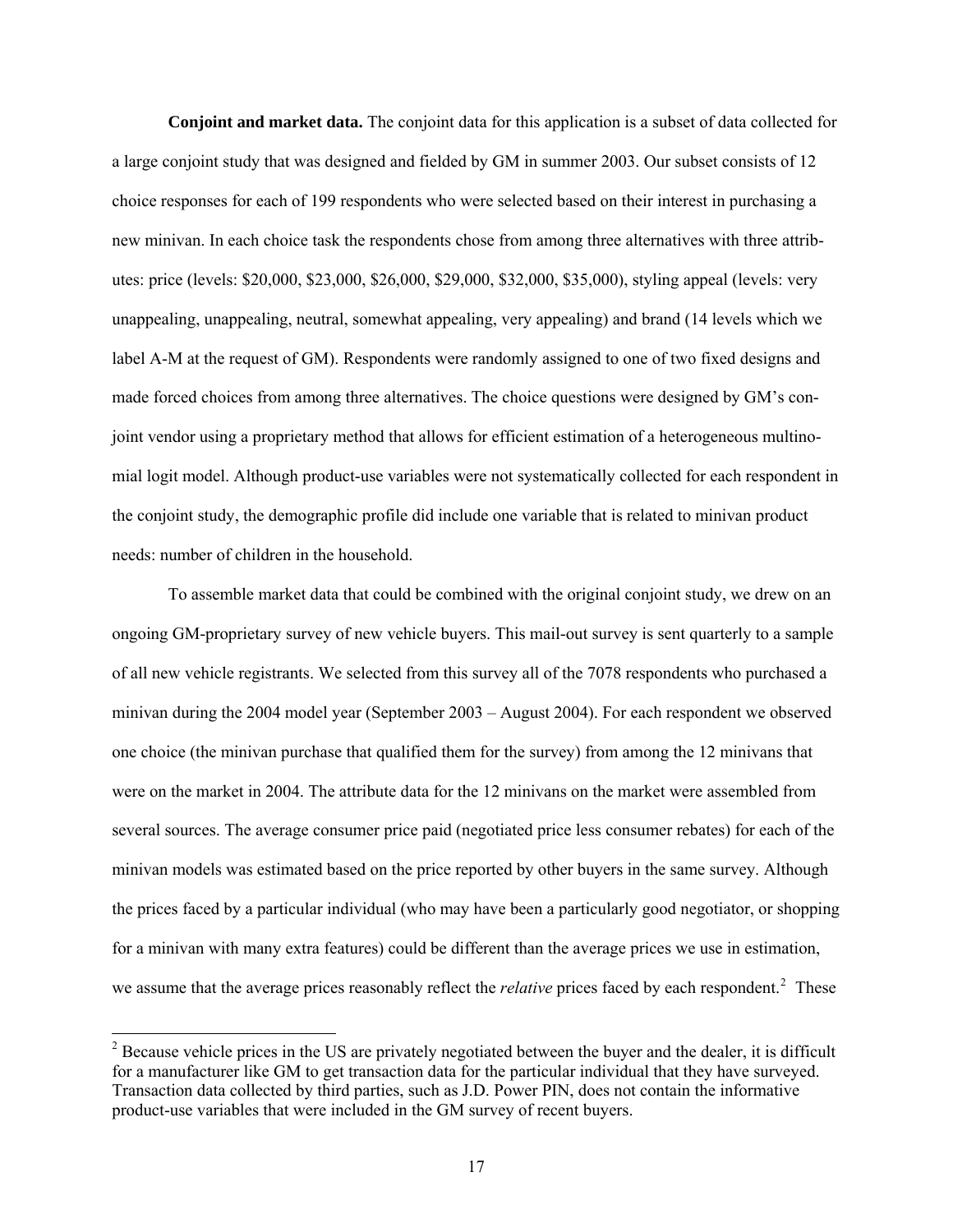averages were computed by month to reflect seasonal price variation in the market data. We also assembled data from another GM source on the average consumer-rated styling appeal of each van (on the same scale as the conjoint study). In addition to the three variables included in the conjoint task, we also chose to include the attribute "date of last design refresh" in the market data. Newer designs tend to have better features and performance as well as higher prices. By controlling for age of the design, we hoped to get a more accurate estimate of the importance of price in the market data. The attribute data for the minivans on the market is summarized in [Table 4](#page-21-0). Brands D and M are excluded from the market data, since there were no minivans on the market from brands D and M. Brands A and B launched re-designed products in April 2004 so we have used different attribute data for the old and the new designs.

| <b>Brand</b>        |                       | N    | K    | J    | B                | B         | $\bf H$ | A                | A     | E    | L    | I    | $\mathbf C$ | F    | G    |
|---------------------|-----------------------|------|------|------|------------------|-----------|---------|------------------|-------|------|------|------|-------------|------|------|
|                     |                       |      |      |      | $\textbf{(old)}$ | (new)     |         | $\textbf{(old)}$ | (new) |      |      |      |             |      |      |
|                     | <b>Styling Appeal</b> | 3.48 | 3.52 | 3.29 | 3.59             | 3.59      | 3.47    | 4.03             | 4.03  | 3.67 | 3.65 | 3.46 | 3.47        | 3.31 | 3.27 |
|                     | Oct 03                | 16.8 | 18.8 | 20.4 | 16.3             | NA        | 22.8    | 20.7             | NA    | 18.8 | 21.2 | 21.4 | 22.0        | 12.7 | 17.5 |
|                     | Nov $03$              | 16.4 | 19.7 | 20.4 | 17.5             | NA        | 22.3    | 18.2             | NA    | 19.0 | 22.0 | 20.5 | 21.3        | 12.8 | 16.3 |
|                     | Dec 03                | 16.3 | 18.1 | 19.8 | 15.2             | NA        | 20.8    | 17.8             | NA    | 18.1 | 20.8 | 21.1 | 20.4        | 12.6 | 15.4 |
|                     | Jan <sub>04</sub>     | 17.6 | 19.4 | 20.3 | 16.4             | NA        | 23.2    | 16.9             | NA    | 19.3 | 21.8 | 20.9 | 20.4        | 11.8 | 14.5 |
|                     | Feb 04                | 17.1 | 19.6 | 20.8 | 15.3             | <b>NA</b> | 22.9    | 16.6             | NA    | 18.5 | 22.0 | 22.5 | 18.5        | 11.7 | 14.4 |
| Price $(SK)$        | Mar 04                | 16.6 | 18.5 | 19.0 | 16.0             | NA        | 19.4    | 20.1             | NA    | 18.1 | 20.8 | 21.4 | 20.7        | 12.0 | 15.9 |
|                     | Apr $04$              | 17.6 | 18.8 | 22.2 | NA               | 16.6      | 21.5    | NA               | 21.0  | 18.3 | 18.9 | 22.0 | 17.8        | 10.3 | 12.9 |
|                     | May 04                | 18.2 | 18.4 | 20.6 | NA               | 16.3      | 19.6    | NA               | 18.7  | 17.1 | 21.4 | 21.1 | 19.0        | 10.4 | 13.9 |
|                     | Jun 04                | 16.0 | 19.2 | 19.1 | NA               | 17.7      | 24.4    | NA               | 19.4  | 17.5 | 21.1 | 22.3 | 18.7        | 10.2 | 13.7 |
|                     | Jul 04                | 15.3 | 18.8 | 19.6 | NA               | 16.3      | 19.6    | NA               | 18.7  | 18.8 | 20.8 | 20.6 | 16.3        | 11.2 | 15.1 |
|                     | Aug 04                | 14.5 | 16.4 | 17.8 | NA               | 15.4      | 17.8    | NA               | 18.0  | 17.4 | 21.4 | 22.9 | 19.6        | 11.9 | 13.4 |
|                     | Sep 04                | 16.4 | 17.0 | 18.6 | NA               | 14.6      | 15.7    | NA               | 19.3  | 18.8 | 22.9 | 16.8 | 12.5        | 11.7 | 15.3 |
| Last Design Refresh |                       | 1997 | 1997 | 1997 | 2001             | 2005      | 2004    | 2001             | 2005  | 1999 | 2004 | 2004 | 2004        | 2002 | 2000 |

<span id="page-21-0"></span>**Table 4. Attribute data for alternatives available in the market.** 

Because we have only one choice observation for each respondent in the market, it is helpful to incorporate individual characteristics for the buyers in the market data. To improve individual-level parameter recovery, such characteristics should be correlated with attribute preferences and observed choices. Although past research has found relatively little correlation between standard demographic variables and attribute preferences (Fennell et al. 2003), variables that capture information about intended product usage or product needs have been found to be highly correlated with product choices (De Bruyn et al. 2007). We were able to construct similarly informative individual characteristics using a section from the market survey where respondents could check off any of 78 potential "reasons for purchase", such as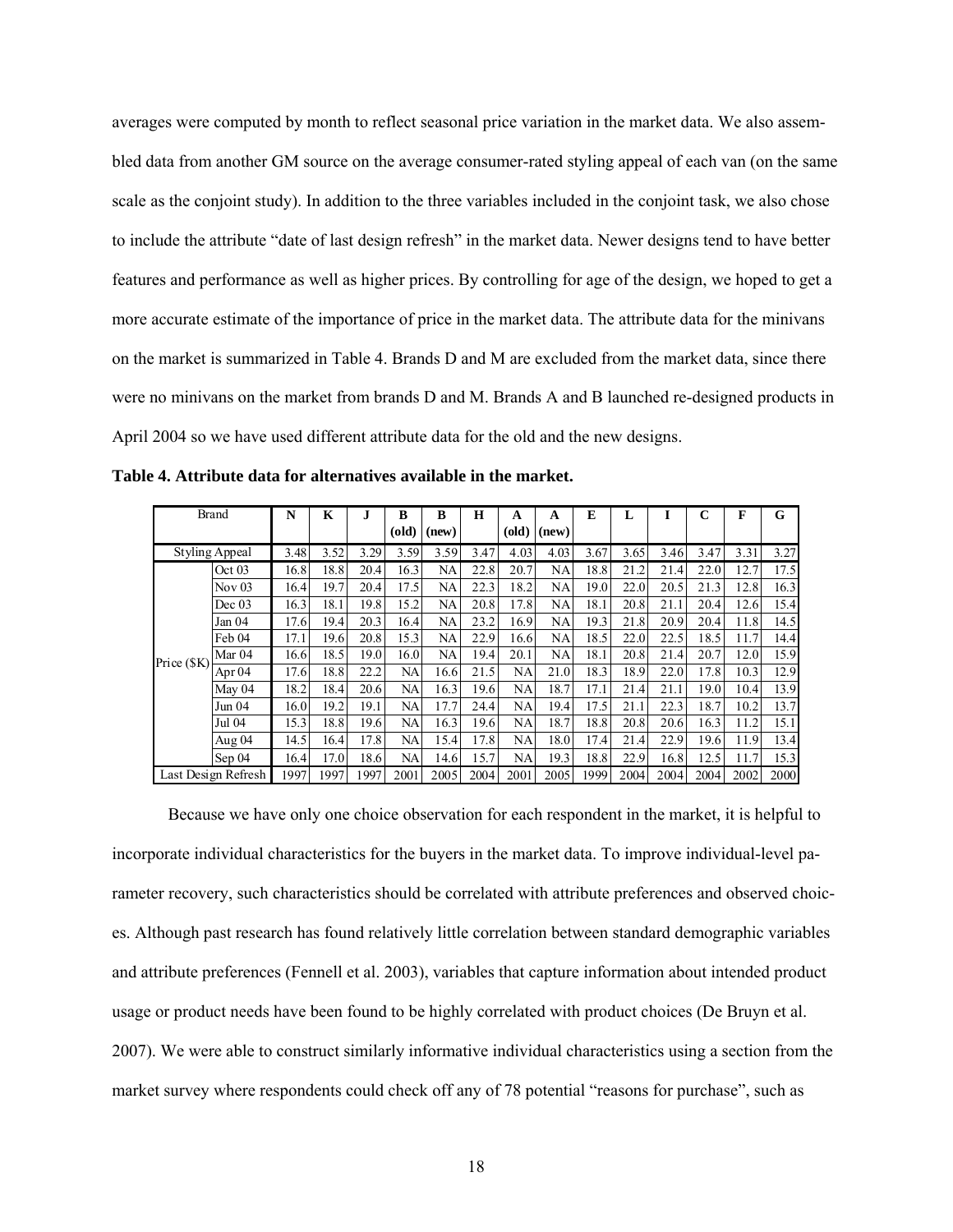"Luggage/cargo capacity" and "Family oriented". GM developed these questions over several years of fielding the survey; the reasons were designed to be an exhaustive set and GM had found that they were related to brand choice. GM grouped these 78 items into 25 blocks of similar reasons using a clustering approach that resulted in groups with high face validity (see [Table 5\)](#page-22-0). Using these blocks, we coded a binary variable for each respondent indicating whether the respondent had selected any item in the block. These 25 binary reasons-for-purchase variables entered the model as characteristics to the brand parameters. (We excluded from the data 208 buyers who did not check any of the 76 reasons, indicating that they failed to respond to that section of the survey.) In addition to the 25 reasons-for-purchase variables, we also included binary variables for whether the household had income less than \$75K per year (roughly the median in this sample) and for whether or not the household had children as covariates to the price parameters.

| Covariate               |              | % of Respondents | Covariate                  | % of Respondents |          |  |  |  |
|-------------------------|--------------|------------------|----------------------------|------------------|----------|--|--|--|
|                         | <b>Field</b> | Conjoint         |                            | Field            | Conjoint |  |  |  |
| Household Income <75K   | 54.2%        |                  | Towing / Hauling           | $6.2\%$          |          |  |  |  |
| Household with Children | 48.8%        | 48.4%            | <b>Accident Safety</b>     | 65.3%            |          |  |  |  |
| Usability               | 75.0%        |                  | <b>Collision Avoidance</b> | 35.3%            |          |  |  |  |
| Dependability           | 63.6%        |                  | Kid Features               | 51.4%            |          |  |  |  |
| Rugged / AWD / RWD      | 12.0%        |                  | <b>Exterior Styling</b>    | 61.0%            |          |  |  |  |
| Dealer                  | 57.0%        |                  | Fun to Drive               | 33.7%            |          |  |  |  |
| Warranty                | 44.8%        |                  | Country of Origin          | 20.2%            |          |  |  |  |
| Roominess               | 78.5%        |                  | Practical                  | 51.8%            |          |  |  |  |
| Cargo / Versatility     | 52.2%        |                  | Environment                | 15.4%            |          |  |  |  |
| Fuel Economy / Value    | 58.7%        |                  | Manufacturer Reputation    | 58.9%            |          |  |  |  |
| Incentives              | 43.6%        |                  | Interior styling           | 59.2%            |          |  |  |  |
| Driving Performance     | 59.8%        |                  | Willing to Negotiate       | 30.6%            |          |  |  |  |
| No Negotiation          | 34.8%        |                  | Cargo Loading              | 35.6%            |          |  |  |  |
| Luxury                  | 25.2%        |                  |                            |                  |          |  |  |  |

<span id="page-22-0"></span>**Table 5. Summary of individual characteristics.** 

Because the reasons for purchase data and the income data were not collected for the conjoint respondents, the likelihood-based missing data approach was used to account for these missing variables. As there is but one individual characteristic common across the two data sets, this represents a fairly extreme instance of missing characteristics. Because there is no information available to estimate  $\mu$ <sub>z</sub> and  $\Sigma$ <sub>z</sub> separately for the conjoint data set, we took them to be common across the two data sets. Note, however, that we observe a relatively large number of well-designed choices for the conjoint respondents and based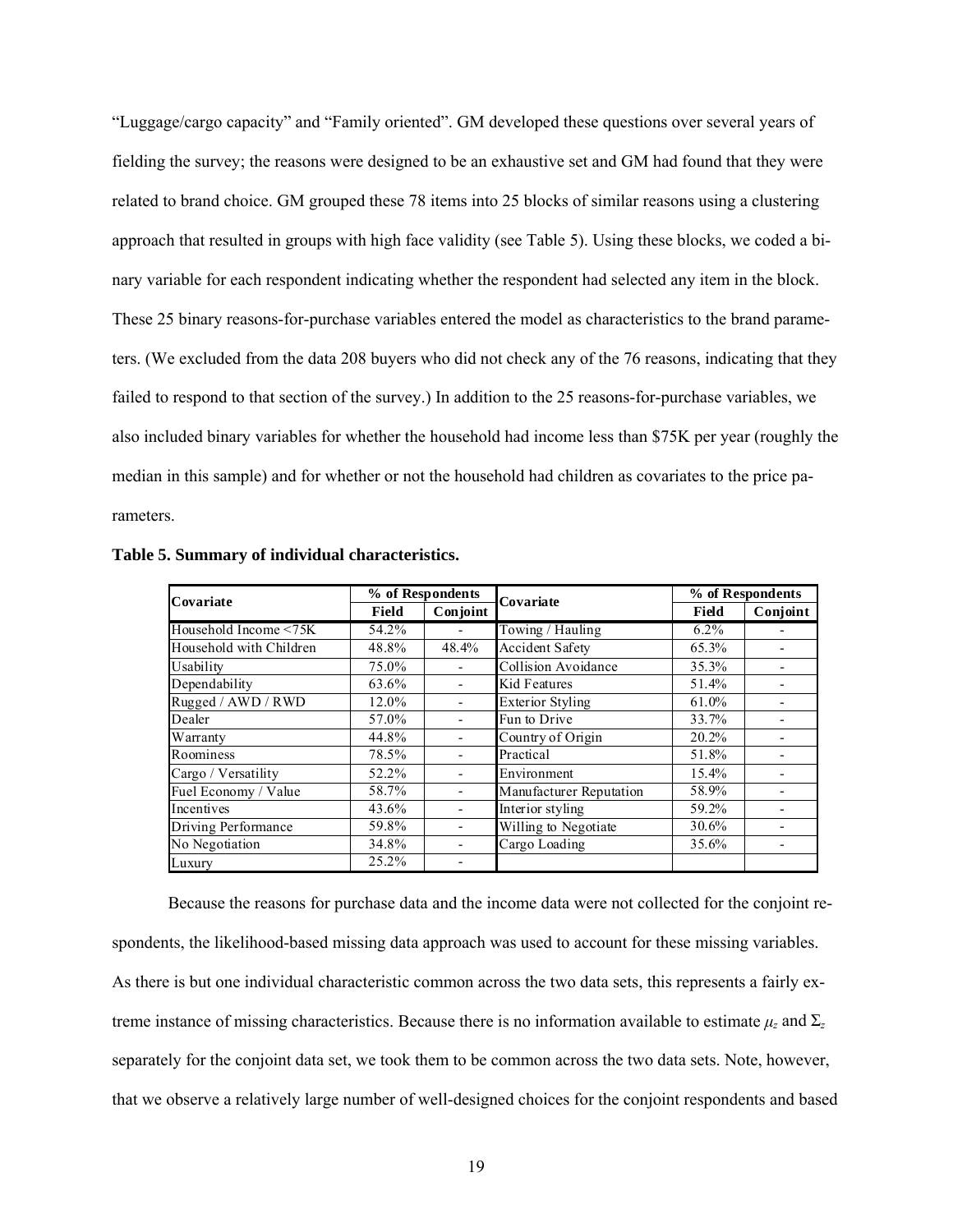on these choices, the posterior for  $\beta_n$  is often quite tight. (The conjoint study was, after all, designed to infer  $\beta_n$  from the choices.) When the posterior for  $\beta_n$  is tight, it is possible that the posterior for  $z_n^{mis}$ will also be quite tight and the distribution of  $z<sub>n</sub>$  for the conjoint respondents may be different from the distribution implied by  $\mu_z$  and  $\Sigma_z$ .

In the interest of parsimony, we placed restrictions on which individual characteristics were included in the regression for each attribute preference. For instance, whether or not a respondent has children or high income is excluded from the model of a respondent's preferences for particular minivan brands; the effect on brand preference of the former is captured by the "Kid Features" and other reasons for purchase variables and the effect of the latter operates through its effect on price sensitivity. Also, we assumed that the reasons for purchase are not related to the respondent's price sensitivity.

The ongoing GM survey from which we collected the market data samples respondents on the basis of their chosen vehicle. The survey is mailed to a stratified sample of owners who have registered a new vehicle during the year, with the goal of receiving a fixed number of returns for each vehicle model. All returned surveys (typically around 20-25% of those mailed out) are included in the data set. To approximately adjust this choice-based sample to known market shares from national registration data, we adjust the likelihood of each individual's choice following Manski and Lerman (1977), as follows

$$
[y_{nt} | X_{nt}, \beta_n, \mu] = \frac{\exp(x_{n, y_{nt}, t} \beta_n + \log(s_{y_{nt}, t}))}{\sum_j \exp(x_{njt} \beta_n + \log(s_{jt}))},
$$
(8)

where  $s_{jt}$  is the sales-to-sample ratio for alternative *j* at time *t*. (Manski and Lerman developed this correction for homogeneous choice models.) Sales-to-sample ratios were computed for each month based on the number of survey responses and national sales data.

 The resulting market data consisted of 6870 respondents for whom we observed one purchase and the 27 individual characteristics. We divided this data set into 2356 randomly selected individuals to be used for estimation with the remainder reserved as a holdout sample.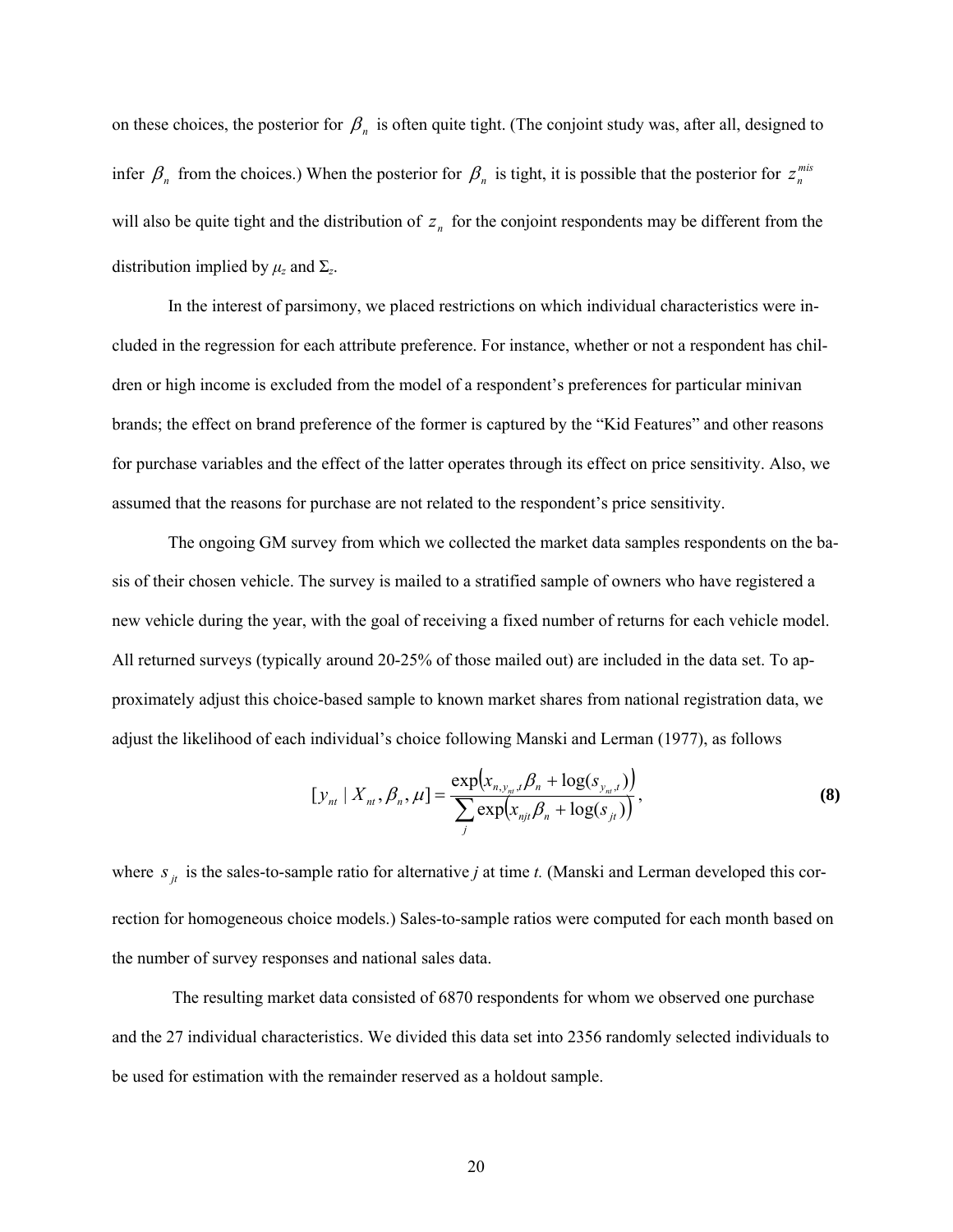**Model estimates.** The parameters of the model estimated from the minivan conjoint and market data are shown in [Table 6](#page-24-0). All reported estimates are based on 100,000 draws from each of two chains thinned to every 10th draw. Convergence was assessed by comparing the two chains and nearly all of the monitored parameters achieved Gelman-Rubin potential scale reduction factors below 1.1 (Brooks and Gelman 1998). Trace plots comparing the log-likelihood of the draws also indicated that the two chains had converged.

|            |                            |                |                      |                 |            |         |         |             |      | Delta   |         |              |         |         |         |         |         |         |           |
|------------|----------------------------|----------------|----------------------|-----------------|------------|---------|---------|-------------|------|---------|---------|--------------|---------|---------|---------|---------|---------|---------|-----------|
|            | mu                         |                | Other Attributes (X) |                 |            |         |         |             |      |         |         | Brands $(X)$ |         |         |         |         |         |         |           |
|            | 0.55                       | Styling Appeal | Price (linear)       | Price (squared) | Design Age | А       | B       | $\mathbf C$ | D    | E       | F       | G            | H       |         | I       | K       | L       | M       | mu.7      |
|            | Intercept                  | 2.74           | $-1.43$              | $-0.24$         | 1.08       | 3.92    | 2.07    | 0.40        | 0.35 | $-0.28$ | $-6.17$ | $-3.43$      | $-0.04$ | $-0.91$ | 2.95    | 0.77    | 0.12    | $-1.69$ | <b>NA</b> |
|            | Household.Income.<75       |                | $-1.00$              | 0.25            |            |         |         |             |      |         |         |              |         |         |         |         |         |         | 0.13      |
|            | Household with Children    |                | $-0.65$              | 0.05            |            |         |         |             |      |         |         |              |         |         |         |         |         |         | $-0.04$   |
|            | Reason. Usability          |                |                      |                 |            | 0.38    | 1.02    | 0.06        |      | $-1.26$ | $-0.01$ | $-0.59$      | 0.02    | $-0.58$ | 0.69    | 0.39    | $-0.88$ |         | 0.67      |
|            | Reason.Dependability       |                |                      |                 |            | $-0.93$ | $-0.27$ | $-0.05$     |      | 1.59    | 0.36    | 0.64         | $-0.60$ | 0.63    | $-0.35$ | $-1.18$ | 1.48    |         | 0.37      |
|            | Reason.Rugged AWDRWD       |                |                      |                 |            | $-0.33$ | $-0.58$ | $-0.25$     |      | $-0.87$ | $-1.04$ | $-0.27$      | $-0.79$ | $-1.05$ | 1.33    | 1.57    | 0.25    |         | $-1.17$   |
|            | <b>Reason Dealer</b>       |                |                      |                 |            | $-0.12$ | $-0.05$ | 1.11        |      | $-0.81$ | $-0.09$ | 0.02         | 1.48    | $-1.16$ | 0.08    | 0.43    | $-1.45$ |         | 0.17      |
|            | Reason Warranty            |                |                      |                 |            | 0.16    | 0.73    | $-0.92$     |      | $-0.09$ | 3.24    | 0.85         | $-1.02$ | $-0.25$ | 0.08    | $-1.42$ | $-0.85$ |         | $-0.13$   |
|            | <b>Reason Roominess</b>    |                |                      |                 |            | $-0.38$ | $-0.59$ | $-0.73$     |      | 0.28    | 0.16    | 0.85         | $-0.28$ | 0.82    | $-0.70$ | 0.39    | 0.08    |         | 0.79      |
|            | Reason.Cargo Versatility   |                |                      |                 |            | 0.30    | 0.12    | 0.73        |      | 0.02    | $-1.34$ | $-0.30$      | 0.48    | $-0.16$ | 0.23    | 0.10    | 0.08    |         | 0.06      |
|            | Reason FuelEcon Value      |                |                      |                 |            | $-0.72$ | $-0.08$ | $-1.07$     |      | 0.19    | 0.80    | 1.41         | $-0.86$ | 0.14    | $-0.54$ | 0.23    | 0.51    |         | 0.22      |
|            | <b>Reason Incentives</b>   |                |                      |                 |            | 0.49    | 0.47    | 1.57        |      | $-2.50$ | $-0.05$ | $-0.69$      | 1.57    | $-2.68$ | 1.70    | 1.81    | $-3.07$ |         | $-0.18$   |
| T          | Reason.DrivePerform        |                |                      |                 |            | 0.61    | $-0.13$ | 0.74        |      | $-1.06$ | $-0.10$ | $-0.68$      | 0.36    | $-1.28$ | 0.70    | 0.76    | $-0.65$ |         | 0.25      |
| Covariates | Reason.No Negotiation      |                |                      |                 |            | 0.07    | $-0.65$ | $-0.23$     |      | 0.43    | 0.75    | $-0.21$      | $-0.11$ | 0.40    | $-0.37$ | 0.18    | $-0.10$ |         | $-0.39$   |
|            | Reason.Luxury              |                |                      |                 |            | 0.74    | $-0.45$ | $-0.18$     |      | $-0.37$ | $-0.47$ | $-0.32$      | 0.85    | 1.54    | $-0.45$ | $-1.28$ | 1.00    |         | $-0.66$   |
|            | Reason.Tow Haul            |                |                      |                 |            | 0.42    | 0.32    | $-0.25$     |      | 0.08    | 0.81    | 0.18         | $-0.34$ | 0.32    | $-0.52$ | $-0.64$ | 0.07    |         | $-1.52$   |
|            | Reason.Safety Security     |                |                      |                 |            | $-0.62$ | $-0.54$ | 0.80        |      | 0.47    | 0.72    | 0.18         | 0.39    | 0.00    | $-1.03$ | $-1.41$ | 1.02    |         | 0.40      |
|            | Reason.AvoidCollision      |                |                      |                 |            | $-1.01$ | $-1.11$ | 0.61        |      | $-0.08$ | $-0.64$ | $-0.67$      | 1.49    | 0.74    | 0.49    | 1.07    | $-0.04$ |         | $-0.37$   |
|            | Reason KidFeatures         |                |                      |                 |            | $-0.14$ | 0.21    | $-0.34$     |      | 0.96    | $-0.56$ | 0.15         | $-1.20$ | 0.92    | $-0.55$ | $-0.03$ | 0.59    |         | 0.03      |
|            | Reason.ExteriorStyling     |                |                      |                 |            | $-0.12$ | 0.08    | $-0.11$     |      | $-0.57$ | $-0.49$ | 0.65         | $-0.03$ | 0.46    | 0.10    | 0.52    | $-0.71$ |         | 0.28      |
|            | Reason.FuntoDrive          |                |                      |                 |            | $-1.37$ | 0.02    | $-1.17$     |      | 0.28    | 0.75    | 1.35         | $-0.60$ | 2.40    | $-0.49$ | $-0.08$ | $-0.04$ |         | $-0.41$   |
|            | Reason.CountryofOrigin     |                |                      |                 |            | 0.38    | 0.63    | 0.14        |      | $-1.08$ | $-1.74$ | $-1.02$      | 0.19    | $-0.85$ | 1.25    | 1.44    | $-0.96$ |         | $-0.83$   |
|            | Reason Practical           |                |                      |                 |            | 0.32    | 0.30    | 0.11        |      | $-0.29$ | 0.38    | $-0.52$      | $-0.11$ | $-0.89$ | 0.20    | 0.64    | $-0.48$ |         | 0.04      |
|            | Reason.Environment         |                |                      |                 |            | 0.91    | 0.39    | 0.34        |      | 0.75    | $-0.59$ | $-0.69$      | 0.03    | $-0.80$ | $-0.10$ | $-0.40$ | 0.39    |         | $-1.01$   |
|            | Reason.MfgReputation       |                |                      |                 |            | 0.35    | 0.08    | $-0.71$     |      | 2.23    | $-1.75$ | $-0.40$      | $-0.76$ | 0.16    | 0.03    | $-1.09$ | 1.96    |         | 0.24      |
|            | Reason.InteriorStyling     |                |                      |                 |            | 0.23    | $-0.48$ | $-0.20$     |      | 0.11    | 1.57    | 0.00         | 0.25    | $-0.12$ | $-0.35$ | $-0.16$ | 0.43    |         | 0.23      |
|            | Reason. WillingtoNegotiate |                |                      |                 |            | 0.31    | 0.54    | $-0.43$     |      | 0.37    | $-0.25$ | 0.01         | $-0.17$ | 0.20    | $-0.06$ | 0.00    | $-0.24$ |         | $-0.50$   |
|            | Reason.CargoLoading        |                |                      |                 |            | 0.01    | 0.25    | 0.19        |      | $-0.01$ | $-0.51$ | 0.30         | $-0.23$ | 0.31    | $-0.22$ | $-0.53$ | 0.58    |         | $-0.37$   |
|            | Sigma.nu                   | 3.59           | 5.88                 | 0.90            | 3.08       | 7.52    | 11.13   | 4.94        | 1.29 | 2.48    | 2.68    | 3.71         | 2.07    | 3.78    | 2.64    | 6.29    | 1.91    | 10.88   |           |

<span id="page-24-0"></span>**Table 6. Estimated parameters for joint market/survey model.** 

The central panel in [Table 6](#page-24-0) shows the parameters in  $\Delta$  describing the relationship between the individual characteristics and the choice parameters. Consistent with intuition, the intercept for the Styling Appeal parameter is positive and the intercept for the Price (linear) parameter is negative. Households with lower than median income and households with children have higher price sensitivity. Many of the other parameters in  $\Delta$  are consistent with GM managers' intuition, for example, the estimate for the rela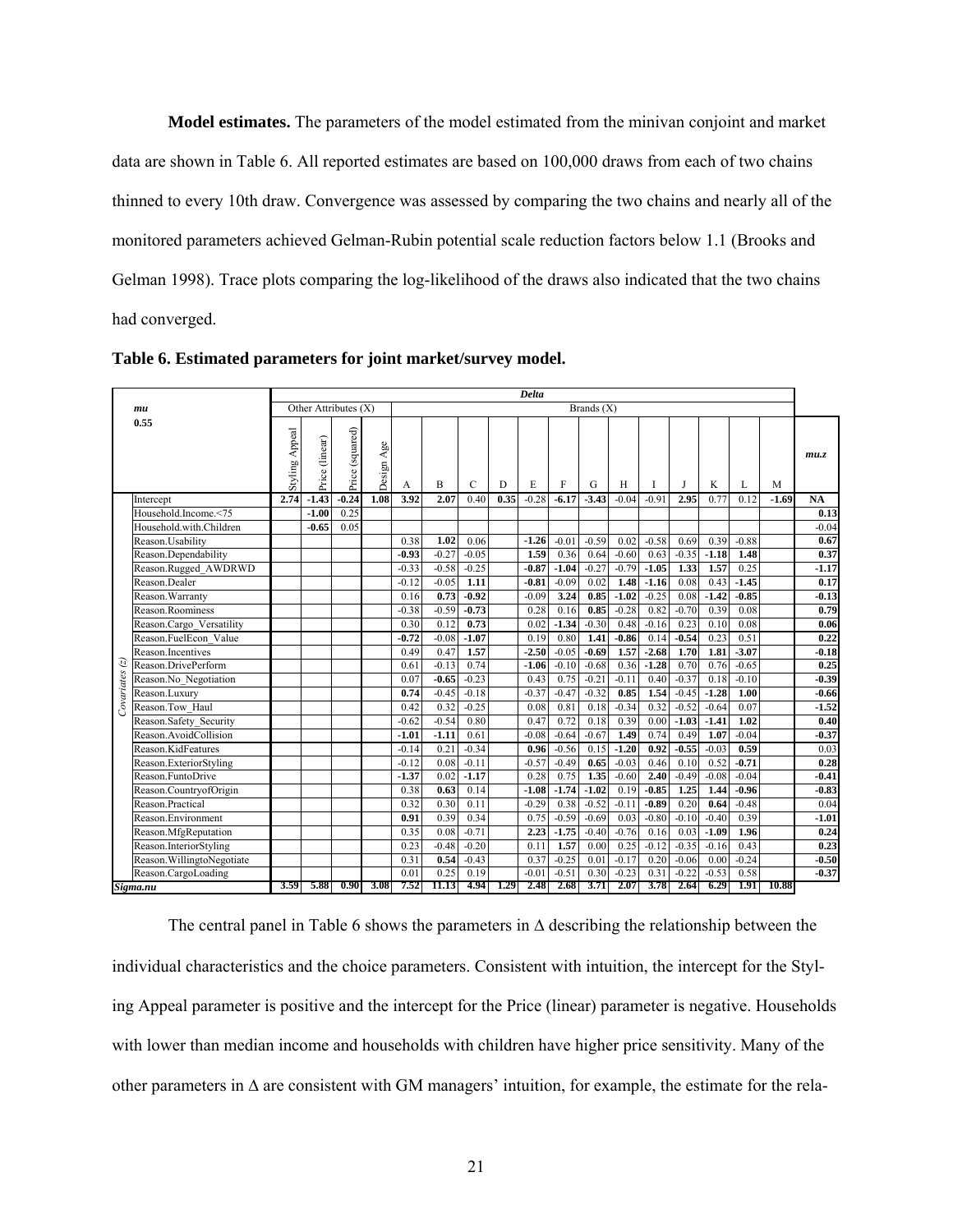tionship between the "Warranty" reason for purchase and preference for brand "F" is high, indicating that respondents for whom warranty is important are more likely than others to choose brand F. This is consistent with brand F's industry-leading warranty program. We also find that buyers who indicated "Country of Origin" as a reason for purchase had significantly lower preferences for brands E, F, G, I and L, which were the only non-US brands in the sample.

The last row in [Table 6](#page-24-0) lists the estimated variances of the unexplained population heterogeneity for the attributes. There is more unexplained heterogeneity in preferences for styling and the linear term for price and less unexplained heterogeneity in preferences for age of vehicle design and the squared term for price. Heterogeneity in brand preferences varies widely depending on the brand. Some brands seem to be more universally liked or disliked while others appear to have more dispersion across individuals. The right-most column in [Table 6](#page-24-0) shows the estimated population means for the multivariate probit model that was used to estimate missing individual characteristics.

**The value of incorporating market data.** The key benefit of the proposed modeling framework is that it allows us to incorporate both market and conjoint data to estimate a choice model. By combining these sources of data, the resulting model still benefits from the well-conditioned attribute data in the conjoint study, yet should make more accurate predictions about choices in the market. To gain some insight into the effect of incorporating the market data, we compare the joint model to a model estimated from the conjoint data alone. We compare the ability of the joint model and the conjoint model to predict market data based on the posterior predictive likelihood of the estimation and holdout choices. We compute the log posterior predictive likelihood (*lppl*) of an observed choice by individual *n* on occasion *t* as

$$
\log \left( \frac{\int [y_{nt} | X_{nt}, \beta, \mu][\beta | z, \beta_0, \Delta, \Sigma_{\nu}][z | w_n, \mu_z, \Sigma_z]}{\mu, \beta_0, \Delta, \Sigma_{\nu}, \mu_z, \Sigma_z \right) \left( \mu, \beta_0, \Delta, \Sigma_{\nu}, \mu_z, \Sigma_z \right) d\alpha d\beta d\alpha d\beta_0 d\Delta d\Sigma_{\eta} d\mu_z d\Sigma_z}
$$
 (9)

where  $[\mu, \beta_0, \Delta, \mu_z, \Sigma_z]$  data] is the posterior distribution of the population parameters. (Note that *lppl* is proportional to the deviance averaged over the posterior distribution of the population parameters.) The average hit rate associated with this probability can be estimated by exp(*lppl*/*N*) where *N* is the number of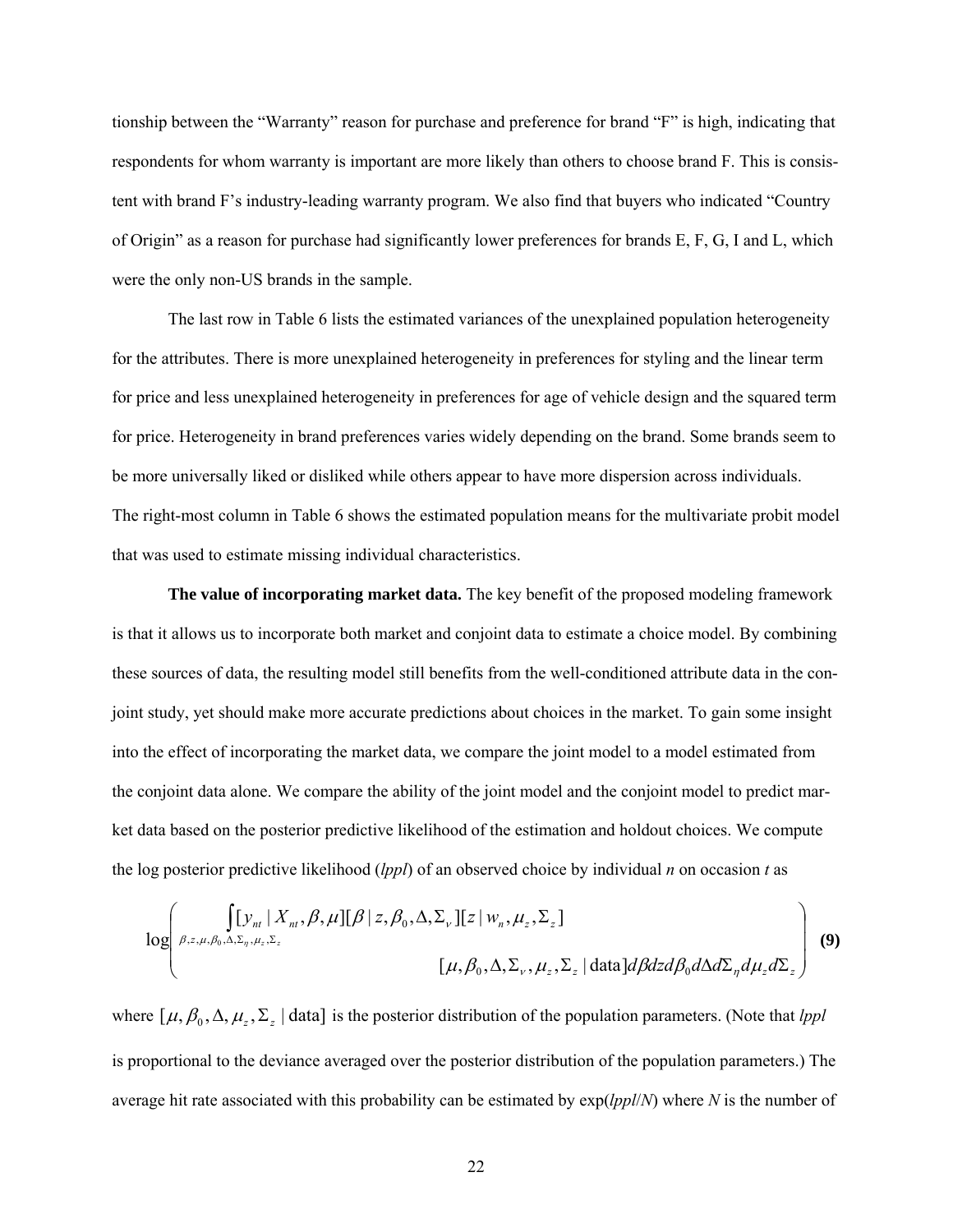choice observations. Note that the conjoint and the joint models have essentially the same *structure* and differ primarily on what *data* is used in estimation. Thus it would be less appropriate to compare the models using Bayes Factors, which compare how well two models with different structure fit the same data set.

In this example, we find that the joint model does a substantially better job at predicting market choices than the conjoint model. The *lppl* of the market choices used in estimation is -4711 (average hit rate = 13.5%) for the joint model versus -6333 (average hit rate =  $6.8\%$ ) for the conjoint model. In fact, the conjoint model does worse at predicting market data than a model that predicts according to the aggregate shares in the market data (*lppl*=-5830, average hit rate = 8.4%), an indication that the preferences expressed in the conjoint study were inconsistent with market shares. Clearly, incorporating market data in the estimation is essential to producing a model that will make accurate predictions about the market. We find a similar pattern of results in the *lppl* of the holdout market data (see [Table 7](#page-28-0).) Interestingly, we also find that the joint model only does slightly worse than the conjoint model at predicting conjoint choices (*lppl*=-2325 versus *lppl*=-2249.) Thus, the joint model can predict market data much better than the conjoint model, yet still makes reasonably good predictions for the conjoint data.

To understand why the conjoint model makes such poor predictions for the market data, we com-pare the parameters of both models. [Figure 2](#page-27-0) shows the differences between the population mean of  $\beta_n$ estimated from the conjoint model versus the joint model. (When conjoint data are analyzed alone, the specifications of  $\beta_0$ ,  $\Delta$  and  $\Sigma_{\nu}$  differ from that in the joint model due to the missing characteristics in the conjoint data. We therefore compare the distributions of individual  $\beta_n$  implied by each model, but we do not compare  $\beta_0$ ,  $\Delta$  and  $\Sigma_{\nu}$  directly. The conjoint-only parameter estimates for  $\beta_0$ ,  $\Delta$  and  $\Sigma_{\nu}$  are included in the e-companion.) The population means of the elements of  $\beta_n$  are plotted for the joint model versus the conjoint model and the error bars indicate the  $5<sup>th</sup>$  and  $95<sup>th</sup>$  percentile for the joint model estimates.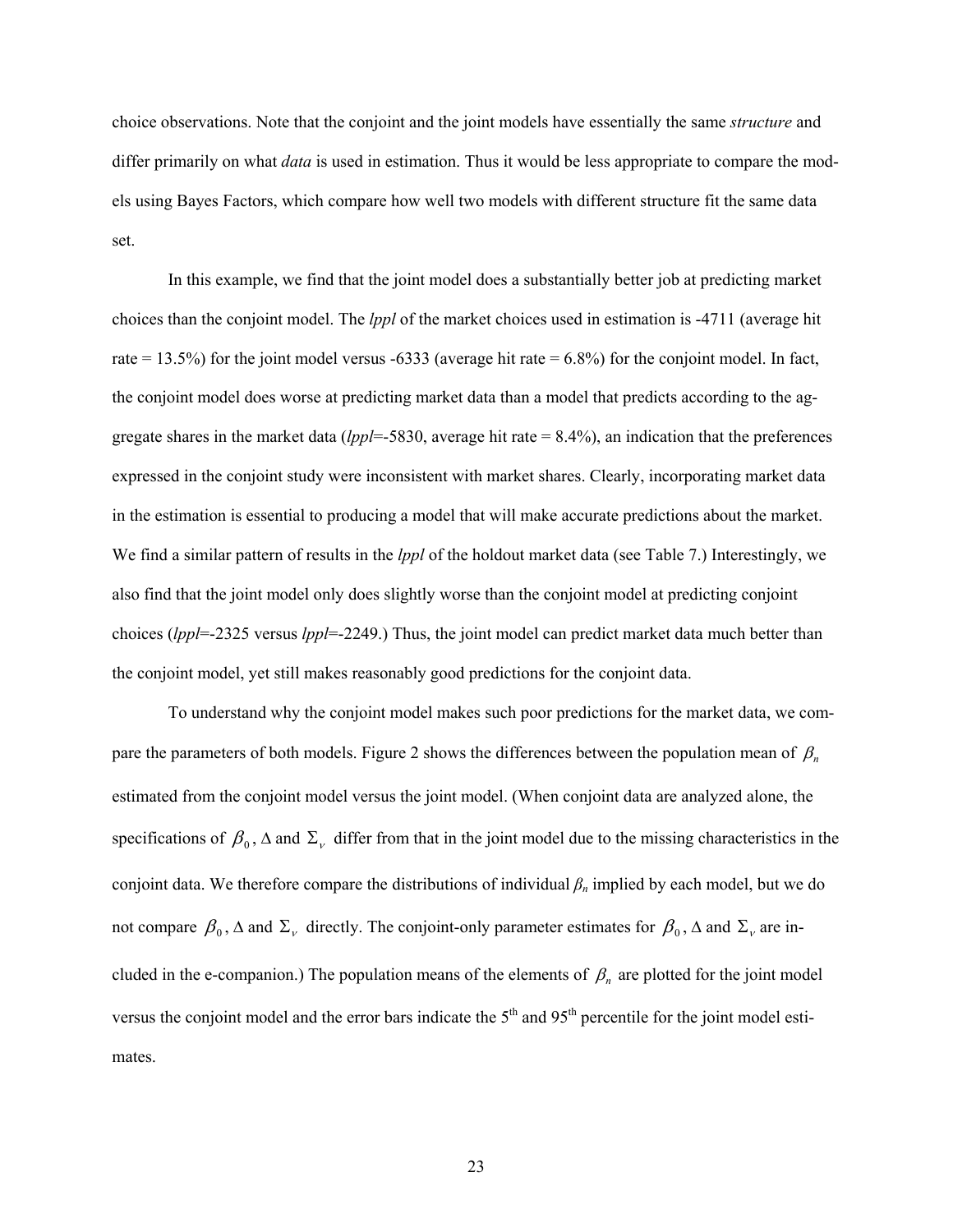The solid diagonal line in [Figure 2](#page-27-0) has a slope equal to the estimated scale difference  $(\mu)$  between the conjoint and the market data and the dashed lines show the  $5<sup>th</sup>$  and  $95<sup>th</sup>$  percentiles of the posterior distribution of *μ*. When a parameter falls below this range, it suggests that the attribute level is less preferred in the joint model relative to the conjoint model. Parameters above the range are associated with attribute levels that are more preferred in the joint model. Although the joint model can change the parameters for styling and price, substantial adjustments to these parameters do not seem to be supported by the data. The joint model does substantially adjust preference for many of the brands, which we attribute to differences between the general brand attitudes that consumers express in the survey setting versus how the brands are perceived when the customer is shopping and is actively engaged in collecting information about the brands and specific products. Important product planning decisions, such as which brands should offer minivans in the future, would be misinformed by predictions made using the model estimated from conjoint data alone.

<span id="page-27-0"></span>



Conjoint Parameter (Population Average)

A key benefit of using the market data directly in the estimation of the model is that the parameter estimates obtained will only be adjusted away from the conjoint model *if the information in the market*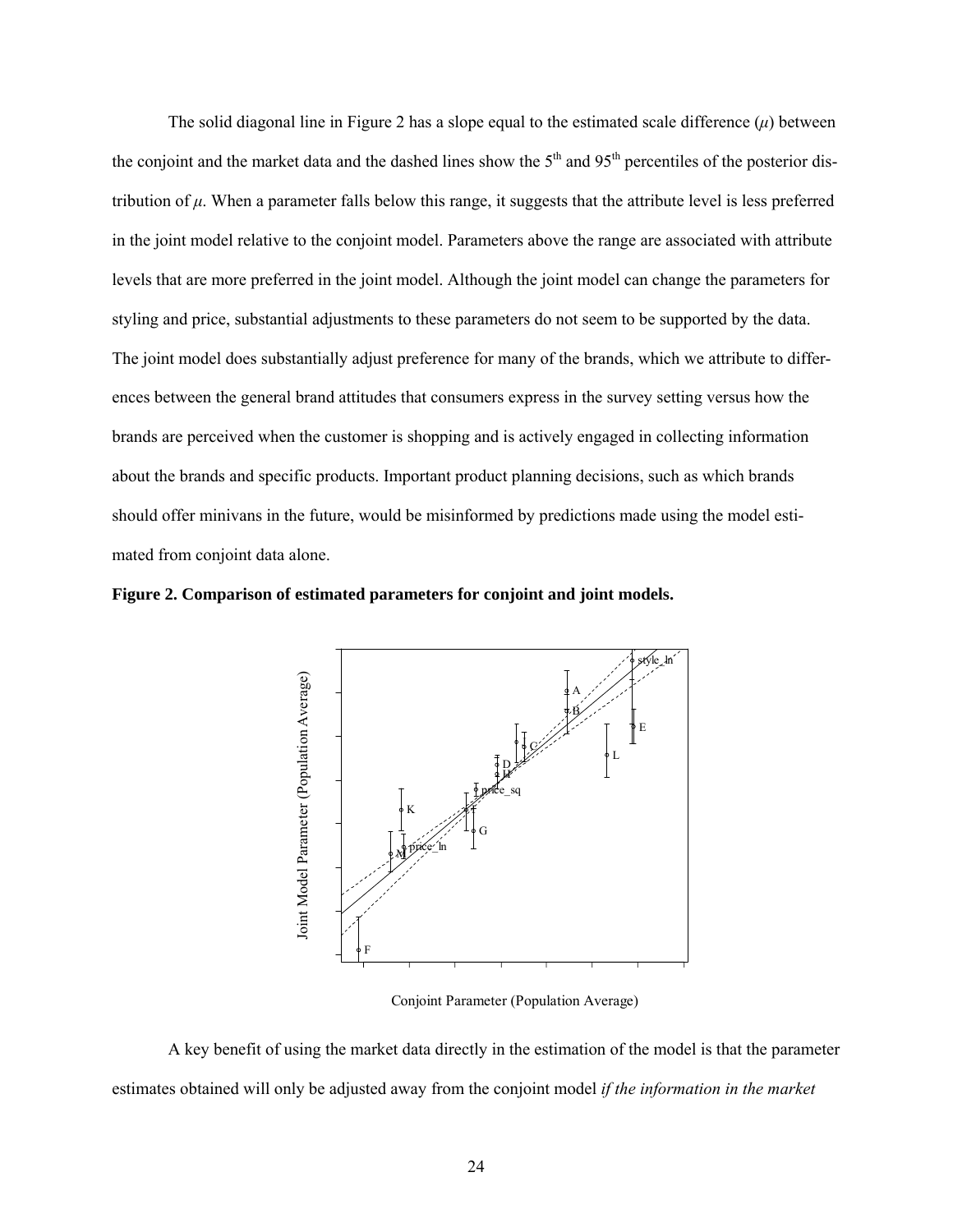*data justifies an adjustment*. This contrasts with calibrations that are done after estimation that require the researcher to specify which parameters should be adjusted and may erroneously adjust the wrong parameters in order to improve aggregate share predictions. In our approach it is the data that determines which parameters are adjusted; substantial differences between the conjoint and joint model suggest which attributes might require better stimuli (i.e. more similar to the market) in future conjoint studies.

**The value of incorporating individual characteristics.** To assess the benefits of incorporating individual characteristics, we also compare our model to one where all elements of Δ are fixed to zero, leaving only the intercepts. We will refer to this specification as the No-Individual-Characteristics (NIC) formulation. Similar to the model of Swait and Andrews (2003), this model forces the means of the part worths to be the same across the two data sets. We find overwhelming support for our model over the NIC model. The Newton-Raftery estimator (Newton and Raftery 1994) of the marginal likelihood of the NIC model is -4216 versus -3273 for the proposed model, indicating a log Bayes Factor of -943 in favor of our proposed formulation. (Because of the unbounded sampling variance of the Newton-Raftery estimator, we repeated this calculation individually for each chain. We found the estimated integrated loglikelihood to be similar across the chains with a difference of no more than 40 points, still clearly favoring our proposed formulation.) We also found that the *lppl* of the holdout data is significantly better for our formulation (*lppl*=-9689 for the joint model versus -11100 for NIC model). In other data sets where the differences in the distribution of individual characteristics between the market and the conjoint data are better observed, we would expect our formulation to be even more strongly favored.

|                         |                             |          | <b>Fit to Estimation Data</b> |                     | <b>Fit to Holdout Data</b> |                     |  |  |  |
|-------------------------|-----------------------------|----------|-------------------------------|---------------------|----------------------------|---------------------|--|--|--|
| Model                   | <b>Survey</b>               |          | <b>Market</b>                 |                     |                            |                     |  |  |  |
|                         | average<br>lppl<br>hit rate |          | lppl                          | average<br>hit rate | lppl                       | average<br>hit rate |  |  |  |
| Joint Model             | $-2325$                     | 37.8%    | $-4711$                       | 13.5%               | $-9689$                    | 11.7%               |  |  |  |
| Conjoint Model          | $-2249$                     | $39.0\%$ | $-6333$                       | $6.8\%$             | $-12019$                   | 7.0%                |  |  |  |
| NIC model               | $-2245$                     | 39.1%    | $-5738$                       | $8.8\%$             | $-11100$                   | 8.6%                |  |  |  |
| <b>Aggregate Shares</b> | $-2618$                     | 33.4%    | $-5830$                       | 8.4%                | $-11180$                   | 8.4%                |  |  |  |
|                         | 2388                        |          | 2356                          |                     | 4514                       |                     |  |  |  |

<span id="page-28-0"></span>**Table 7. Log Posterior Predictive Likelihoods and Average Hit Rates**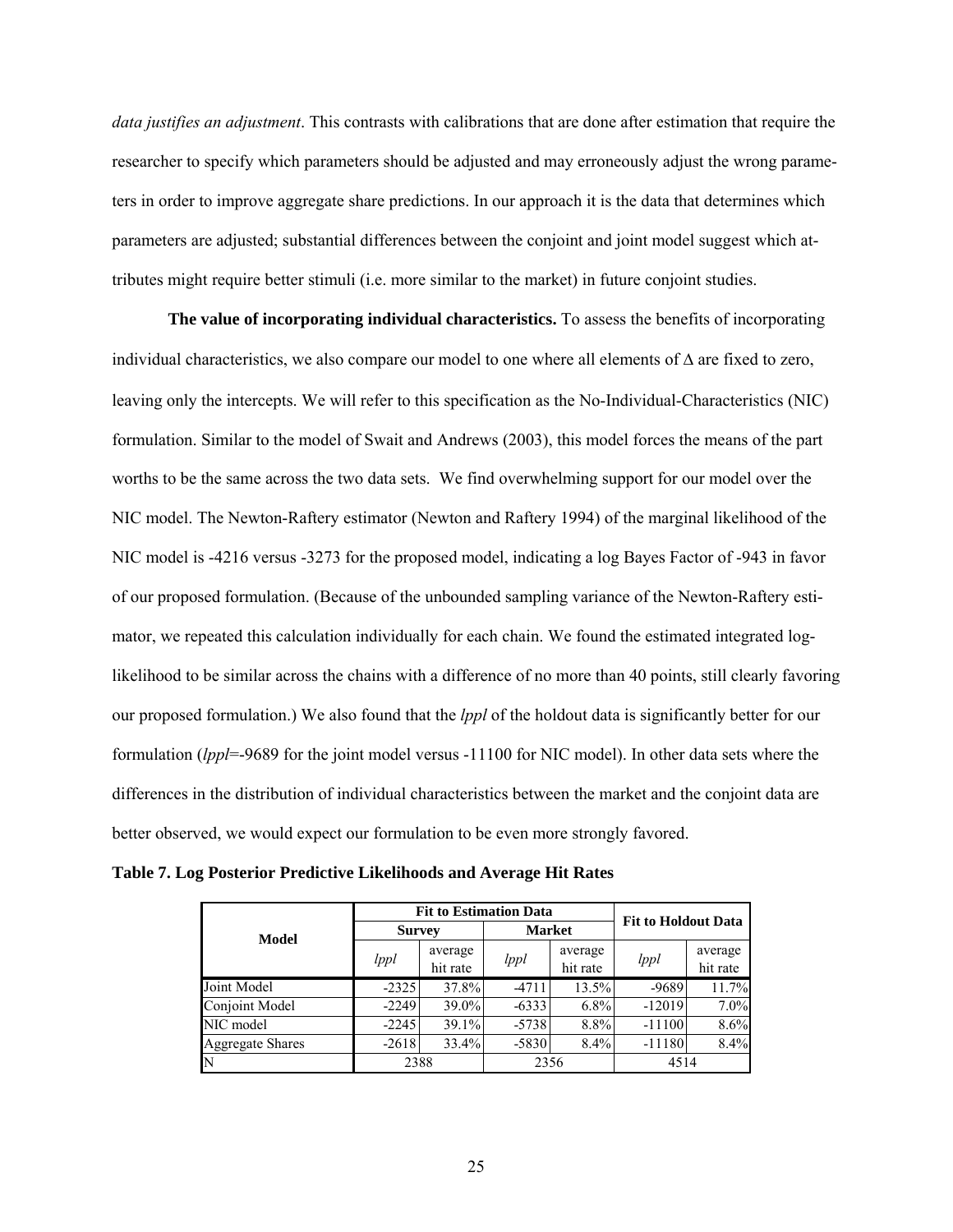[Table 7](#page-28-0) summarizes the *lppl* of the conjoint data, the market data used in estimation and the holdout market data relative to the joint model and our comparison models. Overall, we find that the joint model does a better job than the conjoint model or the NIC model at predicting holdout market choices and thus it is better suited to making predictions about product planning decisions that will play out in the market.

#### **CONCLUSIONS**

Companies need to accurately predict the effects of product design and marketing mix decisions, and so have traditionally turned to forecasting methods from marketing science. Chief among these are discrete choice models estimated from survey data (e.g., choice-based conjoint). But it is well-known that certain critical quantities can be inaccurately measured by even the most scrupulous conjoint design, for example, reactions to price changes or socially-desirable attributes. Conversely, market data doesn't allow product designers to assess the impact of attributes that are truly new, or do not vary sufficiently among products on the market. The two types of data have complementary strengths, yet prior work attempting to meld them had data requirements so stringent as to render most existing data sources unusable. In this article, we developed a framework for combining survey and individual-level market data originating from separate sources, in a way that adjusts *all* model parameters to be more consistent with purchase behavior observed in the market, without resorting to *post hoc* adjustments that are not part of the statistical estimation process.

 Using conjoint and market data for minivans, we found that the model estimated jointly from both conjoint and market data predicts holdout market choices better than one estimated from conjoint data alone, demonstrating the benefits of pooling information from multiple data sources. A particularly useful aspect of the minivan market data was that it included each individual's 'reasons for purchase', which—in contrast to the dominant findings in the empirical modeling literature about demographic variables—turn out to be effective at explaining choice behavior. Using our framework, we were able to incorporate these characteristics, which (along with the conjoint data) help to inform the distribution of heterogeneity for the choice parameters even though we only observe one choice for each individual in the market data. Our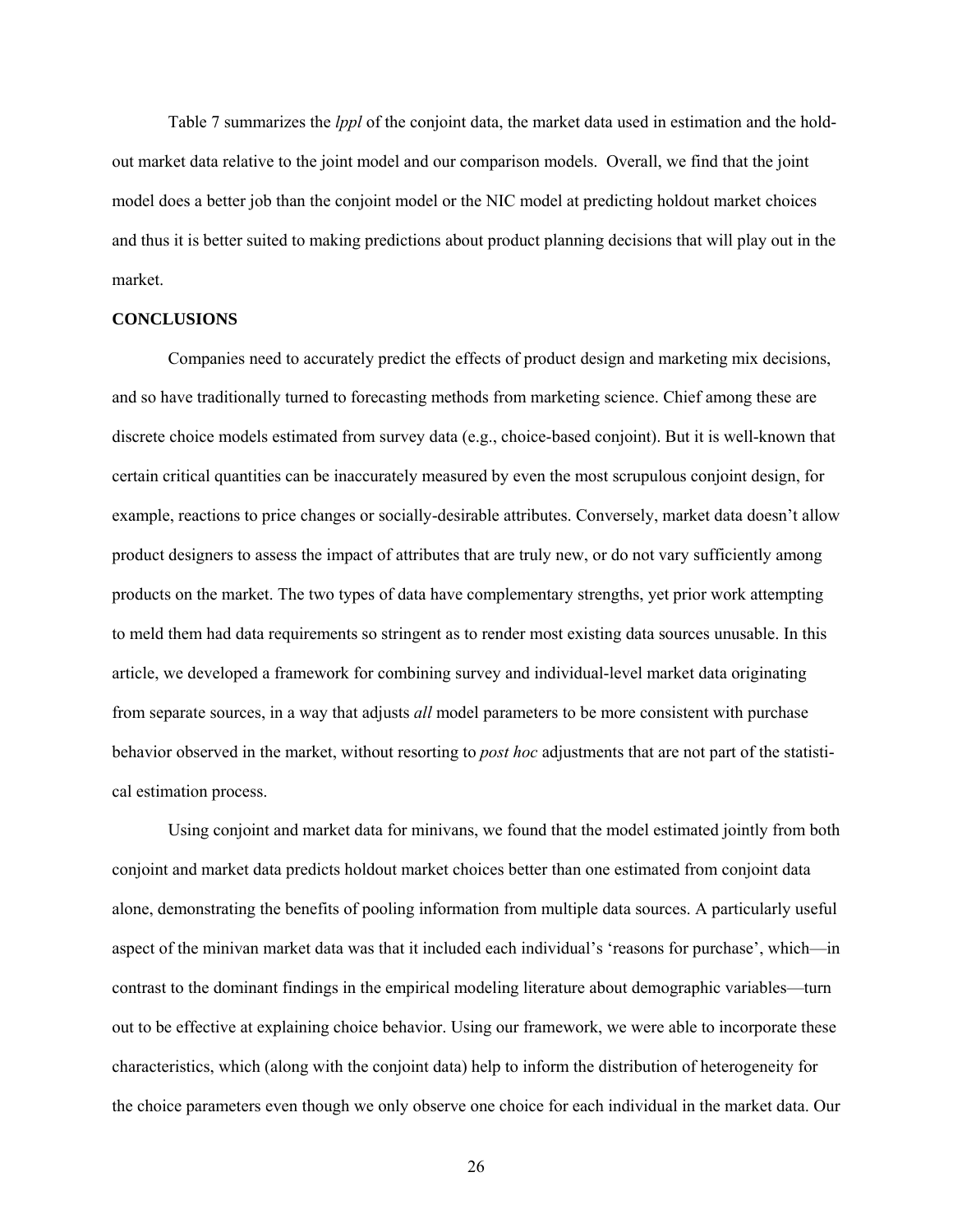joint model also fits the estimation data better and predicts holdout purchases better than a model which does not include the individual characteristics, demonstrating that including these individual characteristics not only allows for flexibility, but also improves prediction. Such improvements in prediction accuracy are crucial to companies, like GM, that frequently make substantial capital decisions on the basis of such forecasts.

 It would be valuable to test this method using other data sets, as the minivan data represented a rather extreme case of missing characteristics. In situations where there is more overlap between the characteristics, we would expect the likelihood-based missing data method to perform even better. The present application also did not allow for a strong test of the ability of the model to accommodate situations where there are observed differences in the distributions of the individual characteristics. Finally, it would be straightforward to apply the method to three or more data sets.

There are a number of extensions to this model that could be considered to accommodate different data. Although we have chosen a logit specification for tractability and to conform to typical conjoint practice, a probit specification could be used if all alternatives were included in each conjoint question. In situations where there is selection bias based on the outcomes, it would also be possible to incorporate a model that accounts for selection on β*n* (Heckman 1979), such as might happen if the market data contained buyers and the conjoint data sampled both buyers and non-buyers. In durables, it is also common to collect data on the consumer's second choice product and this second-choice could be incorporated in the likelihood. Researchers can readily incorporate such extensions into the Bayesian MCMC sampler.

In the present work, we have also assumed that the parameters that relate an individual's characteristics to his or her attribute preferences are common across choice data sets. However, it is possible that there are systematic differences in choice behavior across different choice contexts. If a large number of choice contexts were observed (say market data across different retailers or conjoint studies fielded at different locations) it would be possible to explicitly model the distribution of  $\beta_0$  and  $\Delta$  across data sets, adding another level to the hierarchical model. The resulting estimates of  $\beta_0$  and  $\Delta$  for each choice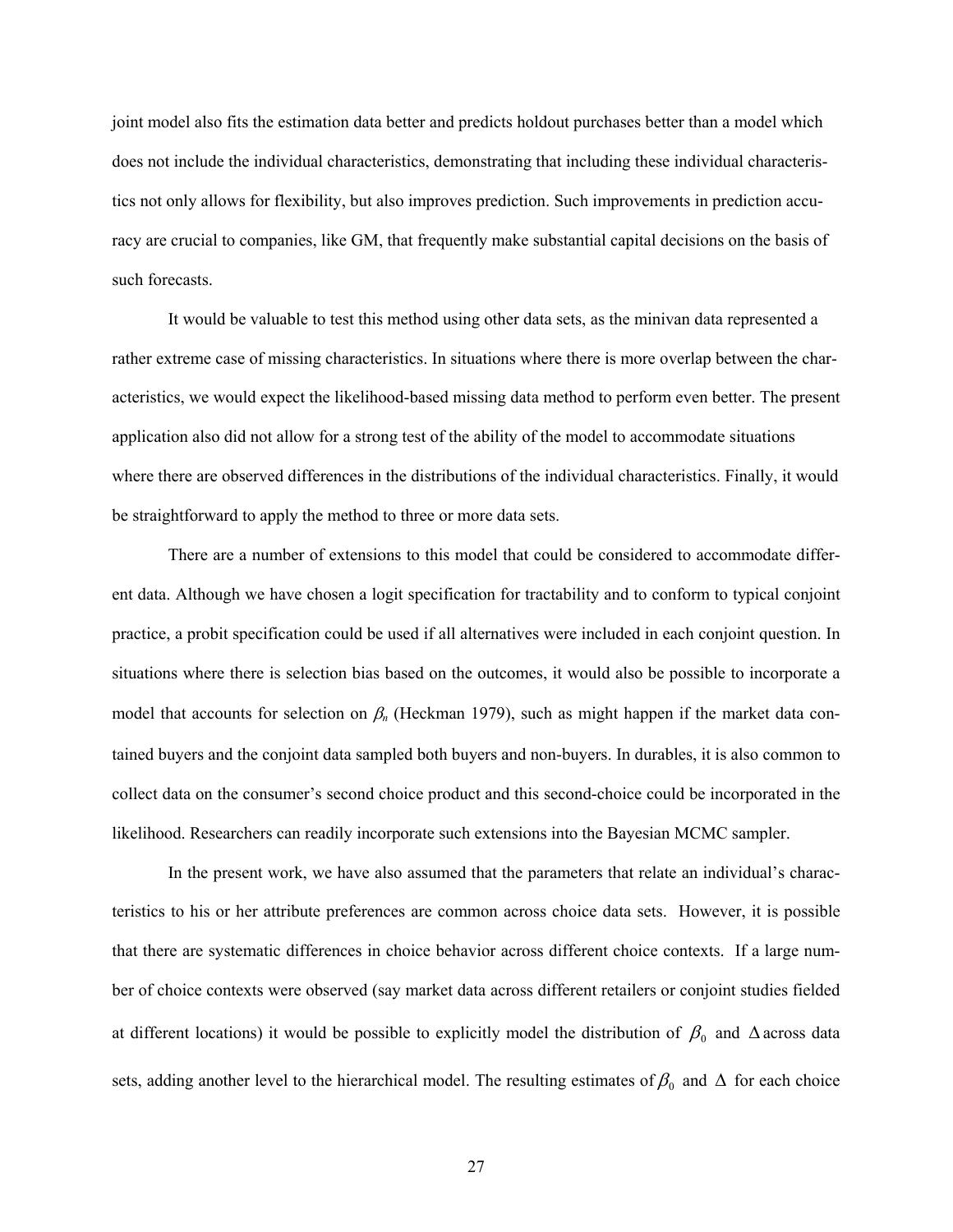context would be optimally shrunk toward the population mean according to the number of individuals observed in each data set. Dominici et al. (1997) applied a similar idea in the context of hierarchical linear models for meta-analysis of regression studies.

We envision uses for the proposed methodology outside product design, and even beyond empirical marketing. Among the most active areas of research in marketing is the analysis of web data. But understanding web behavior is bedeviled by the need to combine data sets across many web sites, product types, and consumer groups. The proposed model provides a framework to handle data spanning these dimensions, so long as a plausible unifying mechanism (relating, say, customer or product characteristics to the coefficient values) could be specified. A more grandiose issue involves the "internal vs. external validity debate" in experimental design. Note that experiments—with their tight controls and potential for orthogonalization—are the gold standard for internal validity, while matching market data is the very definition of external validity. In allowing the analyst to meld these sources, the proposed model offers a platform for capitalizing on both the rigorous checks of internally valid survey data and the empirical fidelity of externally valid market data.

## **REFERENCES**

- Allenby, Greg M. and James L. Ginter. 1995. Using Extremes to Design Products and Segment Markets. Journal of Marketing Research, 32(4), pp 392-403.
- Ben-Akiva, M., M. Bradley, T. Morikawa, J. Benjamin, T. Novak, H. Oppewal, and V. Rao. 1994. Combining Revealed and Stated Preferences Data. Marketing Letters, 5(4), pp 335-350.
- Ben-Akiva, Moshe and Takayuki Morikawa. 1990. Estimation of switching models from revealed preferences and stated intentions. Transportation Research A, 24A(6), pp 485-495.
- Bhat, Chandra R. and Saul Castelar. 2002. A unified mixed logit framework for modeling revealed and stated preferences: formulation and application to congestion pricing analysis in the San Francisco Bay area. Transportation Research B, 36, pp 593-616.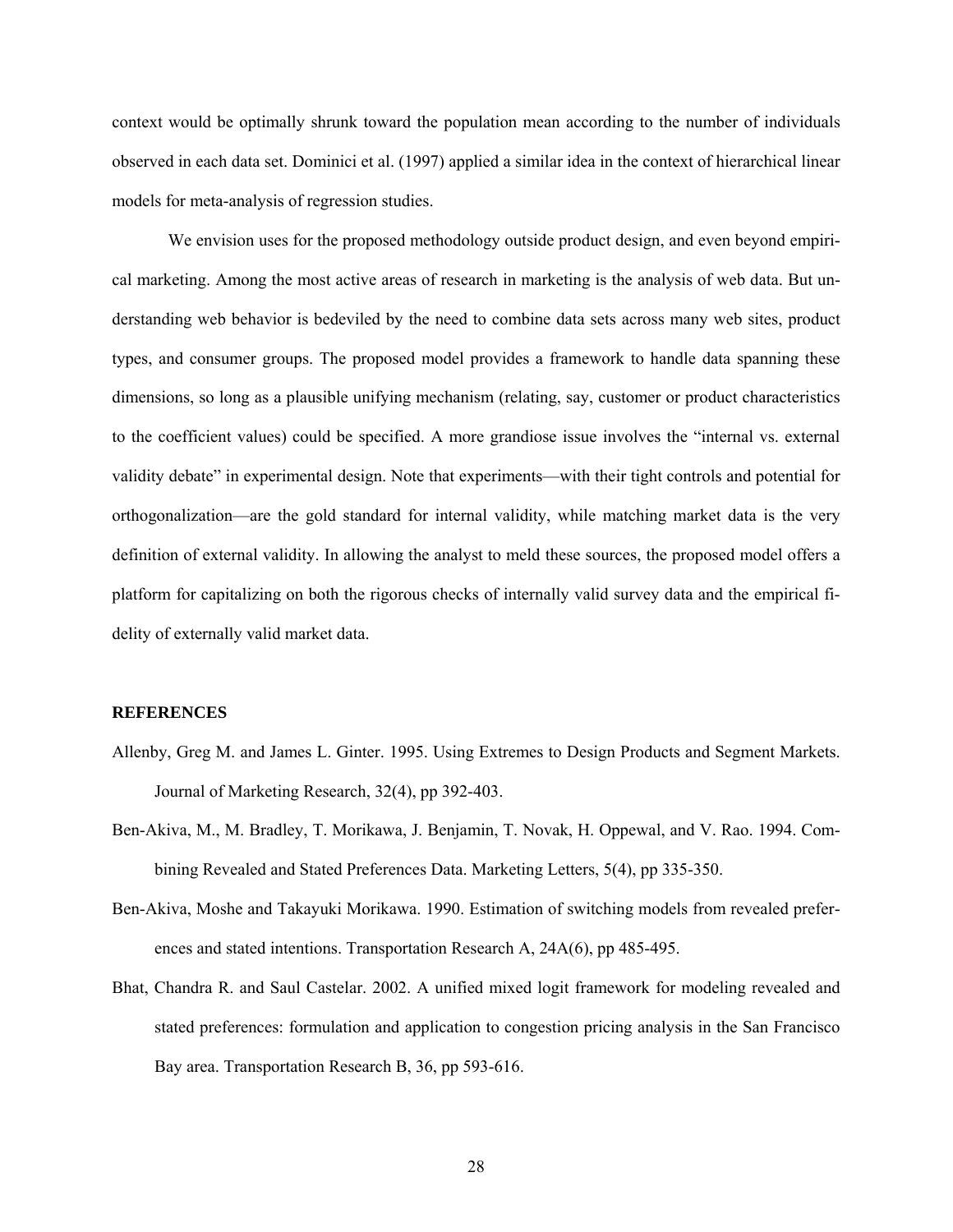- Blamey, Russell and Jeff Bennett. 2001. Yea-saying and Validation of a Choice Model of Green Product Choice. in Jeff Bennett and Russell Blamey, eds., The Choice Modeling Approach to Environmental Valuation. Edward Elgar, Northampton, MA, pp178-201.
- Bradley, Mark and Andrew Daly. 1994. Use of the logit scaling approach to test for rank-order and fatigue effects in stated preference data. Transportation, (21)2, pp 167-184.
- Brooks, Stephen P. and Andrew Gelman. 1998. General Methods for Monitoring Convergence of Iterative Simulations. Journal of Computational and Graphical Statistics, 7(4), pp 434-455.
- Brownstone, David, David S. Bunch and Kenneth Train. 2000. Joint mixed logit models of stated and revealed preferences for alternative-fuel vehicles. Transportation Research B, 34, pp 315-338.
- Chib, Siddhartha and Edward Greenberg. 1998. Analysis of Multivariate Probit Models. Biometrika, 85(2), pp 347-361.
- De Bruyn, Arnaud, John C. Liechty, Eelko K.R.E. Huizingh and Gary L. Lilien. 2007. Offering Online Recommendations with Minimum Customer Input through Conjoint-Based Decision Aids, Marketing Science, forthcoming.
- Dominici, Francesca, Giovanni Parmigiani, Kenneth H. Reckhow and Robert L. Wolpert. 1997. Comgining Information from Related Regressions. Journal of Agricultural, Biological and Environmental Statistics, 2(3), pp 313-332.
- Fader, Peter S. and Bruce G.S. Hardie. 1996. Modeling Consumer Choice among SKUs. Journal of Marketing Research**,** 33(4), pp 442-452.
- Fennell, Geraldine, Greg M. Allenby, Sha Yang and Yancy Edwards. 2003. The Effectiveness of Demographic and Psychographic Variables for Explaining Brand and Product Category Use. Quantitative Marketing and Economics, 1(2), pp 223-244.
- Gilbride, Timothy J., Peter J. Lenk and Jeff D. Brazell. 2006. Market Share Constraints and the Loss Function in Choice Based Conjoint Analysis. Marketing Science, forthcomming.
- Green, Paul E., Abba M. Krieger and Yoram (Jerry) Wind. 2001. Thirty Years of Conjoint Analysis: Reflections and Prospects. Interfaces, 31(3), pp S56 – S73.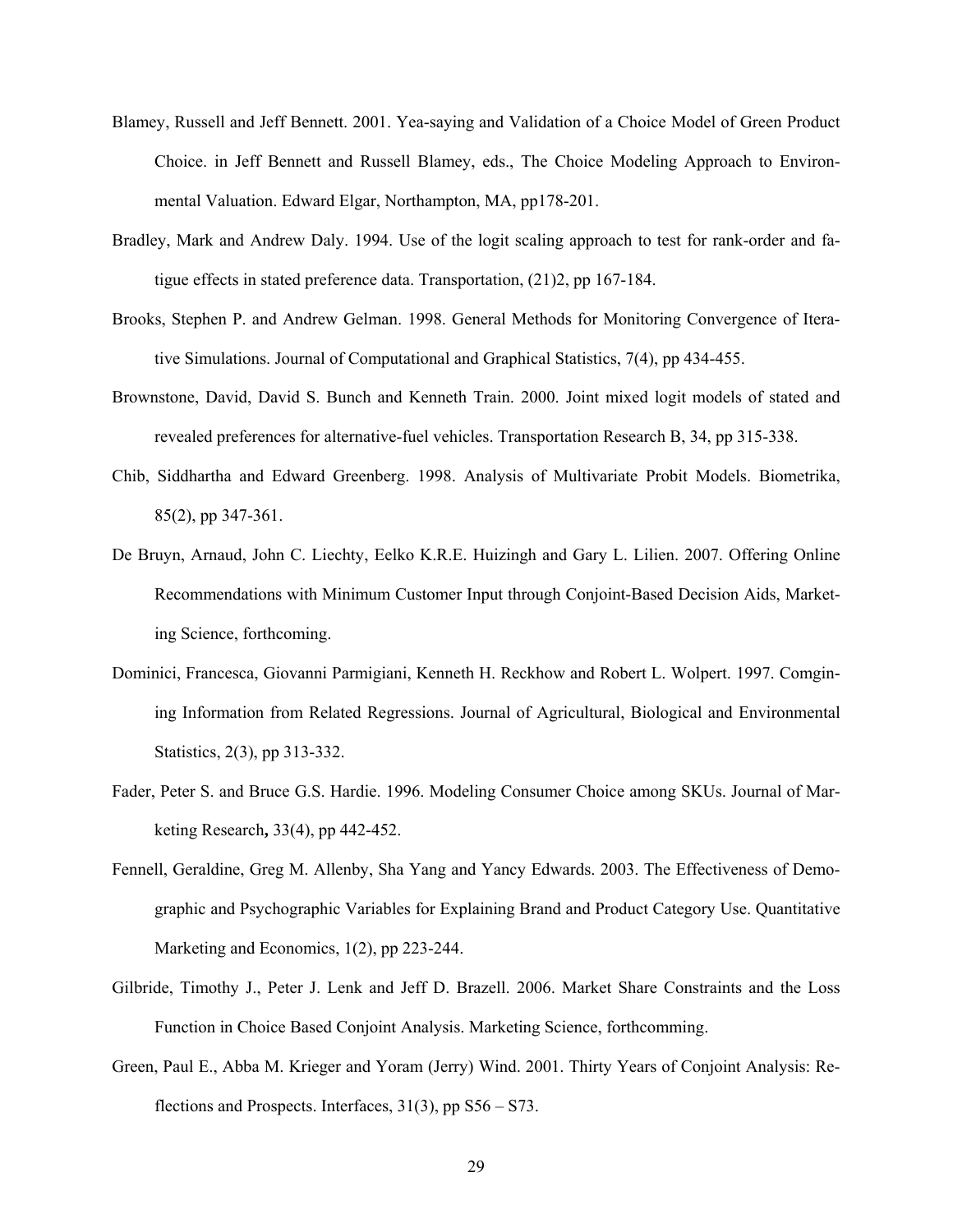- Green, Paul E. and Vithala R. Rao. 1971. Conjoint Measurement for Quantifying Judgmental Data. Journal of Marketing Research, 8(3), pp 355-363.
- Haario, Heikki, Eero Saksman, and Johanna Tamminen. 2001. An adaptive Metropolis algorithm. Bernoulli, 7(2), pp 223-242.
- Heckman, James J. 1979. Sample Bias As A Specification Error. Econometrica, 1979, 47(1), pp 153-162.
- Ibrahim, Joseph G., Stuart R. Lipsitz and Ming-Hui Chen. 1999. Missing characteristics in generalized linear models when the missing data mechanism is non-ignorable. Journal of the Royal Statistical Society, 61, pp 173-190.
- Krishnan, V. and Karl T. Ulrich. 2001. Product Development Decisions: A Review of the Literature. Management Science, 47(1), pp 1-21.
- Lenk, Peter J., Wayne S. DeSarbo, Paul E. Green and Martin R. Young. 1996. Hierarchical Bayes Conjoint Analysis: Recovery of Parthworth Heterogeneity from Reduced Experimental Designs. Marketing Science, 15(2), pp 173-191.
- Little, Roderick J.A. and Donald B. Rubin. 2002. Statistical Analysis with Missing Data, Second Edition. Wiley Interscience, Hoboken, New Jersey.
- Louviere, Jordan J., David A. Hensher and Joffre D. Swait. 2000. Stated Choice Methods: Analysis and Application. Cambridge University Press, Cambridge, UK.
- Louviere, Jordan J., Robert J. Meyer, David S. Bunch, Richard Carson, Benedict Dellaert, W. Michael Hanemann, David Hensher and Julie Irwin. 1999. Combining Sources of Preference Data for Modeling Complex Decision Processes. Marketing Letters, 10(3), pp 205-217.
- Manski, Charles F., Steven R. Lerman. 1977. The Estimation of Choice Probabilities from Choice Based Samples. Econometrica, (45)8, pp 1977-1988.
- McCulloch, Robert and Peter E. Rossi. 1994. An exact likelihood analysis of the multinomial probit model. Journal of Econometrics, 64, pp 207-240.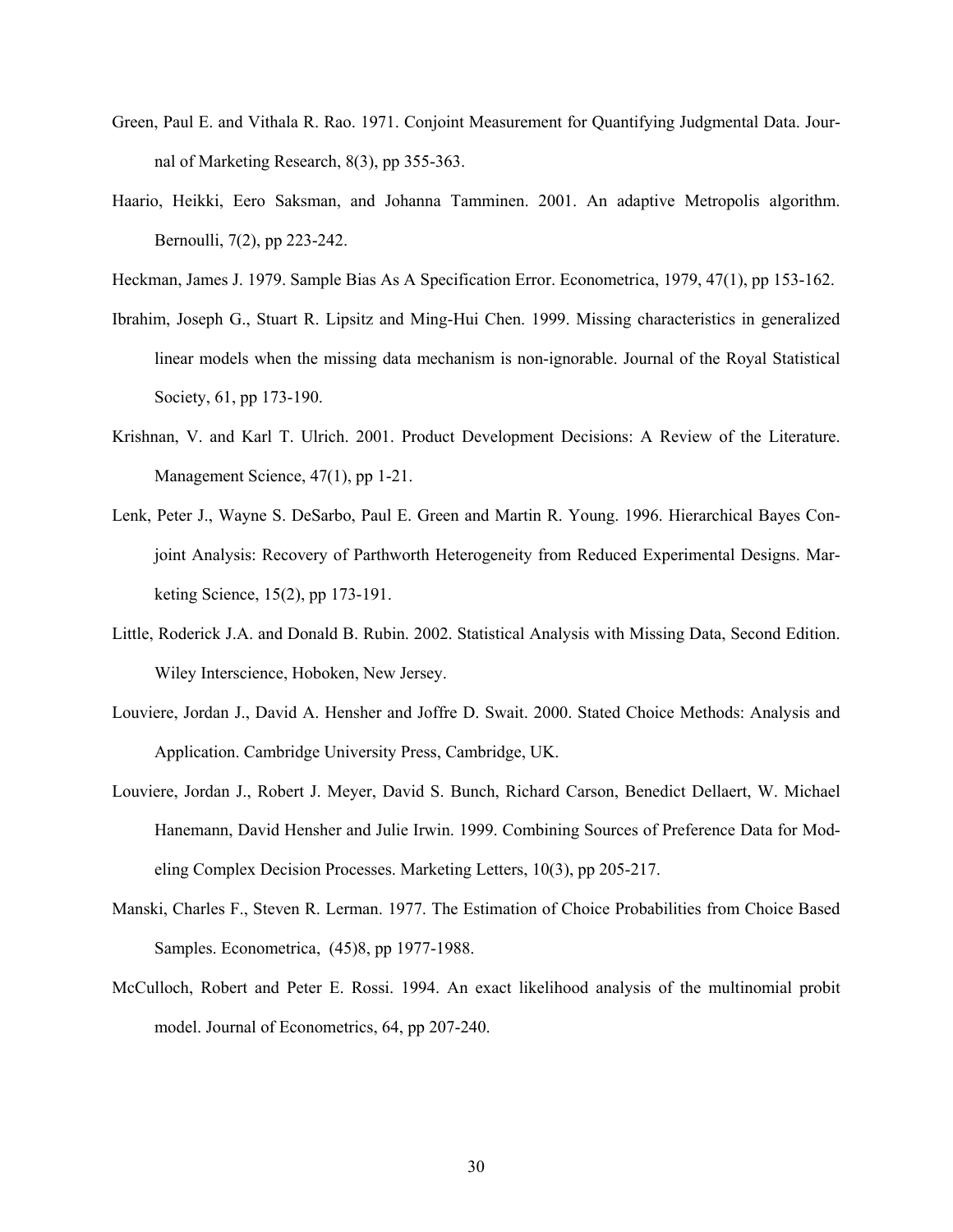- Newton, Michael A. and Adrian E. Raftery. 1994. Approximate Bayesian Inference with the Weighted Likelihood Bootstrap. Journal of the Royal Statistical Society Series B (Methodological), 56(1), pp 3-48.
- Orme, Bryan and Rich Johnson. 2006. External Effects Adjustments in Conjoint Analysis. Sawtooth Software Research Paper Series.
- Rossi, Peter E., Greg M. Allenby and Rob McCulloch. 2005. Bayesian Statistics and Marketing. John Wiley and Sons, West Sussex, England.
- Sandor, Zsolt and Michel Wedel. 2005. Heterogeneous Conjoint Choice Designs. Journal of Marketing Research, 42(2), pp 210-218.
- Swait, Joffre and Rick L. Andrews. 2003. Enriching scanner panel models with choice experiments. Marketing Science, 22(4), pp 442-460.
- Swait, Joffre and Jordan Louviere. 1993. The role of the scale parameter in the estimation and comparison of multinomial logit models. Journal of Marketing Research, 30, pp 305-314.
- Tanner, Martin A. and Wing Hung Wong. 1987. The Calculation of Posterior Distributions by Data Augmentation. Journal of the American Statistical Association, 82(398), pp 528-540.
- Urban, Glen L., John R. Hauser, John H. Roberts. 1990. Prelaunch Forecasting of New Automobiles. Management Science, 36(4), pp 401-421.
- Verlegh, Peeter W. J., Hendrik N.J. Sihfferstein and Dick R. Wittink. 2002. Range and Number-of-Levels Effects in Derived and Stated Measures of Attribute Importance. Marketing Letters, 13(1), pp 41- 52.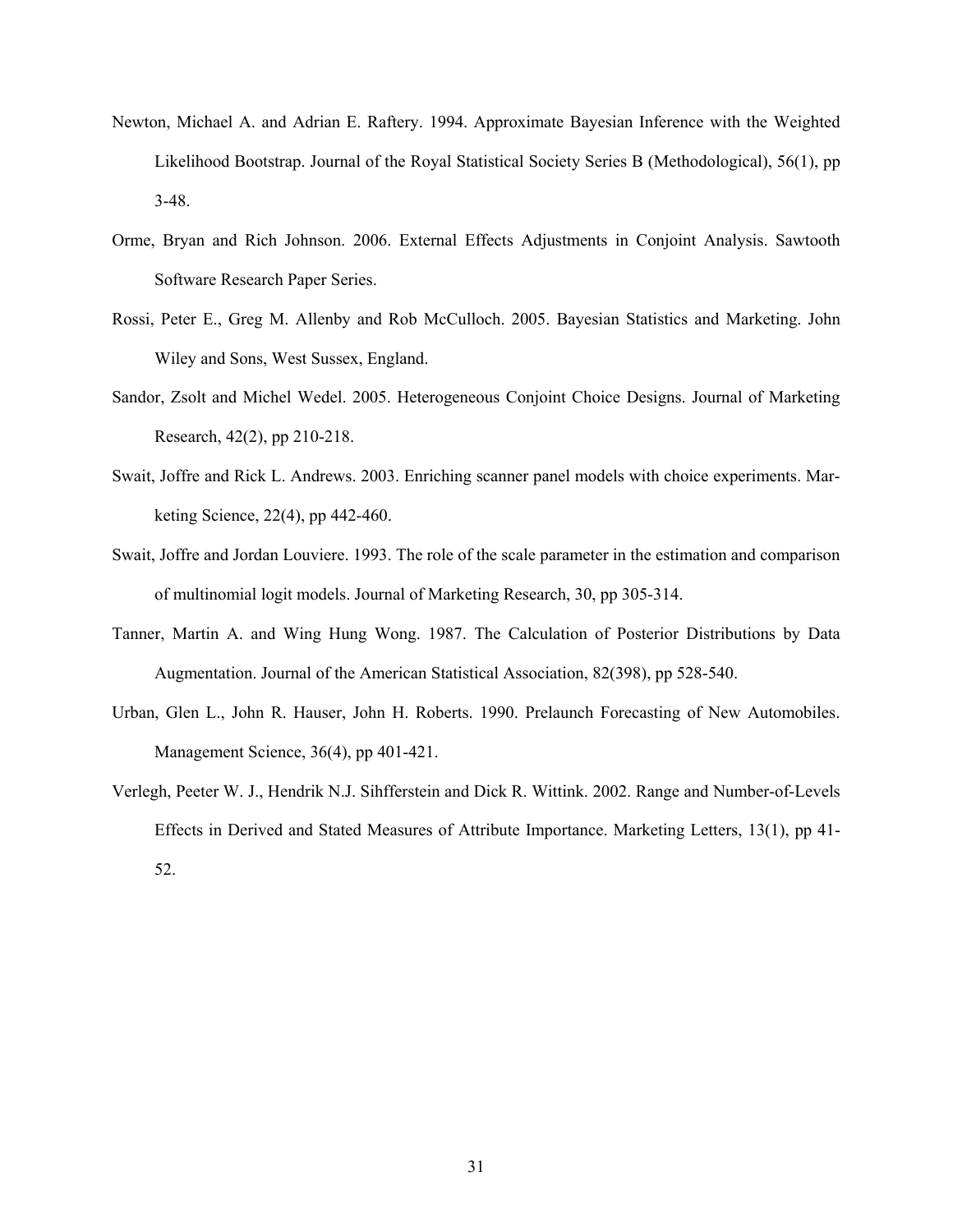#### **E-COMPANION**

This e-companion contains a description of the priors and sampler algorithm used to estimate the joint model (section EC.1), a detailed description of the parameter recovery study (section EC.2) and estimates of the population parameters for the conjoint and No-Individual Characteristics (NIC) models (section EC.3).

## **EC.1. Priors & Sampler Algorithm**

Throughout section EC.1, we will assume that  $z_n$  includes the value 1 as its leading element for all *n* and that  $\Delta$  includes an initial column to multiply these initial ones. Thus the intercept  $\beta_0$  is incorporated into Δ.

#### **Priors**

We use proper but diffuse conditionally conjugate priors. Specifically,

$$
[\Delta] = MVN(\text{vec}(\Delta)|0, diag(\text{vec}(F)))
$$

$$
[\Sigma_{\nu}] = IW(\Sigma_{\nu} | K + 2, I)
$$

$$
[\mu_z] = MVN(\mu_z | 0, 1000I)
$$

$$
[\Sigma_z] = IW(\Sigma_z | L + 2, I)
$$

$$
[\mu] = \text{Gamma}(\mu | 1/1000, 1000)
$$

where *I* is the identity matrix, *K* is the number of attributes and *L* is the number of individual characteristics plus one for the intercept. Note that we are not using the more common structured prior for  $\Delta$  (c.f. Rossi, Allenby and McCulloch 2005, p. 71). The non-standard form of the prior on Δ allows us to specify tight priors on particular elements of Δ, which we use to restrict which individual characteristics relate to particular attribute preferences.  $F$  is a matrix of the same dimension as  $\Delta$  that is used to determine which elements of Δ have tight priors near zero and which have diffuse priors. For a tight prior, the corresponding element of *F* had a value of  $10^{-12}$ . For a diffuse prior, the corresponding element of *F* had a value of 1000.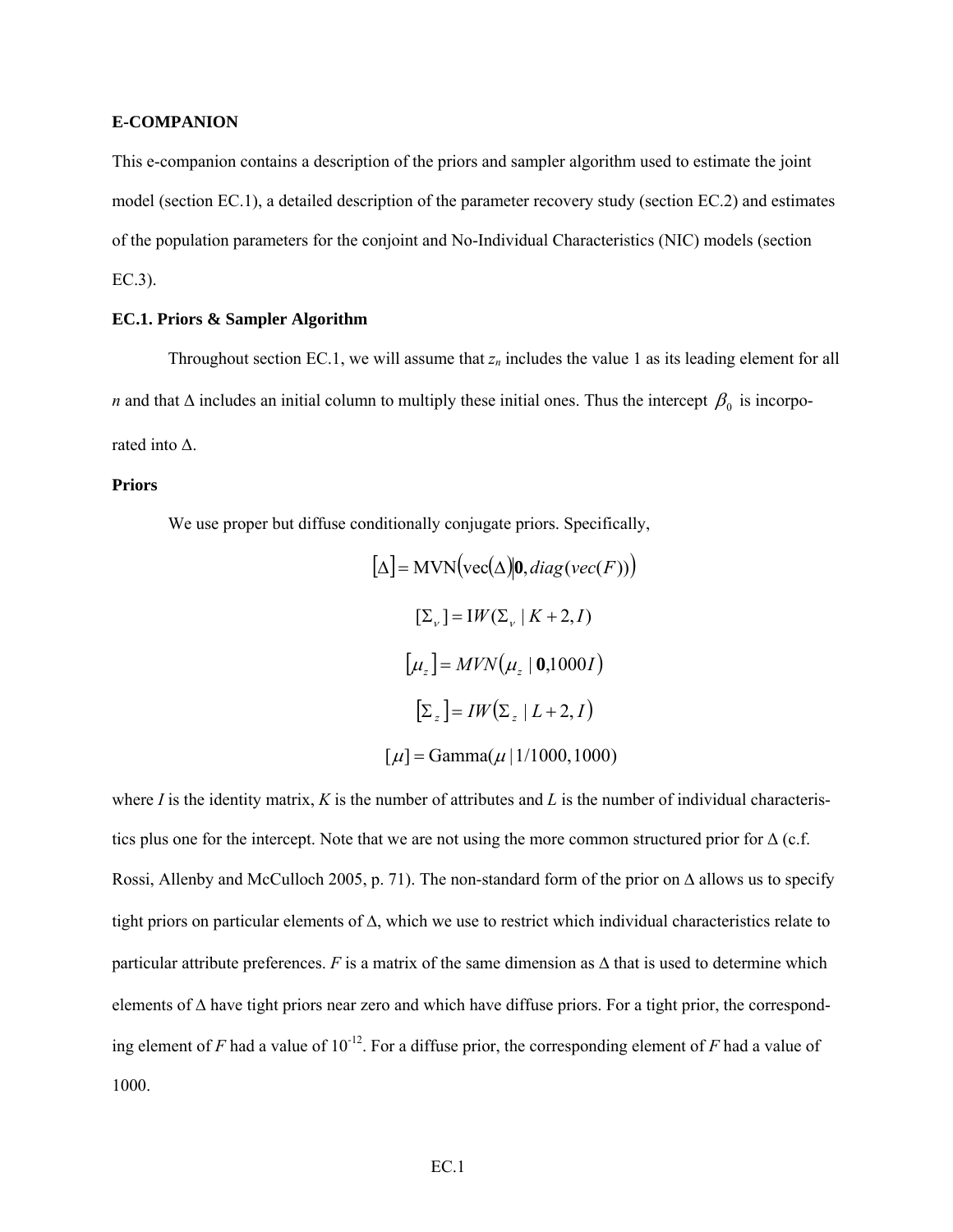### **Sampler Algorithm**

# **Step 0. Initialize values for**  $\mu$ ,  $\Delta$ ,  $\Sigma$ <sub>*v*</sub>,  $\mu$ <sub>*z*</sub> **and**  $\Sigma$ <sub>*z*</sub> **and** for  $\beta$ <sub>*n*</sub> **and**  $z$ <sup>*mis*</sup> for all *n*.

The scale ratio  $\mu$  is initialized to the maximum likelihood estimate from a non-homogeneous joint model. The parameters in  $\Delta$  are initialized at their maximum likelihood estimates from a homogeneous logit model that includes interactions between elements of  $w_n$  (coded -1,1) and  $x_{ni}$  and was estimated from the market data. The vector  $\mu_z$  is initialized to zero. The matricies  $\Sigma_v$  and  $\Sigma_z$  are initialized to identity matrices. Starting values of  $z_n$  are drawn based on  $\mu_z$ ,  $\Sigma_z$  and any observed  $w_n$ . Then, we generate starting values for  $\beta_n$  and  $z_n^{mis}$  according to the model.

### **Step 1. For each individual,** *n***, draw**  $\beta_n$ **.**

$$
[\beta_n | \{y_m\}, \{X_m\}, z_n, \mu, \Delta, \Sigma_v] \propto \left( \prod_t [y_m | X_m, \beta_n, \mu] \right) [\beta_n | z_n, \Delta, \Sigma_v]
$$

$$
\propto \left( \prod_{\text{tedata set 1}} \frac{\exp(\beta_n x_{n, y_m, t})}{\sum_j \exp(\beta_n x_{n, y_m})} \right) \left( \prod_{\text{tedata set 2}} \frac{\exp(\mu \beta_n x_{n, y_m, t})}{\sum_j \exp(\mu \beta_n x_{n, y_n})} \right) N_K(\beta_n | \Delta z_n, \Sigma_v)
$$

This distribution is not a standard distribution and we use a Metropolis-Hastings step to complete the draw. The proposal is a multivariate normal random-walk from the most recent draw where the covariance of the random walk for individual *n* is based on the covariance of all previous draws for individual *n*. Haario, Saksman and Tamminen (2001) show that if all previous draws (not just a window) are used to compute the covariance used in the proposal, the ergodic properties of the chain are preserved. To simplify computation, a recursive formula is used to update the covariance for the proposal with each draw.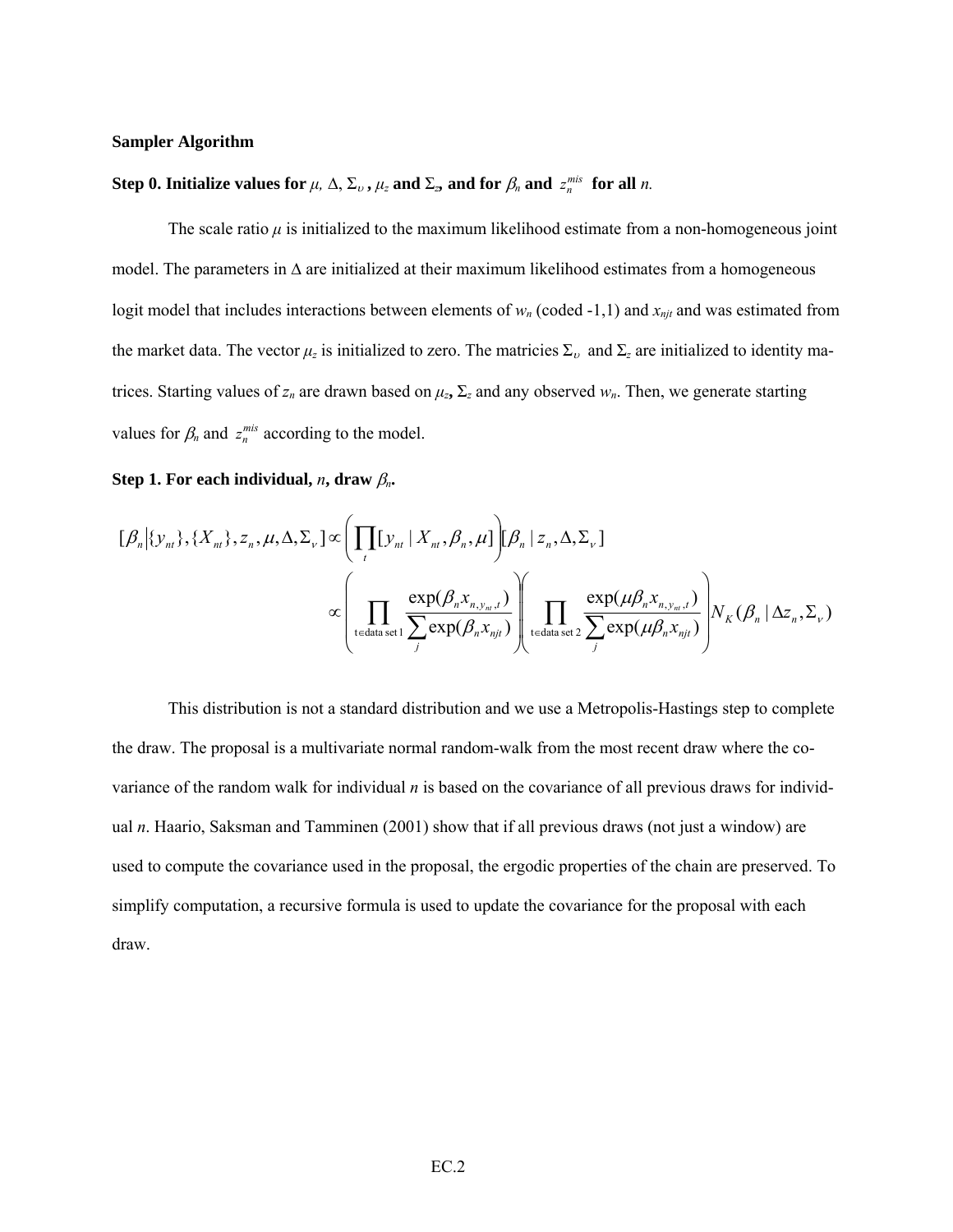**Step 2. Draw** *μ***.** 

$$
[\mu | y, X, \{\beta_n\}] \propto \left( \prod_{(n,t) \in \text{data set } 2} [y_{nt} | X_{nt}, \beta_n] \right) [\mu]
$$

$$
\propto \left( \prod_{t \in \text{data set } 2} \frac{\exp(\mu \beta_n x_{n,y_{nt},t})}{\sum_j \exp(\mu \beta_n x_{njt})} \right) \text{Gamma}(\mu | Y_{1000}, 1000)
$$

We make this draw using a Metropolis-Hastings step with a normal random walk proposal. Note that this draw depends only on the choice observations for the conjoint data.

**Step 3. Draw** Δ**.** 

$$
[vec(\Delta)|Z, \{\beta_n\}, \Sigma_{\nu}] \propto \left(\prod_n [\beta_n | z_n, \Delta, \Sigma_{\nu}] \right) [\Delta]
$$
  

$$
\propto N_{KL}(\overline{\mu}_{\Delta}, \overline{\Sigma}_{\Delta})
$$

where,

$$
\overline{\Sigma}_{\Delta} = (Z'Z \otimes \Sigma_{\nu}^{-1} + \text{diag}(\text{vec}(F))^{-1})^{-1}
$$

$$
\overline{\mu}_{\Delta} = \overline{\Sigma}_{\Delta} ((Z' \otimes \Sigma_{\nu}^{-1}) \text{vec}(\beta') + \text{diag}(\text{vec}(F))^{-1}(0))'
$$

where *Z* is the matrix obtained by stacking the row vectors  $z'_n$  and  $\beta$  is the matrix obtained by stacking the row vectors  $\beta'_n$ .

**Step 4. Draw**  $\Sigma_{\nu}$ **.** 

$$
\begin{aligned} [\Sigma_{\nu} | Z, \{\beta_n\}, \Sigma_{\nu}] &\propto \left( \prod_n [\beta_n | z_n, \Delta, \Sigma_{\nu}] \right) [\Sigma_{\nu}] \\ &\propto I W (K + 2 + N, (K + 2) I^{-1} + (\beta - Z \Delta')' (\beta - Z \Delta')) \end{aligned}
$$

Recall that *N* is the number of individuals in the sample and *K* is the number of attributes.

**Step 5. For each** *n***, draw** *zn***.** 

$$
[z_n | w_n, \mu_z, \Sigma_z] \propto [\beta_n | z_n \Delta, \Sigma_v][z_n | \mu_z, \Sigma_z]
$$
  
\n
$$
\propto MVN(\beta_n | z_n \Delta, \Sigma_v)MVN(z_n | \mu_z, \Sigma_z)I(z_n \in B_n)
$$
  
\n
$$
= MVN(z_n | \widetilde{\mu}, \widetilde{\Sigma})I(z_n \in B_n)
$$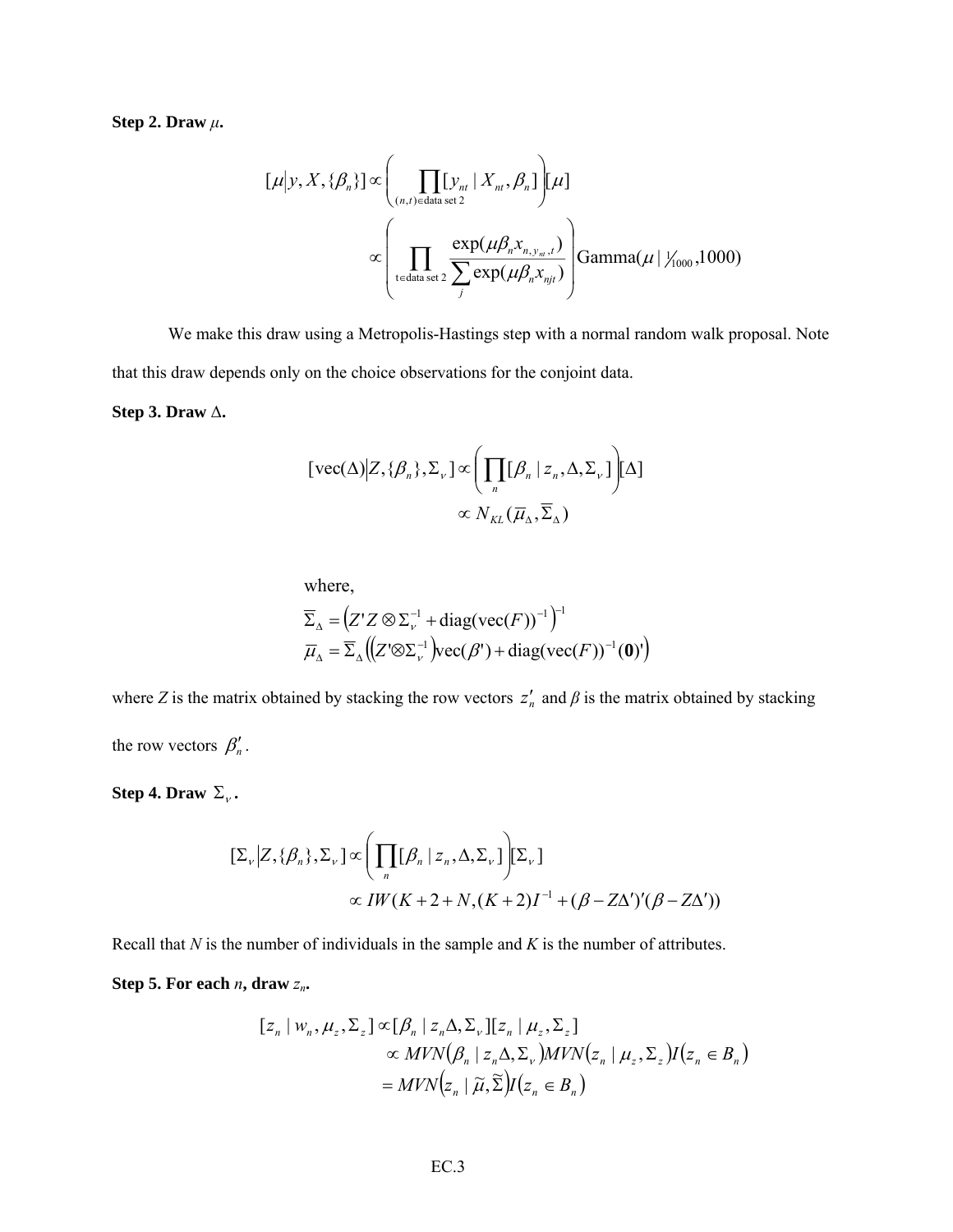$$
B_n = B_{n1} \times B_{n2} \times \cdots \times B_{nL} \text{ and } B_{nl} = \begin{cases} (-\infty, 0) & \text{if } w_{nl} = 0 \\ (0, \infty) & \text{if } w_{nl} = 1 \\ (-\infty, \infty) & \text{if } w_{nl} \text{ is missing} \end{cases}
$$

$$
\widetilde{\mu} = \mu_z + \Sigma_z \widetilde{\Delta}^T \Big( \Sigma_{\nu} + \widetilde{\Delta} \Sigma_z \widetilde{\Delta}^T \Big)^{-1} \Big( \beta_n - \widetilde{\Delta} \mu_z \Big)
$$

$$
\widetilde{\Sigma} = \Sigma_z - \widetilde{\Delta} \Sigma_z^T \Big( \Sigma_{\nu} + \widetilde{\Delta} \Sigma_z \widetilde{\Delta}^T \Big)^{-1} \Sigma_z \widetilde{\Delta}^T
$$

where  $\tilde{\Delta}$  is columns 2 through *L* of  $\Delta$ . We sample from this truncated normal distribution by sequentially drawing univariate truncated normal Gibbs samples of each element of  $z_n$  (McCulloch and Rossi 1994). **Step 6. Draw** *μz***.** 

$$
\begin{aligned} [\mu_z|Z, \Sigma_z] &\propto \left(\prod_n [z_n \,|\, \mu_z, \Sigma_z] \right) [\mu_z] \\ &\propto N_L(\mu_z \,|\, \overline{\mu}_z, \overline{\Sigma}_z) \end{aligned}
$$

where,

$$
\overline{\Sigma}_z = \left(N\Sigma_z^{-1} + (1000I)^{-1}\right)^{-1}
$$

$$
\overline{\mu}_z = \overline{\Sigma}_z \left(\Sigma_z^{-1} \sum_n z_n + (1000I)^{-1} \mathbf{0}\right)
$$

**Step 7. Draw** Σ*z***.** 

$$
\begin{aligned} [\Sigma_z | Z, \mu_z] &\propto \left( \prod_n [z_n | \mu_z, \Sigma_z] \right) [\Sigma_z] \\ &\propto I W(\nu_{\Sigma_z}, S_{\Sigma_z}) \end{aligned}
$$

where,

$$
v_{\Sigma_z} = L + 2 + N
$$
  
\n
$$
S_{\Sigma_z} = (L + 2)I + \sum_n (z_n - \mu_z)' (z_n - \mu_z)
$$

## **EC.2 Details of synthetic data generation for parameter recovery study**

To understand the parameter recovery properties of the model, we simulated data according to the model. The simulated data set had 1100 individuals: 100 from a hypothetical 'conjoint data' set and 1000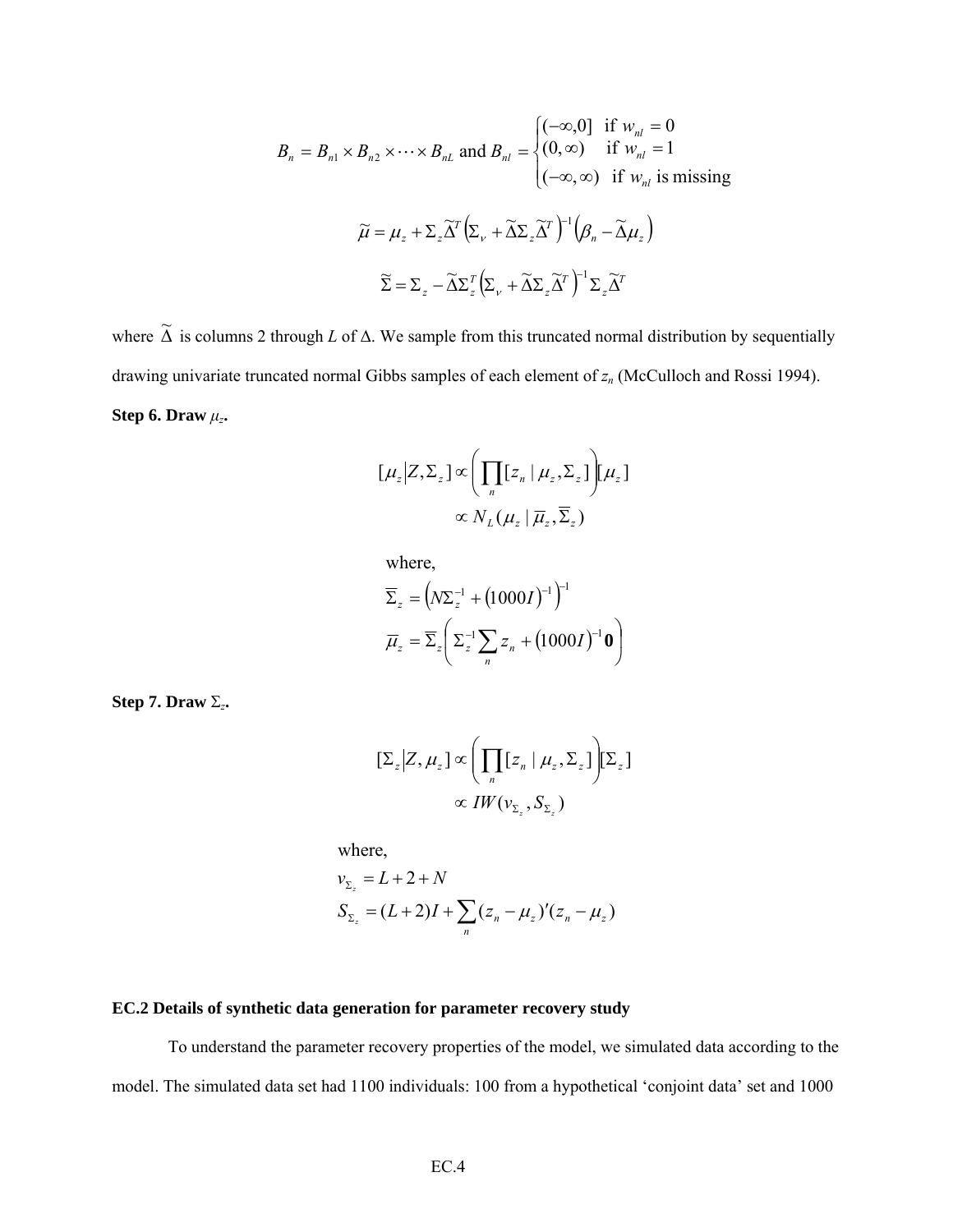from a hypothetical 'market data' set. We generated a vector of 5 latent continuous characteristics for each individual  $(z_n)$  according to a multivariate normal distribution with mean  $\mu_z = 0$ . The variance for each element was 1 and the second and third characteristics had a correlation of 0.4. All other characteristics were independent.

We generated choice parameters  $(\beta_n)$  for each individual according to the model  $\beta_n = \beta_0 + \Delta z_n + v_n$ , where  $z_n$  is the original vector of length 5. The population parameters  $\Delta$  and  $\Sigma_v$  were assumed to be:

$$
\beta_0 = \begin{pmatrix} 3 \\ -3 \end{pmatrix}
$$
  
\n
$$
\Delta = \begin{pmatrix} -1 & 1 & 1 & 1 & 1 \\ 0.5 & 2 & 0 & 0 & 0 \end{pmatrix}
$$
  
\n
$$
\Sigma_{\nu} = \begin{pmatrix} 1 & 0.5 \\ 0.5 & 1 \end{pmatrix}
$$

For each individual in the conjoint study, we generated 100 choice observations for each individual from choice sets with three alternatives. The product attributes  $(x_{njt})$  used in each choice observation were generated from independent standard normals, so each choice observation has a unique set of attribute values. We assumed that the scale ratio between data sets was  $\mu = 1.5$  and we generated choice observations for each individual in the market data using the choice parameters  $\mu \beta_n$ . For the market data, we generated 1 choice observation for each individual from a choice set of size twelve. The product attributes for the market data were also generated from independent standard normals. (Note that this is unlikely to be true in real market data where there are often significant correlations between attributes. In this way, our synthetic market data is more informative than real market data is likely to be.)

To show that we are able to recover the population parameters in circumstances similar to that in the GM minivan data, we ran our estimation algorithm assuming that for the 1000 market respondents, the researcher observed a vector of two binary variables (*wn*) indicating whether the first two characteristics (*zn1* and *zn2*) were positive or negative. We assumed the researcher did not observe anything about the other three continuous characteristics. For the conjoint respondents, we assumed that the researcher ob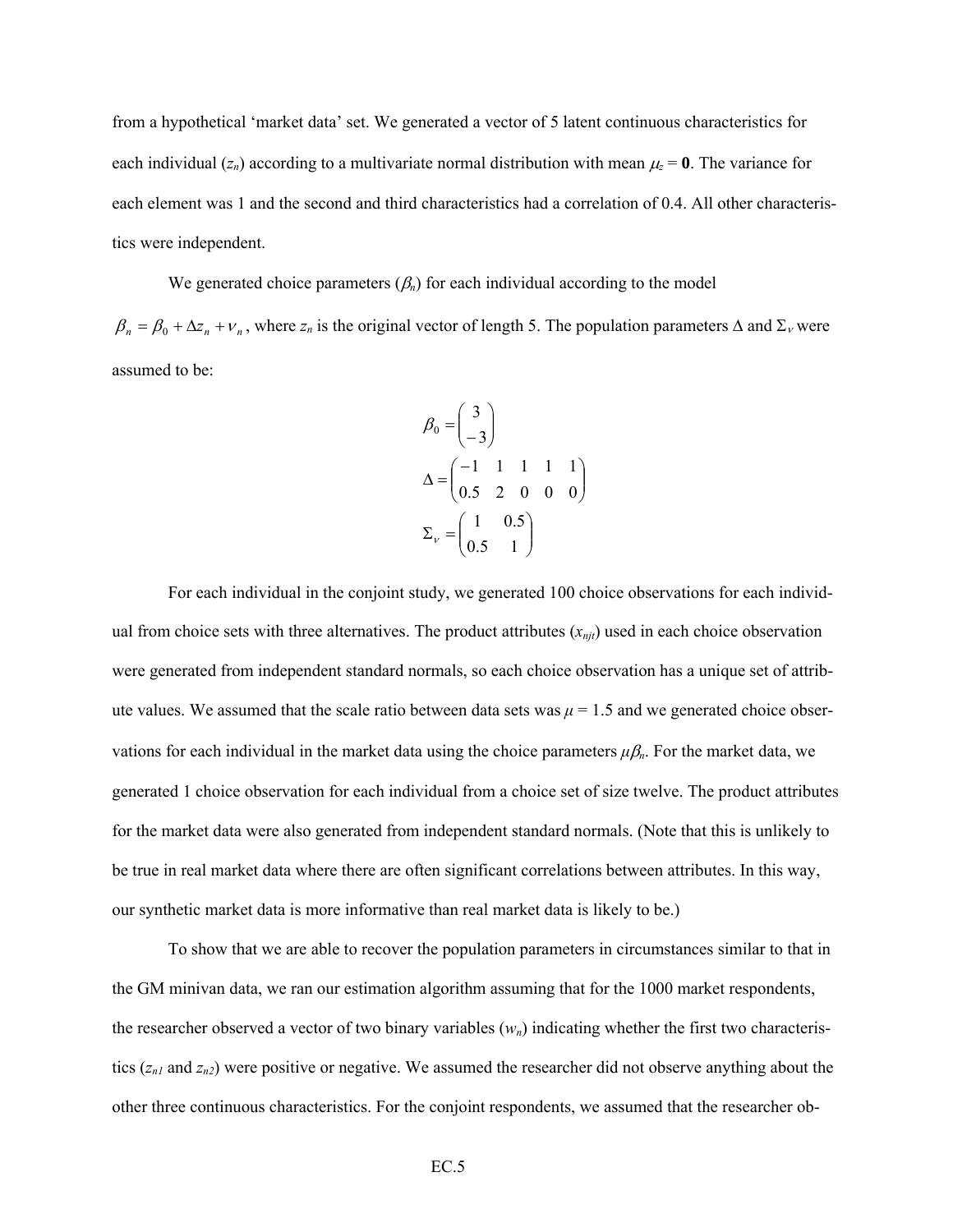served the binary indicator for just the second characteristic. So, for the conjoint respondents, the first binary indicator was 'missing' and is imputed based on the observed choices and the distribution of the covariates in the market data. We used diffuse, but proper priors. Inference was based on 20,000 draws from our MCMC algorithm with a burn-in of 6,000 draws. The draws were thinned to every twentieth draw to reduce data storage. Trace plots indicated that the chain had clearly converged after 6,000 draws. Table EC.1 shows that the recovery of the population level parameters is quite good for this base case.

| <b>Parameter</b>     | True    | <b>Posterior</b> | <b>Posterior</b> |
|----------------------|---------|------------------|------------------|
|                      | Value   | <b>Mean</b>      | <b>SD</b>        |
| Delta.11             | 3.00    | 3.07             | 0.18             |
| Delta <sub>.21</sub> | $-3.00$ | $-3.02$          | 0.17             |
| Delta 12             | $-1.00$ | $-1.08$          | 0.16             |
| Delta <sub>.22</sub> | 0.50    | 0.54             | 0.15             |
| Delta <sub>.13</sub> | 1.00    | 1.34             | 0.16             |
| Delta 23             | 2.00    | 2.23             | 0.16             |
| mu                   | 0.75    | 0.74             | 0.06             |
| Sigma.11             | 4.00    | 3.60             | 0.62             |
| Sigma.12             | 0.50    | 0.44             | 0.35             |
| Sigma.22             | 1.00    | 0.83             | 0.27             |
| mu.w.1               | 0.00    | 0.01             | 0.04             |
| mu.w.2               | 0.00    | 0.03             | 0.04             |

**Table EC.1. Recovery of population-level parameters (** $\Delta$ **,**  $\Sigma$ **<sub>***y***</sub>,**  $\mu$ **<sub>z</sub> and**  $\Sigma$ **<sub>z</sub>)** 

To understand recovery of the individual-level parameters,  $z_n$  and  $\beta_n$ , we computed the posterior means of these parameters for each individual. Figure EC.1 shows a plot of these posterior means against the true values that were used to generate the data. The closed red circles represent conjoint individual and the open circles represent market individuals. The top panels in Figure EC.1 show recovery of  $z_n$ . The binary indicator for the second characteristic is observed for all individuals, so the model always predicts the correct sign for  $z_{n1}$ . For the first characteristic,  $z_{n2}$ , which is not observed for conjoint individuals, there are a number of conjoint individuals for which the mean of the posterior distribution is not the same sign as the true value.

The bottom panels in Figure EC.1 shows the recovery of  $\beta_n$ . For the conjoint individuals (indicated with red circles) the posterior mean is a very good estimate of the true choice parameters. However,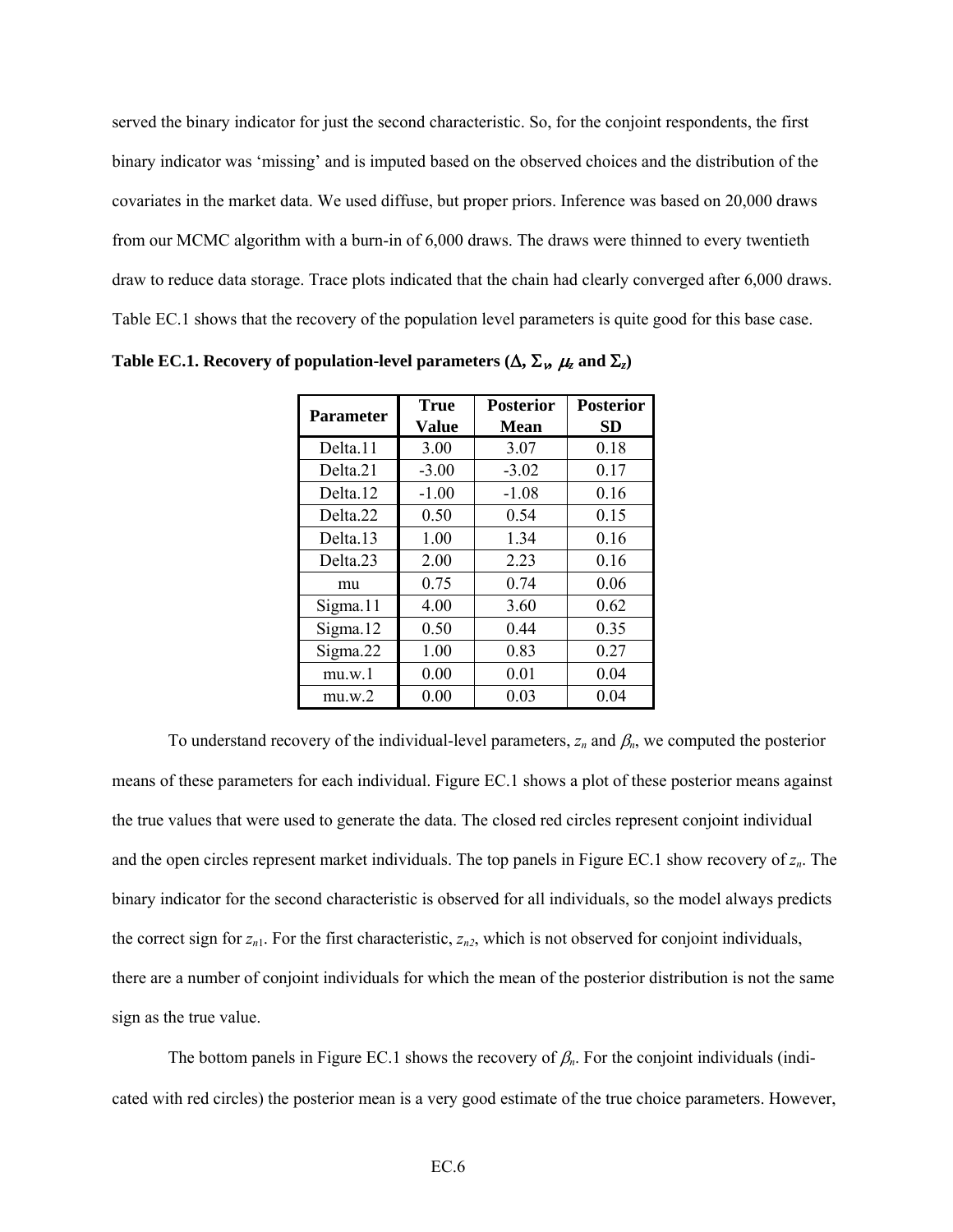we are also able to get reasonably good recovery of the individual-level parameters for the market re-

spondents (open circles), even with just one choice observation per respondent.